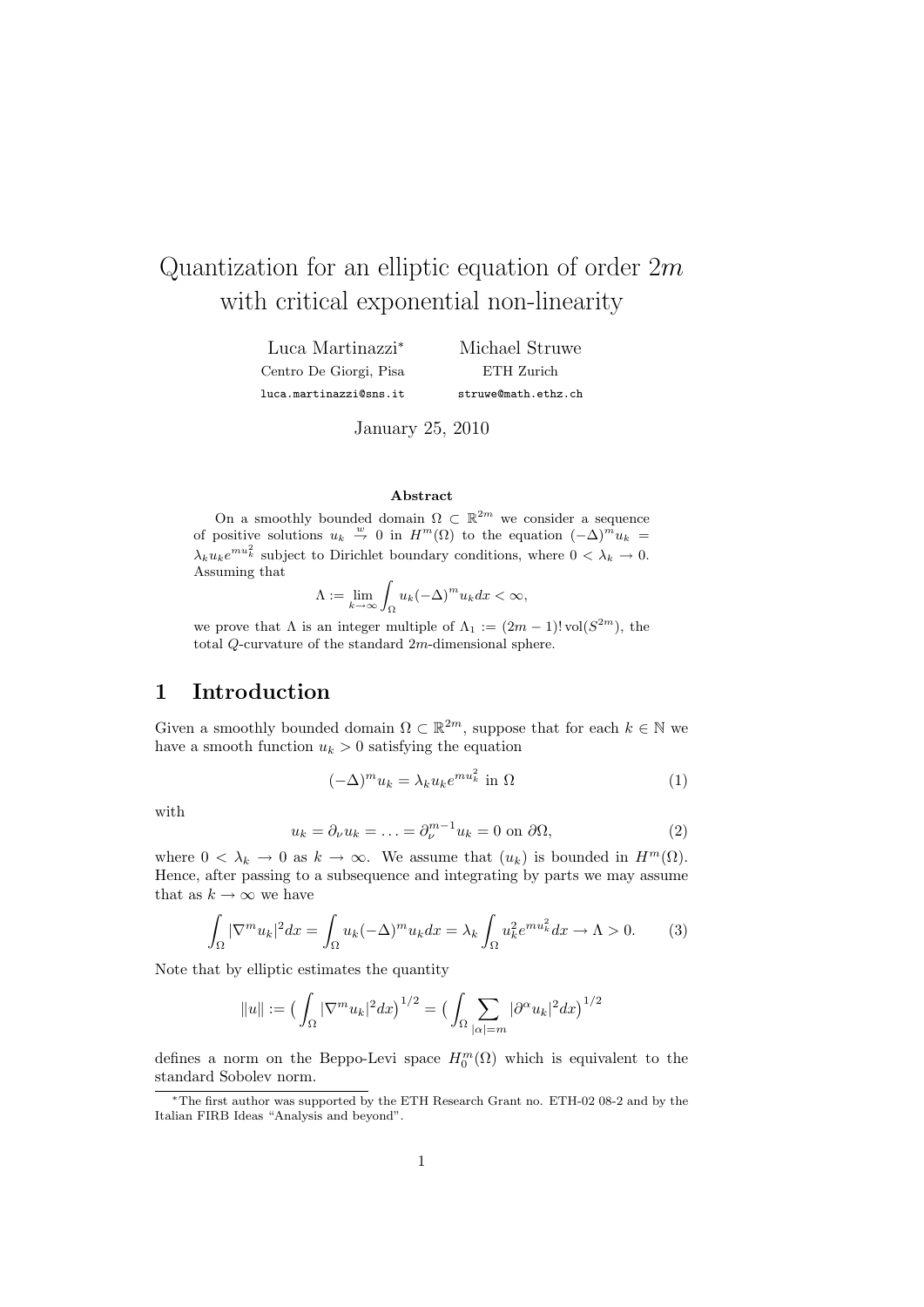Generalising previous results by Adimurthi and Struwe [3], Adimurthi and Druet [1] and Robert and Struwe [11], the first author proved in [8] the following theorem.

**Theorem 1** Let  $(u_k)$  be a sequence of positive solutions to (1), (2) with  $0 <$  $\lambda_k \to 0$  as  $k \to \infty$  and satisfying (3) for some  $\Lambda > 0$ . Then  $\sup_{\Omega} u_k \to \infty$  as  $k\rightarrow\infty$  and there exist a subsequence  $(u_k)$  and sequences of points  $x_k^{(i)}\rightarrow x^{(i)}\in\mathbb{R}$  $\overline{\Omega}$ ,  $1 \leq i \leq I$ , for some integer  $I \leq C\Lambda$ , such that the following is true.

For every  $1 \leq i \leq I$ , letting  $r_k^{(i)} > 0$  be given by

$$
\lambda_k(r_k^{(i)})^{2m} u_k^2(x_k^{(i)}) e^{m u_k^2(x_k^{(i)})} = 2^{2m} (2m - 1)!
$$
 (4)

and setting

$$
\eta_k^{(i)}(x) := u_k(x_k^{(i)}) (u_k(x_k^{(i)} + r_k^{(i)}x) - u_k(x_k^{(i)})) + \log 2,
$$

we have  $r_k^{(i)} \to 0$ , dist $(x_k^{(i)})$  $\binom{(i)}{k}, \frac{\partial \Omega}{r_k^{(i)}} \to \infty$  as  $k \to \infty$ , and

$$
\eta_k^{(i)}(x) \to \eta_0(x) = \log \frac{2}{1+|x|^2} \text{ in } C_{\text{loc}}^{2m-1}(\mathbb{R}^{2m}) \text{ as } k \to \infty.
$$
 (5)

Moreover, for  $i \neq j$  there holds

$$
\frac{|x_k^{(i)} - x_k^{(j)}|}{r_k^{(i)}} \to \infty \text{ as } k \to \infty.
$$
 (6)

In addition, with  $R_k(x) := \inf_{1 \leq i \leq I} |x - x_k^{(i)}|$  $\binom{N}{k}$  there exists a constant  $C > 0$ such that there holds

$$
\lambda_k R_k^{2m}(x) u_k^2(x) e^{m u_k^2(x)} \le C \tag{7}
$$

uniformly for all  $x \in \Omega$ ,  $k \in \mathbb{N}$ .

Finally  $u_k \to 0$  in  $C_{\text{loc}}^{2m-1}(\overline{\Omega}\backslash S)$ , where  $S = \{x^{(1)}, \ldots, x^{(I)}\}.$ 

We remark that the function  $\eta_0$  given by (5) satisfies the *Q*-curvature equation

$$
(-\Delta)^m \eta_0 = (2m - 1)! e^{2m\eta_0}
$$
 (8)

and

$$
(2m-1)!\int_{\mathbb{R}^{2m}} e^{2m\eta_0} dx = \int_{S^{2m}} Q_{S^{2m}} \text{dvol}_{g_{S^{2m}}} = (2m-1)!|S^{2m}| =: \Lambda_1. \tag{9}
$$

For a discussion of the geometric meaning of (8) we refer to [4] or to the introduction of [7].

The purpose of this paper is to prove the following quantization result.

**Theorem 2** Under the hypothesis of Theorem 1 we have  $\Lambda = I^*\Lambda_1$  for some  $I^* \in \mathbb{N} \backslash \{0\}.$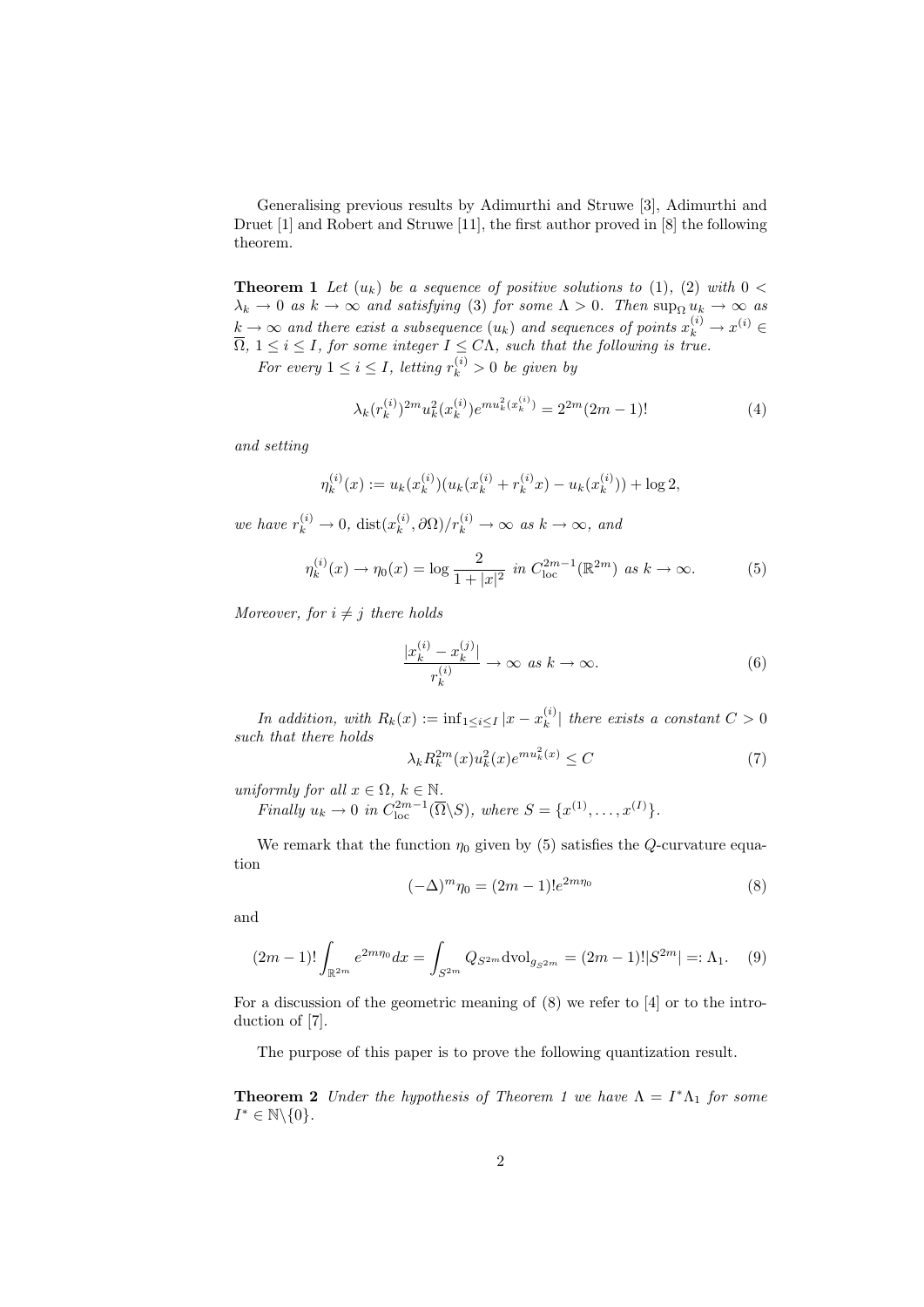The analogue of Theorem 2 was proven by O. Druet [5] in dimension 2  $(m = 1)$  and by the second author [13] in dimension 4  $(m = 2)$  in the case of the Navier boundary condition  $u_k = \Delta u_k = 0$  on  $\partial \Omega$ . Note that in the latter case the maximum principle implies that  $\Delta u_k \leq 0$  in  $\Omega$  whereas such an estimate is not available in the case of the Dirichlet boundary condition.

Quantization results similar to Theorem 2 previously have also been obtained for concentrating sequences of solutions  $u_k$  to the Q-curvature equation

$$
(-\Delta)^m u_k = \lambda_k e^{2mu_k} \quad \text{in } \Omega \subset \mathbb{R}^{2m}.
$$
 (10)

In the case of the Navier boundary condition, assuming that  $\lambda_k \to 0$  and

$$
\Lambda := \lim_{k \to \infty} \int_{\Omega} \lambda_k e^{2mu_k} dx < \infty,
$$

J. Wei [14] proved that when  $m = 2$  and when  $\Omega$  is convex the quantity  $\Lambda$ is an integer multiple of  $\Lambda_1$ . Moreover concentration points are simple and isolated, in the sense that  $x^{(i)} \neq x^{(j)}$  for  $i \neq j$ , and  $I^* = I$  in the notation of Theorems 1 and 2 above. Robert and Wei [12] proved the analogous result for a general domain  $\Omega$  and in the case of Dirichlet boundary conditions. In [9], the first author and Petrache generalized the result of Robert and Wei to arbitrary dimensions.

Equation (1) is more difficult to deal with analytically than equation (10); the analogous questions whether for a blowing up sequence of solutions to (1) the concentration points are isolated, simple and stay away from the boundary are still open, even in dimension 2.

Our paper is organized as follows. In the next section we present the proof of Theorem 2 in the case when  $\Omega = B_R$  is a ball and each function  $u_k$  is radially symmetric. In Section 3 we prove the theorem in the general case. Some useful technical results are collected in the Appendix. The overall strategy of the proof is very similar to the approach followed in [13], and some of the results in [13] can be carried over almost literally to the present setting. Several key steps in the proof, however, require conceptually new ideas in the case when  $m \geq 3$ . These ideas also shed new light on the previous approaches in low dimensions and have a unifying feature.

Throughout the paper the letter C denotes a generic constant independent of k which can change from line to line, or even within the same line.

## 2 Proof of Theorem 2 in the radial case

Let  $\Omega = B_R = B_R(0)$  and assume that each  $u_k$  is radially symmetric. By slight abuse of notation we write  $u_k(x) = u_k(r)$  if  $|x| = r$ . In the notation of Theorem 1 we then have  $I = 1$  and we can choose  $x_k^{(1)} = 0$  for every  $k > 0$ . In fact, as shown in assertion (17) of Lemma 4 below, we have  $u_k(0) = \max_{\Omega} u_k$ .

### 2.1 Strategy of the proof

Set  $e_k := \lambda_k u_k^2 e^{mu_k^2}$  and let

$$
\Lambda_k(r) := \int_{B_r} e_k dx, \quad N_k(s, t) := \Lambda_k(t) - \Lambda_k(s) = \int_{B_t \setminus B_s} e_k dx
$$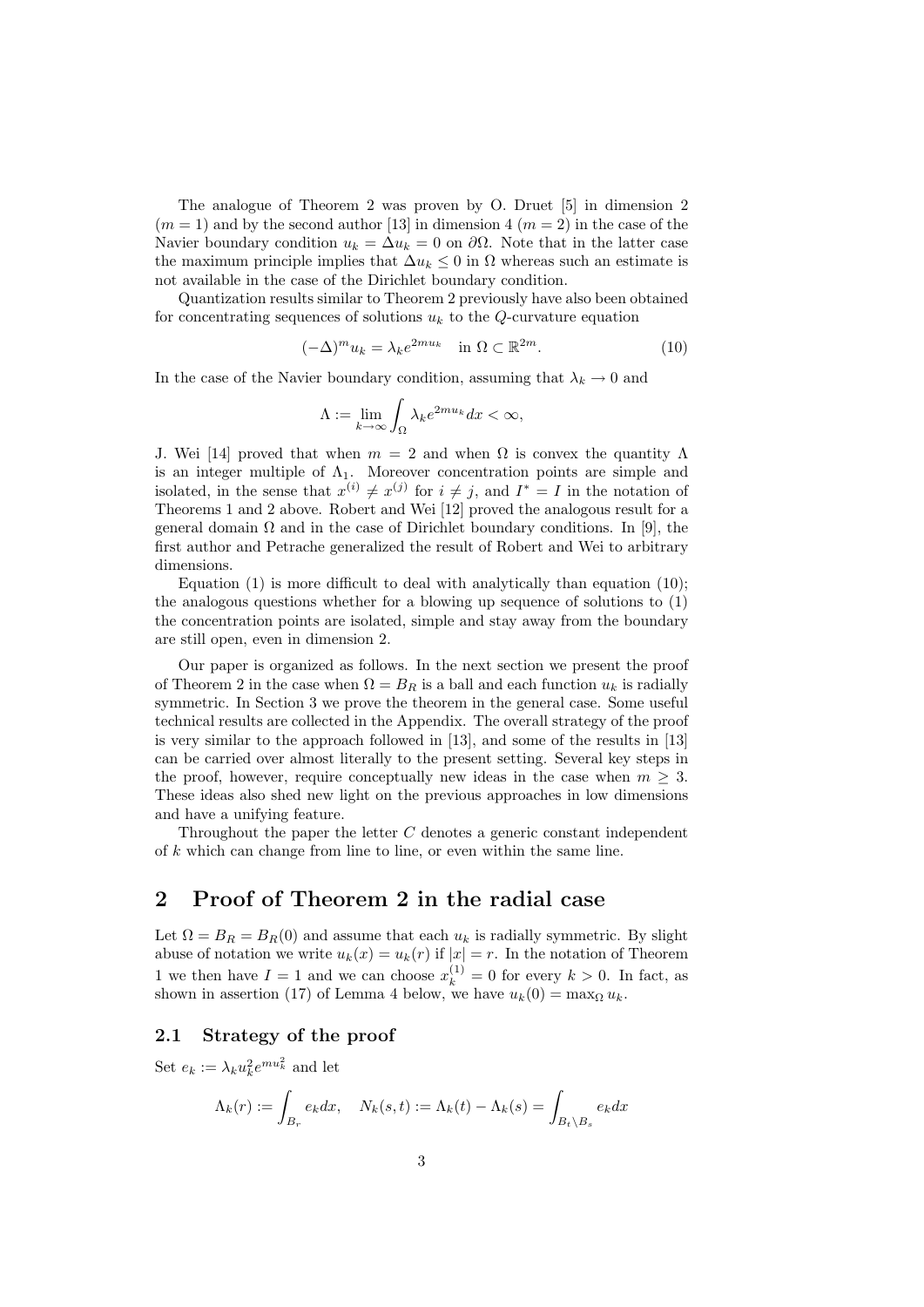as in [13]. We shall say that the property  $(H_{\ell})$  is satisfied if there exist sequences

$$
s_k^{(0)} := 0 < r_k^{(1)} < s_k^{(1)} < \ldots < r_k^{(\ell)} < s_k^{(\ell)} \le R, \quad k \in \mathbb{N},
$$

such that the following holds:

$$
(H_{\ell,1}) \ \lim_{k \to \infty} \frac{r_k^{(j)}}{s_k^{(j)}} = \lim_{k \to \infty} \frac{s_k^{(j-1)}}{r_k^{(j)}} = 0 \text{ for } 1 \le j \le \ell,
$$

$$
(H_{\ell,2}) \ \lim_{k \to \infty} \frac{u_k(s_k^{(j)})}{u_k(Lr_k^{(j)})} = 0 \text{ for } 1 \le j \le \ell, L > 0,
$$

 $(H_{\ell,3})$  lim $_{k\to\infty}$   $\Lambda_k(s_k^{(j)})$  $\lambda_k^{(j)}$  =  $j\Lambda_1$  for  $1 \leq j \leq \ell$ ,

$$
(H_{\ell,4}) \ \lim_{L\to\infty} \lim_{k\to\infty} \left( N_k(s_k^{(j-1)}, r_k^{(j)}/L) + N_k(Lr_k^{(j)}, s_k^{(j)}) \right) = 0 \text{ for } 1 \le j \le \ell.
$$

For the proof of Theorem 2 we proceed via induction from the following two claims:  $(H_1)$  holds, and if  $(H_\ell)$  holds then either  $(H_{\ell+1})$  holds as well, or

$$
\lim_{k \to \infty} N_k(s_k^{(\ell)}, R) = 0. \tag{11}
$$

By (3) and  $(H_{\ell,3})$  the induction terminates when  $\ell > \frac{\Lambda}{\Lambda_1}$ . Letting  $\ell_0$  be the largest integer such that  $(H_{\ell_0})$  holds,  $(H_{\ell_0,3})$  and (11) imply

$$
\Lambda = \lim_{k \to \infty} \Lambda_k(s_k^{(\ell_0)}) + \lim_{k \to \infty} N_k(s_k^{(\ell_0)}, R) = \ell_0 \Lambda_1,
$$

and Theorem 2 in the radial case follows.

## 2.2 Proof of  $(H_1)$

Let  $r_k > 0$  be defined as in Theorem 1 such that

$$
\lambda_k r_k^{2m} u_k^2(0) e^{m u_k^2(0)} = 2^{2m} (2m - 1)!,
$$

and set

$$
w_k(x) := u_k(0)(u_k(x) - u_k(0))
$$
 in  $B_R$ .

We have

$$
(-\Delta)^m w_k = \lambda_k u_k(0) u_k e^{m u_k^2}
$$
  
=  $\lambda_k u_k(0) u_k e^{m u_k^2(0)} e^{2m \left(1 + \frac{w_k}{2 u_k^2(0)}\right) w_k} =: f_k \text{ in } B_R.$ 

Letting also

$$
\sigma_k(r) := \int_{B_r} f_k dx \ge \Lambda_k(r),
$$

then by (5) of Theorem 1 and (9) clearly we have

$$
\lim_{L \to \infty} \lim_{k \to \infty} \Lambda_k(Lr_k) = \lim_{L \to \infty} \lim_{k \to \infty} \sigma_k(Lr_k)
$$
  
= 
$$
\lim_{L \to \infty} \lim_{k \to \infty} (2m - 1)! \int_{B_L} e^{2m\eta_k} dx = \Lambda_1.
$$
 (12)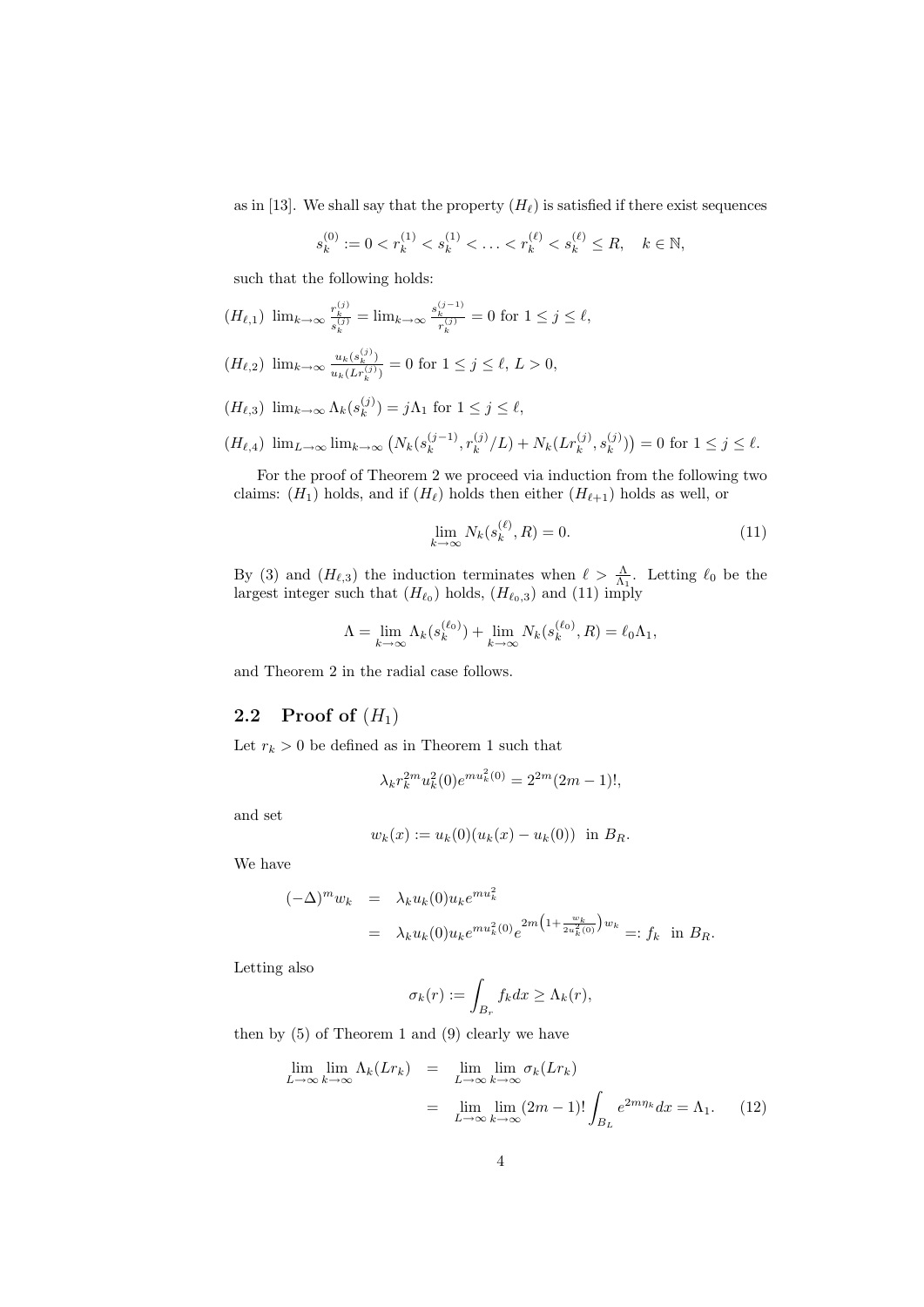For  $0 < t \leq R$  let  $g_k$  solve the equation

$$
\Delta^m g_k = \Delta^m w_k \text{ in } B_t
$$

with homogeneous Dirichlet boundary data

$$
g_k = \partial_\nu g_k = \ldots = \partial_\nu^{m-1} g_k = 0 \text{ on } \partial B_t.
$$

Then Lemma 22 in the Appendix gives the identity

$$
(-1)^{m} \partial_{\nu}^{m} g_{k}(t) = \frac{A_{k}(t)}{\omega_{2m-1} t^{3m-2}}
$$
\n(13)

similar to  $(20)$  in [13], where

$$
A_k(t) := \int_0^t t_2 \cdots \int_0^{t_{m-1}} t_m \sigma_k(t_m) dt_m \dots dt_2,
$$
 (14)

and where  $\omega_{2m-1}$  is the  $(2m-1)$ -dimensional volume of  $S^{2m-1}$ .

**Lemma 3** For every  $b < 2$  we can find  $L = L(b)$  and  $k_0 = k_0(b)$  such that for  $k \geq k_0$  we have

$$
(-\partial_{\nu})^m g_k(t) \ge \frac{2^{m-1}(m-1)!b}{t^m} \quad \text{for } Lr_k \le t \le R. \tag{15}
$$

Proof. Noting that

$$
\frac{\Lambda_1}{\omega_{2m-1}2^{m-1}(m-1)!} = 2^m(m-1)!,
$$

from (12) and (13) together with the identity

$$
\int_0^t t_2 \cdots \int_0^{t_{m-1}} t_m dt_m \cdots dt_2 = \frac{t^{2m-2}}{2^{m-1}(m-1)!}
$$
  
we obtain the claim.

These estimates now yield the following result analogous to Lemma 2.1 in [13]. Note, however, that the statement (17) below in the present case no longer can simply be deduced from the maximum principle, as was the case in [13]. In addition, the higher order nature of equation (1) requires substantial technical modifications of the approach used in [13].

**Lemma 4** For any  $b < 2$  there is  $L = L(b)$  and  $k_0 = k_0(b)$  such that for  $k \geq k_0$ there holds

$$
w'_{k}(t) \leq -\frac{b}{t} + tP(t) \quad \text{in } B_R \backslash B_{Lr_k}, \tag{16}
$$

$$
w_k'(t) \leq 0 \quad \text{in } B_R,\tag{17}
$$

$$
w_k(t) \leq b \log\left(\frac{r_k}{t}\right) + C \quad \text{in } B_R,\tag{18}
$$

where P is a polynomial independent of k. In particular  $u_k$  is monotone decreasing. For any  $\varepsilon \in ]0,1[$  let  $T_k > 0$  be such that  $u_k(T_k) = \varepsilon u_k(0)$ . Then we have

$$
\lim_{k \to \infty} \frac{r_k}{T_k} = 0 \tag{19}
$$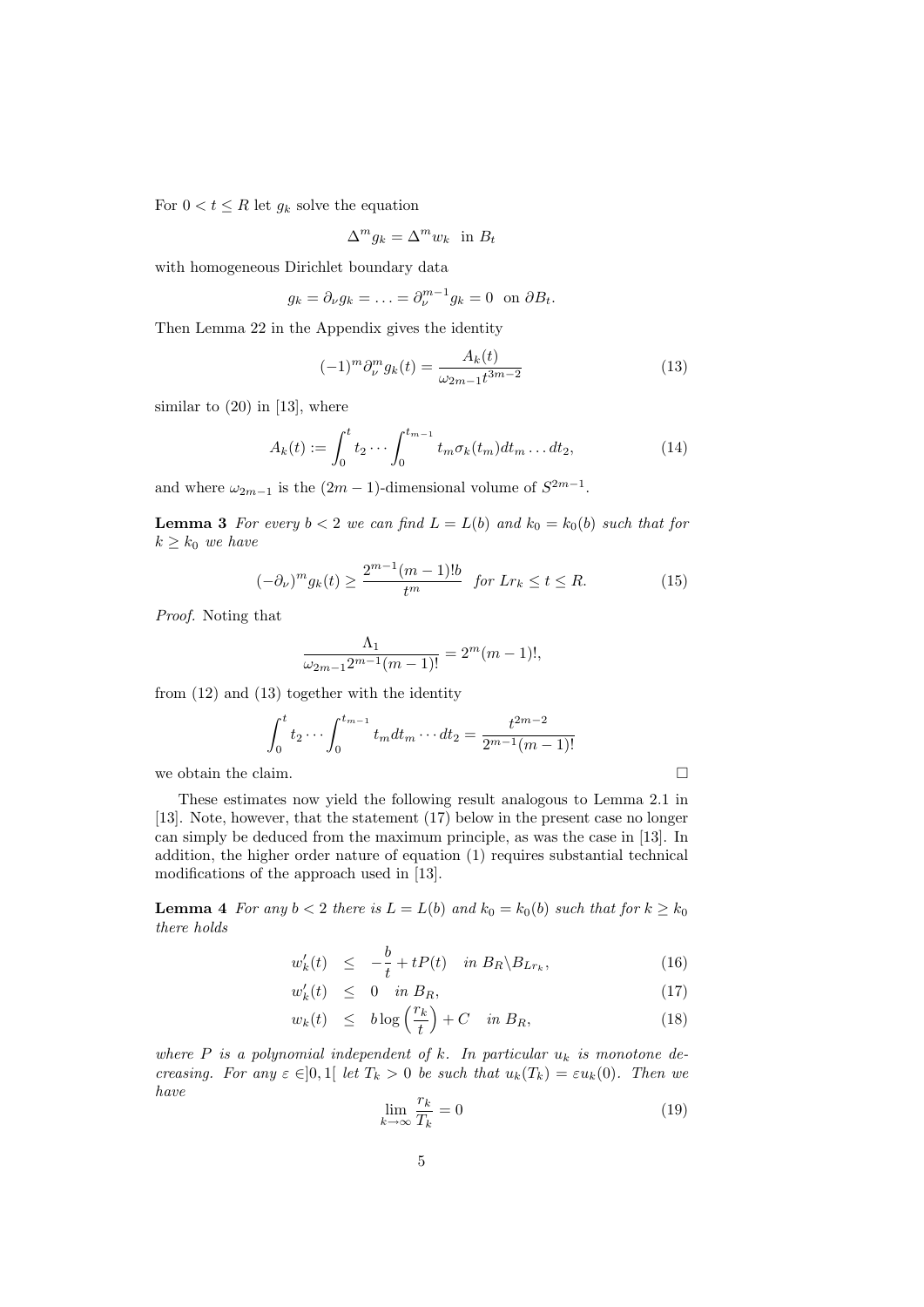and

$$
\lim_{k \to \infty} \Lambda_k(T_k) = \lim_{k \to \infty} \sigma_k(T_k) = \Lambda_1. \tag{20}
$$

*Proof.* Fix  $t > 0$  and write  $w_k = g_k + h_k$ , where

$$
\Delta^m h_k = 0 \text{ in } B_t, \text{ and } g_k = \partial_\nu g_k = \ldots = \partial_\nu^{m-1} g_k = 0 \text{ on } \partial B_t.
$$

Step 1. We claim that

$$
\partial_{\nu}^{m} g_{k}(t) = t^{m-1} \underbrace{(t^{-1}(t^{-1} \cdots (t^{-1}) w'_{k}(t) \sum' \cdots )')'}_{m-1 \text{ times}}.
$$
 (21)

Indeed, subtracting  $\partial_{\nu}^{m} w_{k}(t)$  from both sides of (21) we need to show

$$
-\partial_{\nu}^{m}h_{k}(t) = t^{m-1}\underbrace{(t^{-1}(t^{-1}\cdots(t^{-1})w'_{k}(t))'\cdots)')'}_{m-1 \text{ times}} -\partial_{\nu}^{m}w_{k}(t).
$$

Using the boundary condition  $\partial_{\nu}^{j} w_{k}(t) = \partial_{\nu}^{j} h_{k}(t)$  for  $0 \leq j \leq m-1$ , and observing that on the right-hand side the terms involving  $\partial_{\nu}^{m} w_{k}(t)$  cancel, we can replace  $w_k$  by  $h_k$  and it suffices to prove

$$
-\partial_{\nu}^{m}h_{k}(t) = t^{m-1}\underbrace{(t^{-1}(t^{-1}\cdots(t^{-1})h_{k}'(t))'\cdots)')'}_{m-1 \text{ times}} -\partial_{\nu}^{m}h_{k}(t).
$$

But  $\Delta^m h_k = 0$  and radial symmetry imply that  $h(r) = \sum_{i=0}^{m-1} \alpha_i r^{2i}$ ; so

$$
\underbrace{(t^{-1}(t^{-1}\cdots(t^{-1})h'_k(t))\underbrace{y'\cdots y'}_{m-1 \text{ times}})}_{m-1 \text{ times}} = 0,
$$

and (21) follows.

Step 2. Inserting now (15) into (21), for any given  $b < 2$  we infer

$$
(-1)^{m-1}t^{m-1}\underbrace{\left(t^{-1}\left(t^{-1}\cdots\left(t^{-1}\left(w'_k(t)+\frac{b}{t}\right)\right)'\cdots\right)'\right)'}_{m-1 \text{ times}}\underbrace{\left(m-1\right)\left(\frac{b}{t}\right)'\cdots\right)'}_{m-1 \text{ times}}\tag{22}
$$
\n
$$
=(-1)^{m-1}\partial_{\nu}^{m}g_k(t)+\frac{2^{m-1}(m-1)!b}{t^m}\leq 0 \text{ for } Lr_k\leq t\leq R,
$$

provided that we fix  $L = L(b)$  sufficiently large and then also choose k large enough. We now prove by induction over  $1 \leq j \leq m$  that

$$
\varphi_{j,k}(t) := (-1)^{m-j} t^{-1} \underbrace{\left(t^{-1}\left(t^{-1}\cdots\left(t^{-1}\left(w'_k(t) + \frac{b}{t}\right)\right)'\cdots\right)'\right)}_{m-j \text{ times}} \le P_j(t), \tag{23}
$$

for  $Lr_k \le t \le R$ , where  $P_i(t) \ge 0$  is a polynomial in t independent of k. The case  $j = 1$  follows at once from (22) with  $P_1 \equiv 0$ . Using the Dirichlet boundary condition (which implies  $\partial_{\nu}^{j} w_{k}(R) = 0$  for  $1 \leq j \leq m-1$ ) we get  $\varphi_{j,k}(R) \leq C_j$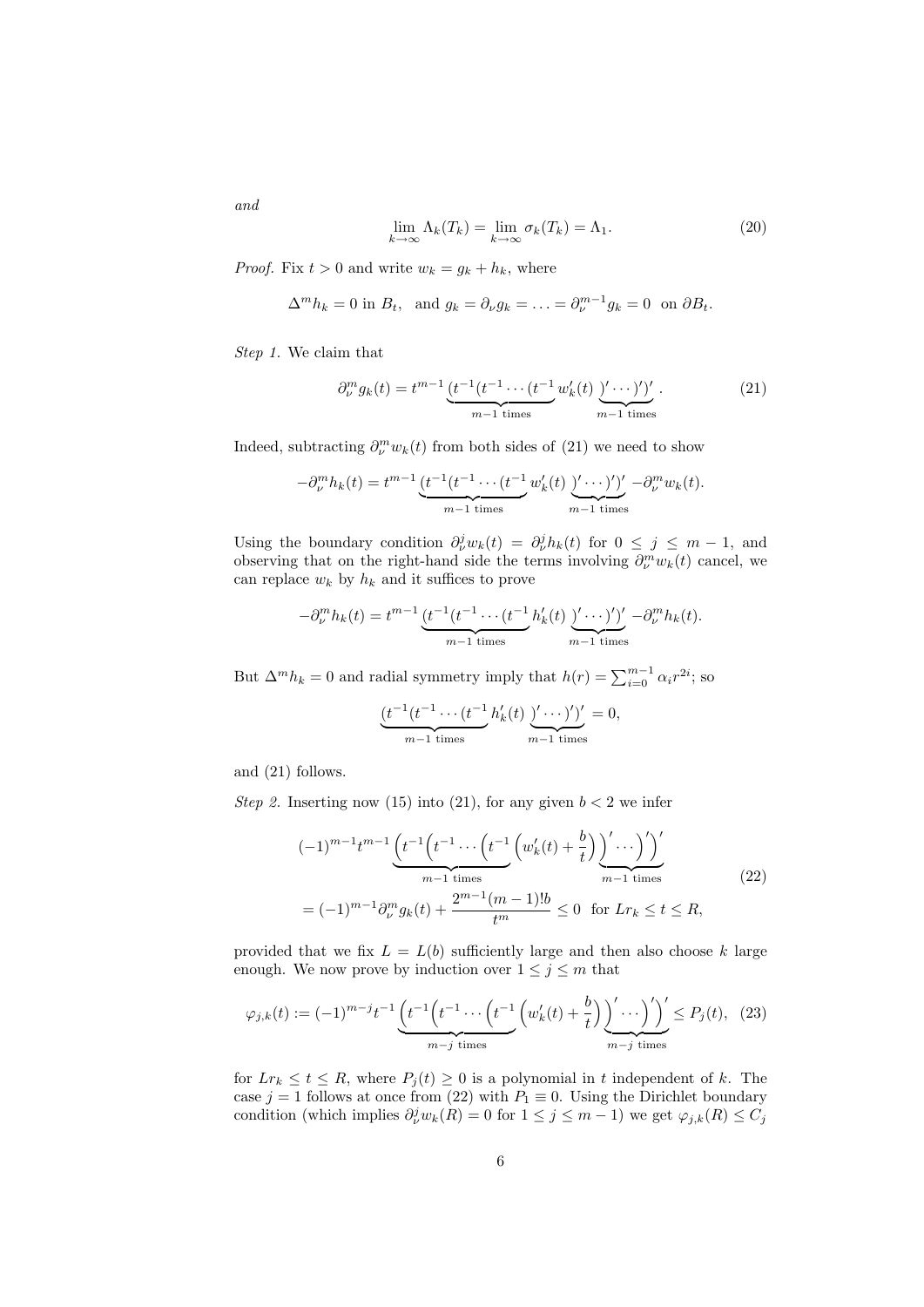for some constant  $C_j \geq 0$ ,  $2 \leq j \leq m$ . Observing that  $\varphi'_{j,k}(t) = -t\varphi_{j-1,k}(t)$  for  $2 \leq j \leq m$ , we then obtain

$$
\varphi_{j,k}(t) = \varphi_{j,k}(R) + \int_t^R r \varphi_{j-1,k}(r) dr
$$
  

$$
\leq C_j + \int_t^R r P_{j-1}(r) dr =: P_j(t),
$$

that is, (23). For  $j = m$  we get

$$
w'_{k}(t) \leq -\frac{b}{t} + tP_m(t), \ Lr_k \leq t \leq R.
$$

Integrating once more, recalling that L depends on b, and that  $w_k(Lr_k) \to \eta_0(L)$ as  $k \to \infty$ , for sufficiently large k we find

$$
w_k(t) \le w_k(Lr_k) - b \log\left(\frac{t}{Lr_k}\right) + C \le b \log\left(\frac{r_k}{t}\right) + C
$$

for  $Lr_k \leq t \leq R$ . For  $0 < t < Lr_k$  (18) already follows from Theorem 1. In order to prove (17), observe that (13) implies

$$
(-\partial_{\nu})^{m} g_{k}(t) \ge 0 \text{ for } 0 < t \le R, \ k \in \mathbb{N},
$$

and (21) yields

$$
(-1)^{m-1}t^{m-1}\underbrace{(t^{-1}(t^{-1}\cdots(t^{-1})w_k'(t)\underbrace{y'\cdots y'}_{m-1 \text{ times}})}_{m-1 \text{ times}}\leq 0. \tag{24}
$$

In analogy with (23), for  $1 \leq j \leq m$  we can show by induction that

$$
\psi_{j,k}(t) := (-1)^{m-j} t^{-1} \underbrace{(t^{-1}(t^{-1} \cdots (t^{-1} w'_k(t) \underbrace{y' \cdots )')'}_{m-j \text{ times}} \le 0 \text{ for all } 0 < t \le R.
$$

Indeed  $\psi_{1,k}(t) \leq 0$  by (24), while for  $2 \leq j \leq m$ , we have  $\psi_{j,k}(R) = 0$  thanks to the boundary condition. Hence

$$
\psi_{j,k}(t) = \int_t^R r \psi_{j-1}(r) dr \le 0 \text{ for all } 0 < t \le R,
$$

and the case  $j = m$  implies (17).

Step 3. In order to prove (19), assume by contradiction that

$$
\liminf_{k \to \infty} \frac{T_k}{r_k} = L \in [0, \infty[.
$$

Then from Theorem 1 for a suitable subsequence on the one hand we have

$$
u_k(0)(u_k(T_k) - u_k(0)) + \log 2 = \eta_k\left(\frac{T_k}{r_k}\right) \to \log\left(\frac{2}{1+L^2}\right) \text{ as } k \to \infty.
$$

But on the other hand, since  $u_k(0) \to \infty$  we also have that

$$
u_k(0)(u_k(T_k) - u_k(0)) = u_k^2(0)(\varepsilon - 1) \to -\infty
$$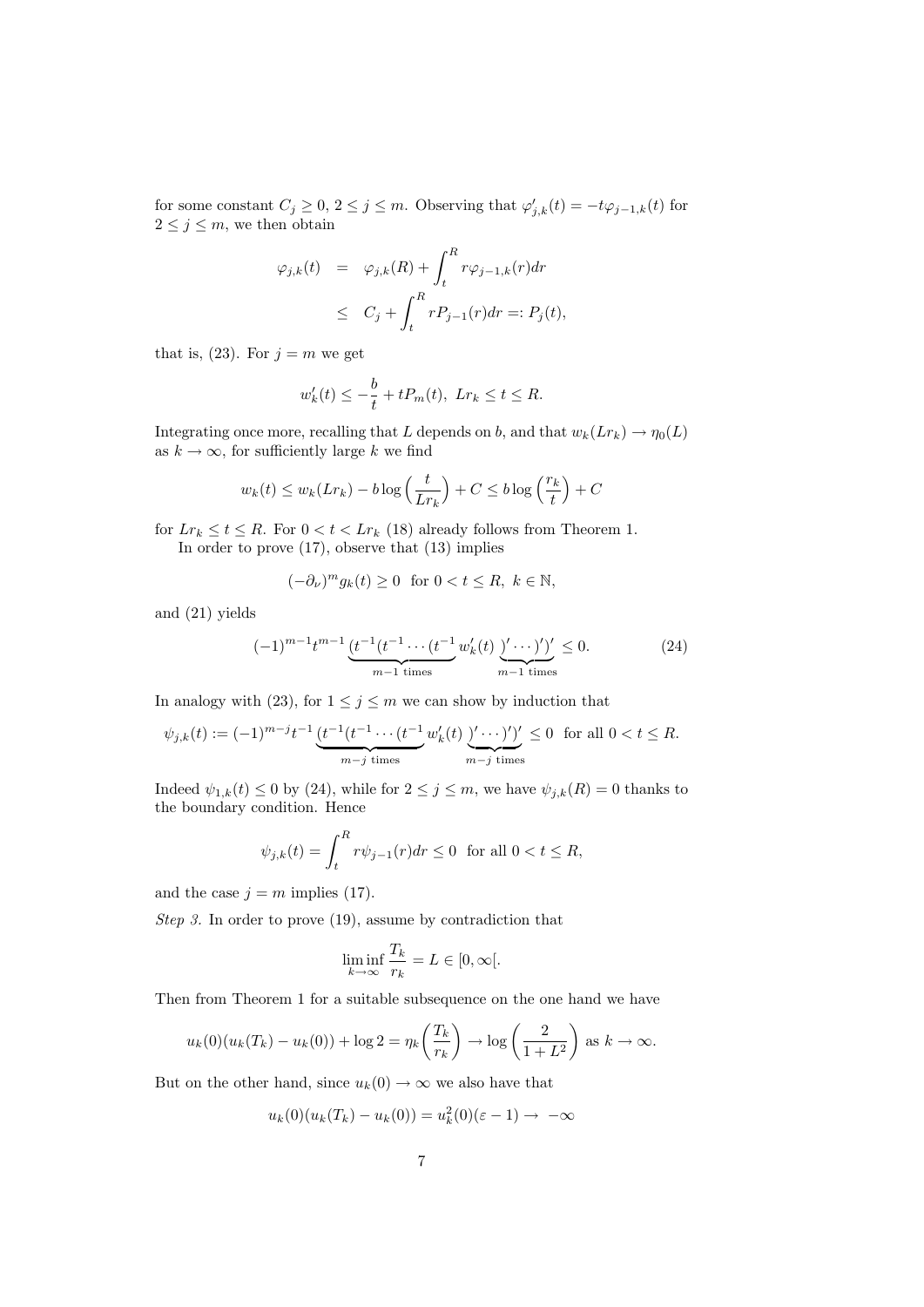as  $k \to \infty$ , a contradiction.

It thus remains to prove (20). Using (18) and observing that

$$
(\varepsilon - 1)u_k^2(0) \le w_k(r) \le 0 \text{ for } 0 \le r \le T_k,
$$

from (4) for  $k \geq k_0$  we get

$$
f_k(r) \leq \lambda_k u_k^2(0) e^{m u_k^2(0)} e^{2m \left(1 + \frac{w_k(r)}{2u_k^2(0)}\right) w_k(r)}
$$
  

$$
\leq \lambda_k r_k^{2m} u_k^2(0) e^{m u_k^2(0)} r_k^{-2m} e^{m(\varepsilon + 1) w_k(r)} \leq C r_k^{-2m} \left(\frac{r_k}{r}\right)^{m(\varepsilon + 1)b}.
$$

Choosing now  $b < 2$  such that  $m(\varepsilon + 1)b = 2m + \varepsilon$ , and integrating over  $B_{T_k}$ , we find

$$
\Lambda_1 \leq \lim_{k \to \infty} \Lambda_k(T_k) \leq \lim_{k \to \infty} \sigma_k(T_k)
$$
\n
$$
= \Lambda_1 + \lim_{L \to \infty} \lim_{k \to \infty} \int_{B_{T_k} \setminus B_{L_{r_k}}} f_k dx
$$
\n
$$
\leq \Lambda_1 + C \lim_{L \to \infty} \lim_{k \to \infty} \frac{1}{r_k^{2m}} \int_{B_{T_k} \setminus B_{L_{r_k}}} \left(\frac{r_k}{r}\right)^{2m+\varepsilon} dx
$$
\n
$$
\leq \Lambda_1 + \frac{C}{\varepsilon} \lim_{L \to \infty} \lim_{k \to \infty} \left(\frac{r_k}{L_{r_k}}\right)^{\varepsilon} = \Lambda_1,
$$

hence  $(20)$ .

According to Lemma 4 we can now choose a sequence  $\varepsilon_k \to 0$  as  $k \to \infty$  and corresponding numbers  $s_k = T_k(\varepsilon_k)$  such that  $u_k(s_k) \to \infty$  as  $k \to \infty$  and

$$
\lim_{k \to \infty} \frac{r_k}{s_k} = 0, \quad \lim_{k \to \infty} \Lambda_k(s_k) = \Lambda_1, \quad \lim_{L \to \infty} \lim_{k \to \infty} N_k(Lr_k, s_k) = 0. \tag{25}
$$

Observing that Theorem 1 implies  $\lim_{k\to\infty} \frac{u_k(Lr_k)}{u_k(0)} = 1$  for every  $L \geq 0$ , we get

$$
\lim_{k \to \infty} \frac{u_k(s_k)}{u_k(Lr_k)} = \lim_{k \to \infty} \frac{u_k(s_k)}{u_k(0)} = 0, \quad \text{for all } L > 0.
$$
 (26)

We also claim that

$$
\lim_{L \to \infty} \lim_{k \to \infty} N_k(s_k, Ls_k) = 0.
$$
\n(27)

To see this, remember that for  $0 < s < t < R$ 

$$
N_k(s,t) = \int_{B_t \backslash B_s} e_k dx = \omega_{2m-1} \int_s^t \lambda_k r^{2m-1} u_k^2 e^{mu_k^2} dr.
$$

Now set

$$
P_k(t) := t \frac{\partial}{\partial t} N_k(s, t) = t \int_{\partial B_t} e_k d\sigma = \omega_{2m-1} \lambda_k t^{2m} u_k^2(t) e^{m u_k^2(t)}.
$$

Using the monotonicity of  $u_k$  that we proved in Lemma 4 we immediately obtain the estimate

$$
P_k(t) = C\omega_{2m-1}\lambda_k u_k^2(t)e^{mu_k^2(t)} \int_{t/2}^t r^{2m-1} dr \le CN_k(t/2, t) \le CP_k(t/2) \quad (28)
$$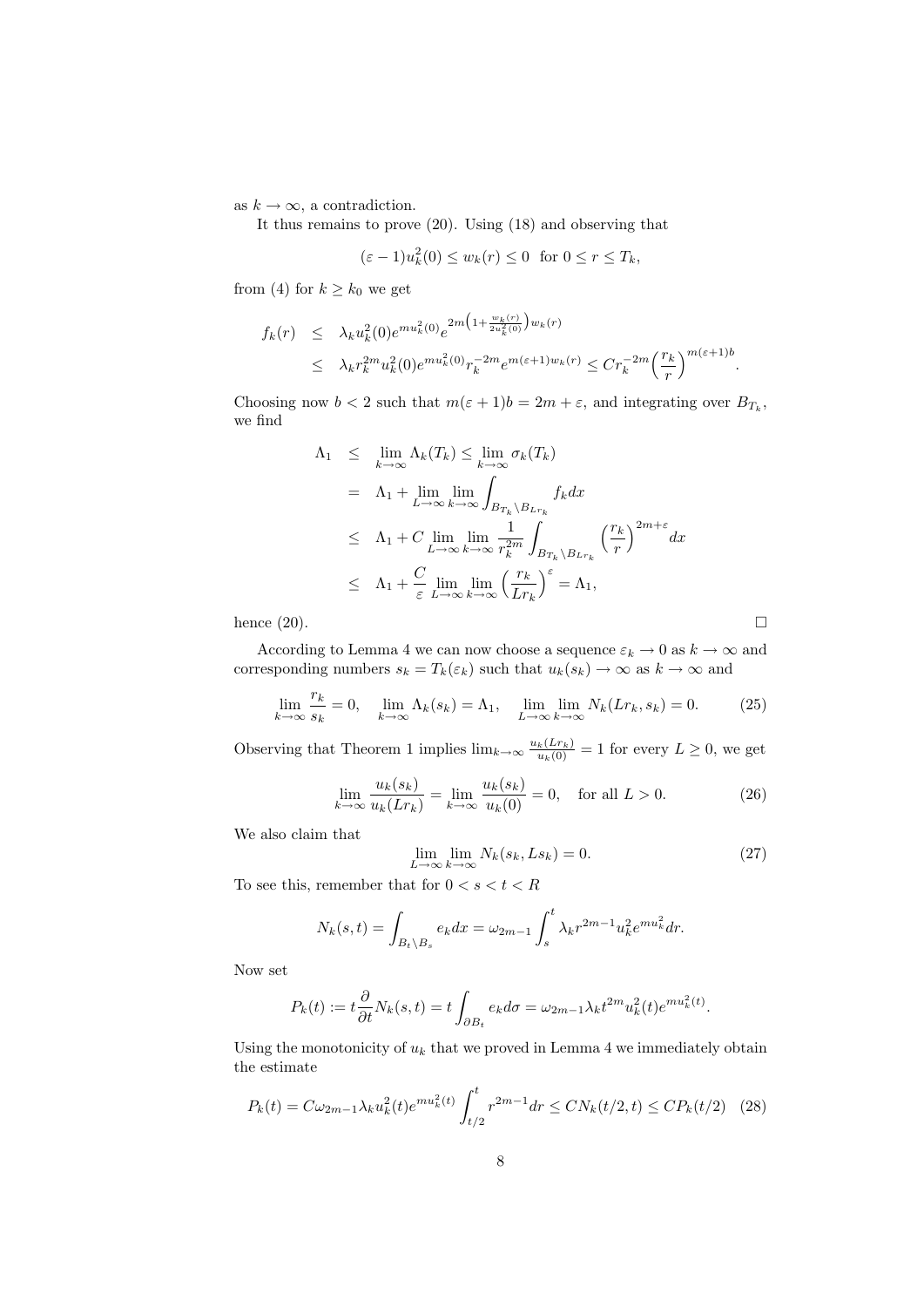analogous to (26) in [13]; hence we also conclude that

$$
N_k(t, 2t) \le CN_k(t/2, t) \quad \text{for } t \in [0, R/2].
$$
 (29)

Now (25) and (29) imply that for any  $M \in \mathbb{N}$ 

$$
\lim_{k \to \infty} N_k(2^{M-1}s_k, 2^Ms_k) \leq C \lim_{k \to \infty} N_k(2^{M-2}s_k, s^{M-1}s_k) \leq \cdots \leq C_M \lim_{k \to \infty} N_k(s_k/2, s_k) = 0.
$$

Therefore if  $2^M > L$  we have

$$
\lim_{k \to \infty} N_k(s_k, Ls_k) \le \sum_{j=1}^M N_k(2^{j-1}s_k, 2^js_k) = 0,
$$

as claimed.

Setting  $r_k^{(1)}$  $s_k^{(1)} := r_k, s_k^{(1)}$  $k_k^{(1)} := s_k$  and taking into account (25) - (27) and Theorem 1 we see that the property  $(H_1)$  is satisfied.

#### 2.3 The inductive step

We now assume that  $(H_{\ell})$  holds for some integer  $\ell \geq 1$  and fix numbers

$$
s_k^{(0)} = 0 < r_k^{(1)} < s_k^{(1)} < \ldots < r_k^{(\ell)} < s_k^{(\ell)}, \ k \in \mathbb{N}
$$

such that  $(H_{\ell,1}), (H_{\ell,2}), (H_{\ell,3})$  and  $(H_{\ell,4})$  hold true. To complete the proof of Theorem 2 it suffices to show that either  $(H_{\ell+1})$  or (11) holds. The proof requires the following analogue of (29) in [13].

**Lemma 5** There is a constant  $C_0 = C_0(\Lambda)$  such that for  $t_k > s_k^{(\ell)}$  there holds

$$
N_k(s_k^{(\ell)}, t_k) \le \frac{P_k(t_k)}{m} + C_0 N_k^2(s_k^{(\ell)}, t_k) + o(1),\tag{30}
$$

with error  $o(1) \rightarrow 0$  as  $k \rightarrow \infty$ 

*Proof.* For  $s = s_k^{(\ell)} < t$  we integrate by parts to obtain

$$
N_k(s,t) = \omega_{2m-1} \int_s^t r^{2m-1} \lambda_k u_k^2 e^{mu_k^2} dr
$$
  
\n
$$
= \lambda_k \frac{\omega_{2m-1}}{2m} \left( r^{2m} u_k^2 e^{mu_k^2} \right) \Big|_s^t - \frac{\omega_{2m-1}}{2m} \int_s^t \lambda_k r^{2m} (2u_k + 2mu_k^3) u'_k e^{mu_k^2} dr
$$
  
\n
$$
\leq \frac{P_k(t)}{2m} - \omega_{2m-1} \int_s^t \lambda_k r^{2m} \left( \frac{1}{m} + u_k^2 \right) \frac{u_k}{u_k(0)} w'_k e^{mu_k^2} dr.
$$
\n(31)

Define  $q_k(t)$  as in the beginning of the proof of Lemma 4. Then (13) and (21) imply

$$
\underbrace{(t^{-1}(t^{-1}\cdots(t^{-1})w_k'(t))' \cdots')'}_{m-1 \text{ times}} = (-1)^m \frac{A_k(t)}{\omega_{2m-1}t^{4m-3}},
$$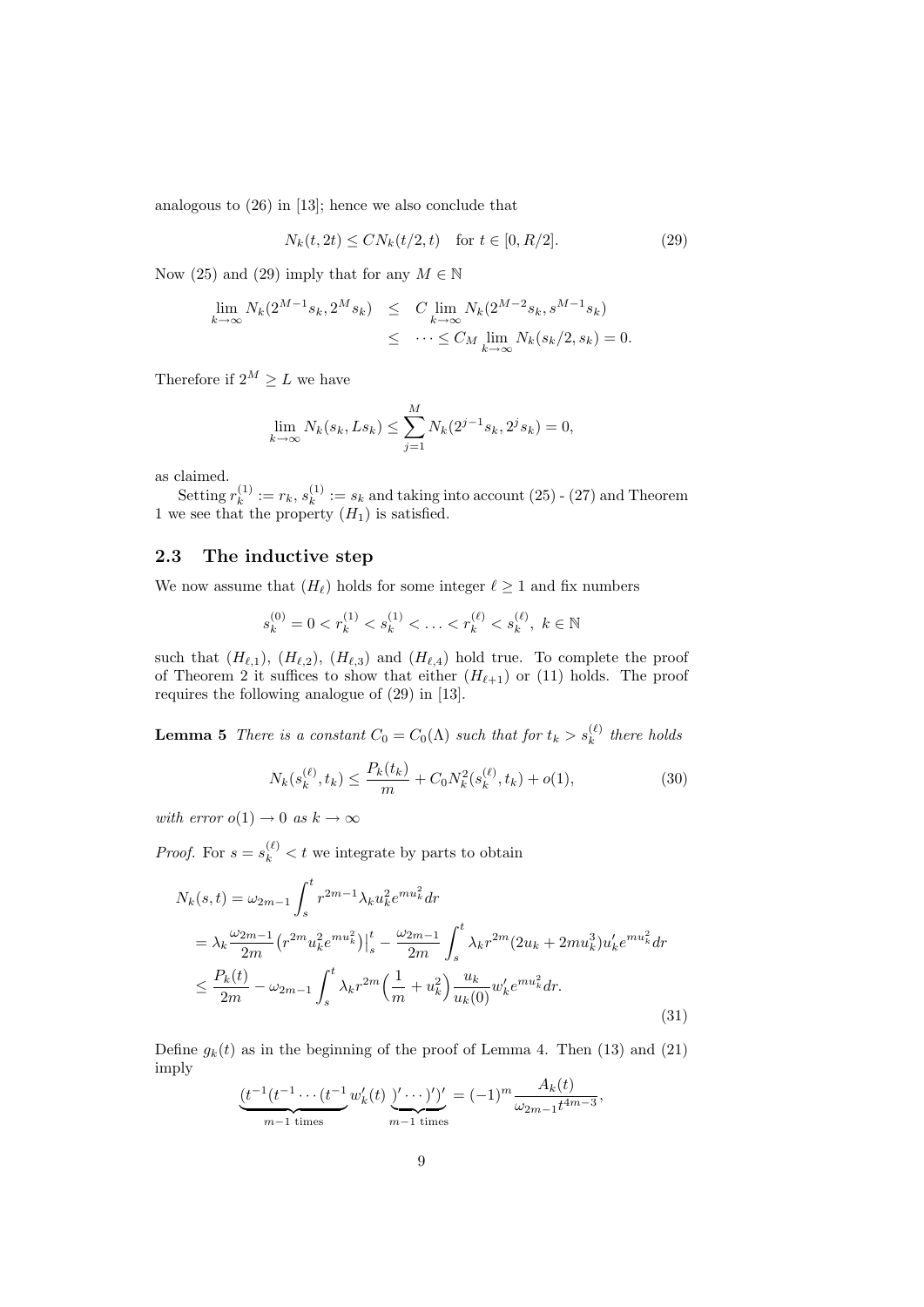where  $A_k$  is as in (14). Integrating this relation  $m-1$  times from t to R, and using the Dirichlet boundary condition  $\partial_{\nu}^{j} w_{k}(R) = 0$  for  $1 \leq j \leq m-1$  we get

$$
\frac{w'_k(t)}{t} = -\int_t^R t_1 \int_{t_1}^R t_2 \cdots \int_{t_{m-2}}^R \frac{A_k(t_{m-1})}{\omega_{2m-1} t_{m-1}^{4m-3}} dt_{m-1} \cdots dt_1;
$$

hence

$$
-tw'_{k}(t)\frac{u_{k}(t)}{u_{k}(0)}=t^{2}\frac{u_{k}(t)}{u_{k}(0)}\int_{t}^{R}t_{1}\int_{t_{1}}^{R}t_{2}\cdots\int_{t_{m-2}}^{R}\frac{A_{k}(t_{m-1})}{\omega_{2m-1}t_{m-1}^{4m-3}}dt_{m-1}\cdots dt_{1}=:I.
$$

More explicitly,

$$
I = t^2 \int_t^R t_1 \int_{t_1}^R t_2 \cdots \int_{t_{m-2}}^R \frac{1}{\omega_{2m-1} t_{m-1}^{4m-3}} \times \int_0^{t_{m-1}} \rho_1 \cdots \int_0^{\rho_{m-2}} \rho_{m-1} \tau_k(\rho_{m-1}, t) d\rho_{m-1} \cdots d\rho_1 dt_{m-1} \cdots dt_1,
$$

where

$$
\tau_k(\rho, t) = \frac{u_k(t)\sigma_k(\rho)}{u_k(0)} = \int_{B_\rho} \lambda_k u_k(t) u_k e^{mu_k^2} dx.
$$

We now show that I can be bounded in terms of  $N_k(s,t)$  up to a small error. From this the desired inequality (30) will be immediate. Split

$$
I =: II + III,
$$

where II corresponds to  $\rho_{m-1} \leq t$ . Since  $u'_k \leq 0$ , for  $\rho \leq t$  we have

$$
\tau_k(\rho, t) = \int_{B_\rho} \lambda_k u_k(t) u_k e^{mu_k^2} dx \le \int_{B_\rho} \lambda_k u_k(\rho) u_k e^{mu_k^2} dx
$$
  

$$
\le \int_{B_s} \lambda_k u_k(s) u_k e^{mu_k^2} dx + N_k(s, \rho) \le N_k(s, t) + o(1)
$$
\n(32)

with error  $o(1) \to 0$  as  $k \to \infty$ . Here we used that for arbitrary  $L > 1$  we can bound

$$
\int_{B_s} \lambda_k u_k(s) u_k e^{mu_k^2} dx \le N_k(Lr_k^{(\ell)}, s) + \frac{u_k(s)}{u_k(Lr_k^{(\ell)})} \Lambda_k(Lr_k^{(\ell)}),
$$

and by  $(H_{\ell,2}), (H_{\ell,4})$  the latter tends to 0, if first  $k \to \infty$  and then  $L \to \infty$ . Since

$$
t^{2} \int_{t}^{\infty} t_{1} \cdots \int_{t_{m-2}}^{\infty} \frac{1}{\omega_{2m-1} t_{m-1}^{4m-3}} \int_{0}^{t_{m-1}} \rho_{1} \cdots \int_{0}^{\rho_{m-2}} \rho_{m-1} d\rho_{m-1} \cdots dt_{1} \leq C
$$

uniformly in  $t$ , we conclude that

$$
II \leq CN_k(s,t) + o(1).
$$

In order to obtain a similar bound for  $III$ , for  $t \leq \rho$  we estimate

$$
\tau_k(\rho, t) = \frac{u_k(t)\sigma_k(\rho)}{u_k(0)} = \frac{u_k(t)}{u_k(\rho) + 1} \int_{B_\rho} \lambda_k(u_k(\rho) + 1) u_k e^{mu_k^2} dx.
$$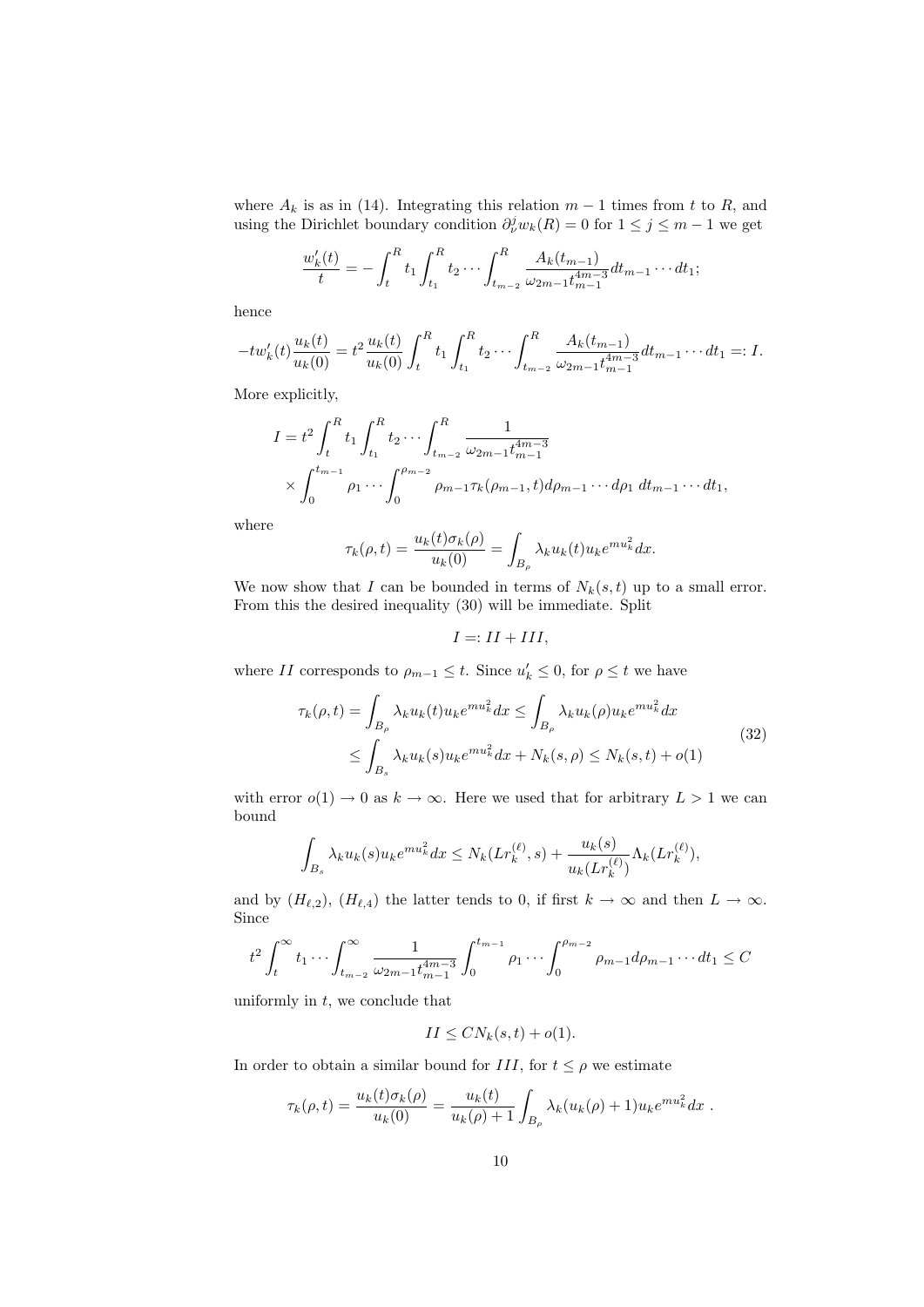Recalling (32), we have

$$
\int_{B_{\rho}} \lambda_k (u_k(\rho) + 1) u_k e^{m u_k^2} dx \le \tau_k(\rho, \rho) + o(1) \le N_k(s, \rho) + o(1).
$$

Also note that by Hölder's inequality we can estimate

$$
|u_k(t) - u_k(\rho)| \leq \int_t^{\rho} |u'_k(r)| dr \leq ||\nabla u_k||_{L^{2m}} \left(\log \frac{\rho}{t}\right)^{\frac{2m-1}{2m}}.
$$

Thus, with a constant  $C = C(\Lambda)$  for all  $t \le \rho$  we obtain

$$
\frac{tu_k(t)}{\rho(u_k(\rho)+1)} = \frac{t}{\rho} \left( \frac{u_k(t) - u_k(\rho)}{u_k(\rho)+1} + \frac{u_k(\rho)}{u_k(\rho)+1} \right) \n\leq \frac{t}{\rho} \left( C \left( \log \frac{\rho}{t} \right)^{\frac{2m-1}{2m}} + 1 \right) \leq C
$$
\n(33)

and with  $C_1 = C_1(\Lambda)$  we can bound

$$
\frac{t}{\rho}\tau_k(\rho,t) \le C_1 N_k(s,\rho) + o(1).
$$

It follows that

$$
III = t^{2} \int_{t}^{R} t_{1} \int_{t_{1}}^{R} t_{2} \cdots \int_{t_{m-2}}^{R} \frac{1}{\omega_{2m-1} t_{m-1}^{4m-3}}
$$
  
\n
$$
\times \int_{t}^{t_{m-1}} \rho_{1} \cdots \int_{t}^{\rho_{m-2}} \rho_{m-1} \tau_{k}(\rho_{m-1}, t) d\rho_{m-1} \cdots d\rho_{1} dt_{m-1} \cdots dt_{1}
$$
  
\n
$$
= t \int_{t}^{R} t_{1} \int_{t_{1}}^{R} t_{2} \cdots \int_{t_{m-2}}^{R} \frac{1}{\omega_{2m-1} t_{m-1}^{4m-3}}
$$
  
\n
$$
\times \int_{t}^{t_{m-1}} \rho_{1} \cdots \int_{t}^{\rho_{m-2}} \rho_{m-1}^{2} \frac{t}{\rho_{m-1}} \tau_{k}(\rho_{m-1}, t) d\rho_{m-1} \cdots d\rho_{1} dt_{m-1} \cdots dt_{1}
$$
  
\n
$$
\leq C_{1} t \int_{t}^{R} t_{1} \int_{t_{1}}^{R} t_{2} \cdots \int_{t_{m-2}}^{R} \frac{1}{\omega_{2m-1} t_{m-1}^{4m-3}}
$$
  
\n
$$
\times \int_{t}^{t_{m-1}} \rho_{1} \cdots \int_{t}^{\rho_{m-2}} \rho_{m-1}^{2} (N_{k}(s, \rho_{m-1}) + o(1)) d\rho_{m-1} \cdots dt_{1}.
$$

For any  $L \geq 1$  we split the integral with respect to  $t_1$  and use the obvious inequality  $N_k(s, \rho_{m-1}) \leq 2\Lambda$  for large k to estimate

$$
III \leq C_1 t \int_t^{Lt} t_1 \int_{t_1}^R t_2 \int_{t_2}^R t_3 \cdots \int_{t_{m-2}}^R \frac{1}{\omega_{2m-1} t_{m-1}^{4m-3}} \times \int_t^{t_{m-1}} \rho_1 \cdots \int_t^{\rho_{m-2}} \rho_{m-1}^2 (N_k(s, \rho_{m-1}) + o(1)) d\rho_{m-1} \cdots dt_1
$$
  
+ 
$$
2C_1 \Lambda t \int_{Lt}^R t_1 \int_{t_1}^R t_2 \int_{t_2}^R t_3 \cdots \int_{t_{m-2}}^R \frac{1}{\omega_{2m-1} t_{m-1}^{4m-3}} \times \int_t^{t_{m-1}} \rho_1 \cdots \int_t^{\rho_{m-2}} \rho_{m-1}^2 d\rho_{m-1} \cdots dt_1 + o(1)
$$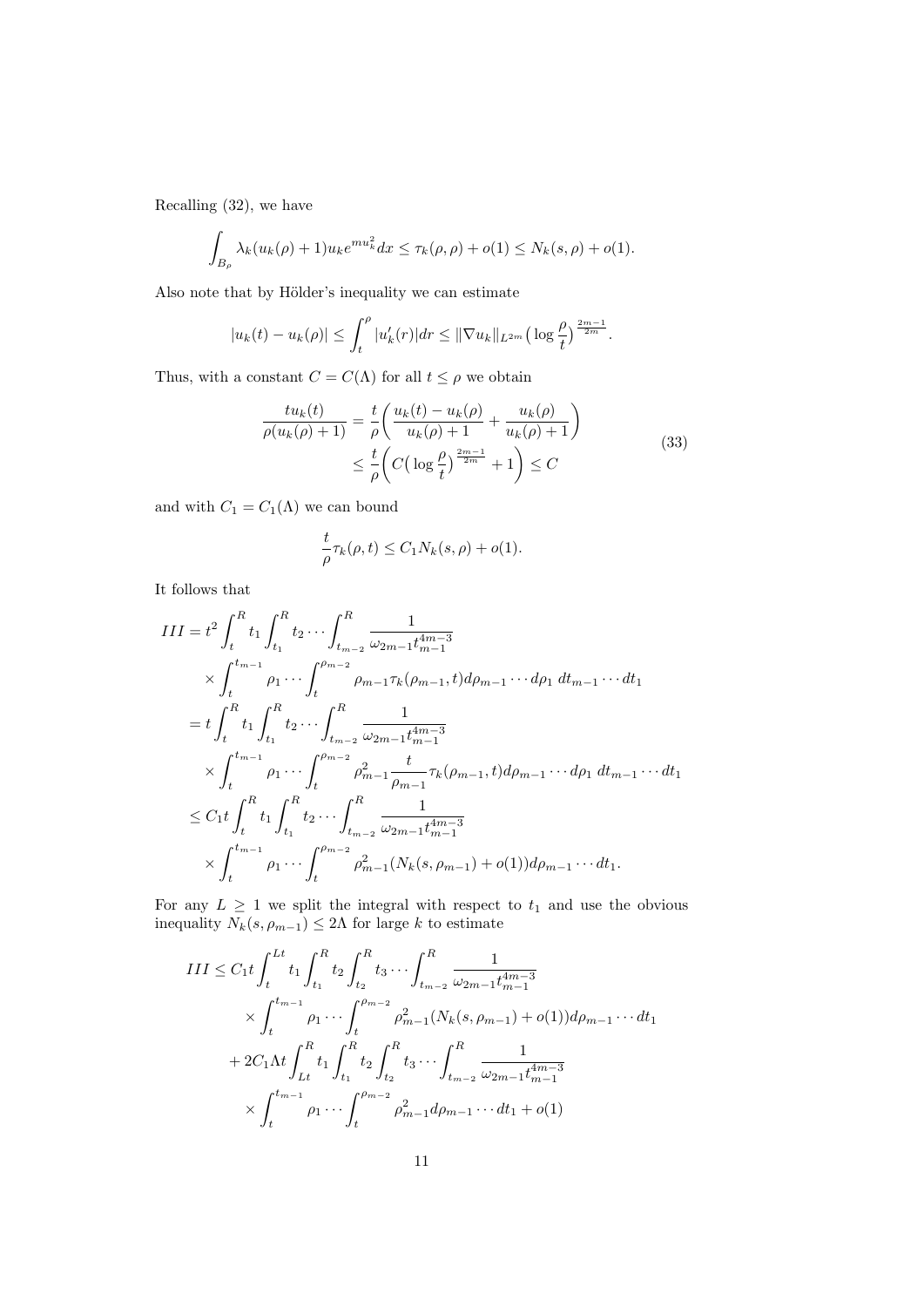Observing the uniform bound

$$
Lt \int_{Lt}^{\infty} t_1 \cdots \int_{t_{m-2}}^{\infty} \frac{1}{\omega_{2m-1} t_{m-1}^{4m-3}} \int_0^{t_{m-1}} \rho_1 \cdots \int_0^{\rho_{m-2}} \rho_{m-1}^2 d\rho_{m-1} \cdots dt_1 \leq C,
$$

with a constant  $C_2 = C_2(\Lambda)$  we obtain

$$
III \leq C_1 t \int_t^{Lt} t_1 \int_{t_1}^R t_2 \int_{t_2}^R t_3 \cdots \int_{t_{m-2}}^R \frac{1}{\omega_{2m-1} t_{m-1}^{4m-3}} \times \int_t^{t_{m-1}} \rho_1 \cdots \int_t^{\rho_{m-2}} \rho_{m-1}^2 (N_k(s, \rho_{m-1}) + o(1)) d\rho_{m-1} \cdots dt_1 + \frac{C_2 \Lambda}{L} + o(1)
$$

To proceed we successively split the integral also with respect to  $t_2, \ldots, t_{m-1}$ and use the uniform bounds

$$
Lt \int_0^{Lt} t_1 \cdots \int_0^{Lt} t_{j-1} \int_{Lt}^{\infty} t_j \cdots \int_{t_{m-2}}^{\infty} \frac{1}{\omega_{2m-1} t_{m-1}^{4m-3}} \times \int_0^{t_{m-1}} \rho_1 \cdots \int_0^{\rho_{m-2}} \rho_{m-1}^2 d\rho_{m-1} \cdots dt_j \leq C
$$

for  $2\leq j < m$  to estimate

$$
III \leq C_1 t \int_{t}^{Lt} t_1 \int_{t_1}^{Lt} t_2 \int_{t_2}^{R} t_3 \cdots \int_{t_{m-2}}^{R} \frac{1}{\omega_{2m-1} t_{m-1}^{4m-3}} \times \int_{t}^{t_{m-1}} \rho_1 \cdots \int_{t}^{\rho_{m-2}} \rho_{m-1}^2 (N_k(s, \rho_{m-1}) + o(1)) d\rho_{m-1} \cdots dt_1 + 2C_1 \Lambda t \int_{t}^{Lt} t_1 \int_{Lt}^{R} t_2 \int_{t_2}^{R} t_3 \cdots \int_{t_{m-2}}^{R} \frac{1}{\omega_{2m-1} t_{m-1}^{4m-3}} \times \int_{t}^{t_{m-1}} \rho_1 \cdots \int_{t}^{\rho_{m-2}} \rho_{m-1}^2 d\rho_{m-1} \cdots dt_1 + \frac{C_2 \Lambda}{L} + o(1)  $\leq \cdots \leq C_1 t \int_{t}^{Lt} t_1 \int_{t_1}^{Lt} t_2 \int_{t_2}^{Lt} t_3 \cdots \int_{t_{m-2}}^{Lt} \frac{1}{\omega_{2m-1} t_{m-1}^{4m-3}}  $\times \int_{t}^{t_{m-1}} \rho_1 \cdots \int_{t}^{\rho_{m-2}} \rho_{m-1}^2 (N_k(s, Lt) + o(1)) d\rho_{m-1} \cdots dt_1 + 2C_1 \Lambda t \int_{t}^{Lt} t_1 \int_{t_1}^{Lt} t_2 \int_{t_2}^{Lt} t_3 \cdots \int_{Lt}^{R} \frac{1}{\omega_{2m-1} t_{m-1}^{4m-3}}  $\times \int_{t}^{t_{m-1}} \rho_1 \cdots \int_{t}^{\rho_{m-2}} \rho_{m-1}^2 d\rho_{m-1} \cdots dt_1 + \frac{C_{m-1} \Lambda}{L} + o(1)  $\leq C_m N_k(s, Lt) + \frac{C_m \Lambda}{L} + o(1),$$$$
$$

with constants  $C_j = C_j(\Lambda)$ ,  $2 \leq j \leq m$ . Using (27) in case  $t \leq 2s$  and (28) in case  $t > 2s$  we get

$$
N_k(s, Lt) \le C(L)N_k(s,t) + o(1),
$$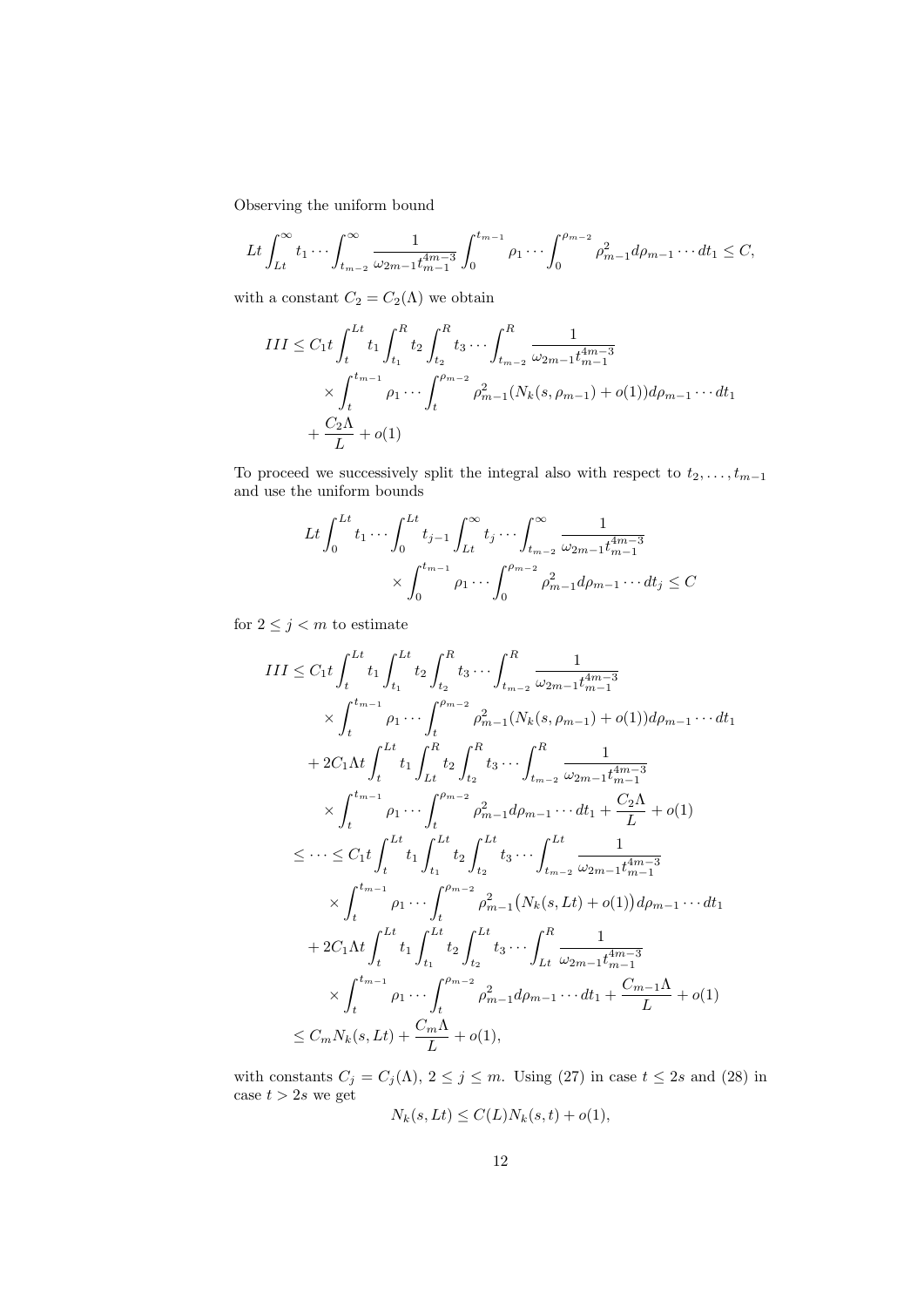and with the constant  $C_{m+1} = C_m \Lambda = C_{m+1}(\Lambda)$  there results

$$
-tw'_{k}(t)\frac{u_{k}(t)}{u_{k}(0)} \leq C(L,\Lambda)N_{k}(s,t) + \frac{C_{m+1}}{L} + o(1).
$$

Inserting this into (31) we infer

$$
N_k(s,t) \leq \frac{P_k(t)}{2m} - \omega_{2m-1} \int_s^t \lambda_k r^{2m} \left(\frac{1}{m} + u_k^2\right) \frac{u_k}{u_k(0)} w'_k e^{mu_k^2} dr
$$
  

$$
\leq \frac{P_k(t)}{2m} + \left(C(L,\Lambda)N_k(s,t) + \frac{C_{m+1}}{L}\right) N_k(s,t) + o(1). \quad (34)
$$

Choosing  $L = 2C_{m+1}$  we finally get (30) for an appropriate  $C_0 = C_0(\Lambda)$ .  $\Box$ 

**Lemma 6** Let  $C_0 = C_0(\Lambda)$  be the constant appearing in (30). If for some  $t_k \in ]s_k^{(\ell)}$  $k^{(\ell)}$ , R] there holds

$$
0 < \lim_{k \to \infty} N_k(s_k^{(\ell)}, t_k) =: \alpha < \frac{1}{2C_0},\tag{35}
$$

then

$$
\lim_{k \to \infty} \frac{s_k^{(\ell)}}{t_k} = 0, \liminf_{k \to \infty} P_k(t_k) \ge \frac{m\alpha}{2}, \text{ and } \lim_{L \to \infty} \lim_{k \to \infty} N_k(s_k^{(\ell)}, t_k/L) = 0.
$$

*Proof.* Assume that for some  $t_k \in ]s_k^{(\ell)}\rangle$  $\binom{k}{k}$ , R we have (35). Since the same reasoning as in the proof of (27) also yields that

$$
\lim_{L \to \infty} \lim_{k \to \infty} N_k(s_k^{(\ell)}, Ls_k^{(\ell)}) = 0,
$$

necessarily  $s_k^{(\ell)}$  $\binom{k}{k}$  / $t_k \to 0$  as  $k \to \infty$ . Moreover, (30) yields

$$
\liminf_{k \to \infty} \frac{P_k(t_k)}{m} \ge \lim_{k \to \infty} \left( N_k(s_k^{(\ell)}, t_k) - C_0 N_k^2(s_k^{(\ell)}, t_k) \right)
$$
\n
$$
\ge \lim_{k \to \infty} \frac{N_k(s_k^{(\ell)}, t_k)}{2} = \frac{\alpha}{2},
$$
\n(36)

as claimed. Now we show that

$$
\lim_{L \to \infty} \lim_{k \to \infty} N_k(s_k^{(\ell)}, t_k/L) = 0.
$$
\n(37)

Indeed, if we assume

$$
\lim_{L \to \infty} \limsup_{k \to \infty} N_k(s_k^{(\ell)}, t_k/L) = \beta > 0,
$$

we have

$$
\frac{\beta}{2} \le N_k(s_k^{(\ell)}, t_k/L) \le N_k(s_k^{(\ell)}, t_k) < \frac{1}{2C_0}
$$

for any  $L \geq 1$  and sufficiently large k. Therefore we can apply (36) with  $t_k/L$ instead of  $t_k$  for any  $L \geq 1$  to get

$$
\lim_{k \to \infty} P_k(t_k/L) \ge \frac{m\beta}{2}.
$$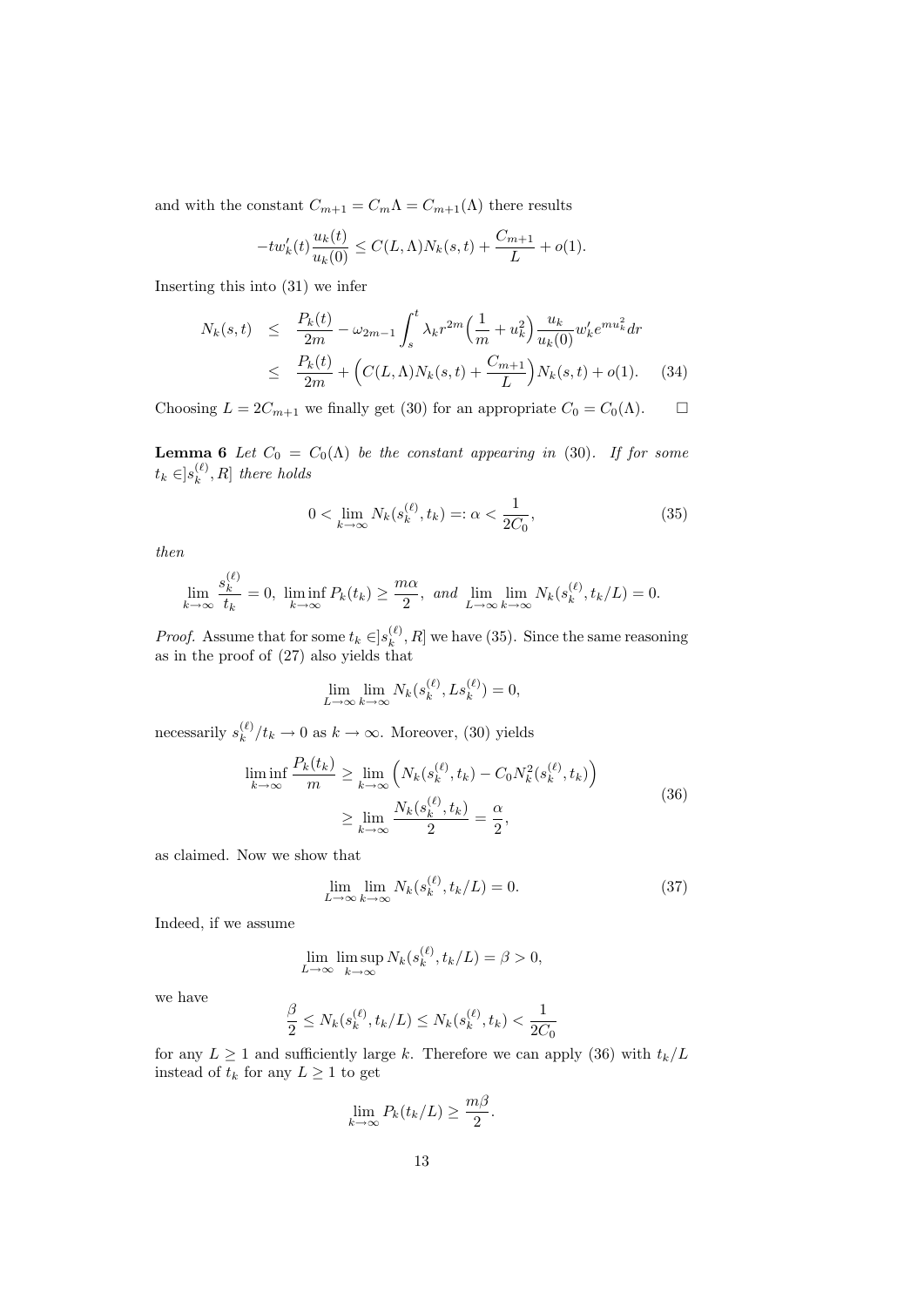Then (28) yields

$$
C \lim_{k \to \infty} N_k(t_k/(2L), t_k/L) \ge \lim_{k \to \infty} P_k(t_k/L) \ge \frac{m\beta}{2}.
$$

Choosing  $L = 2<sup>j</sup>$  and summing over j for  $0 \le j \le M - 1$ , we get

$$
C \lim_{k \to \infty} \Lambda_k(t_k) \ge C \lim_{k \to \infty} N_k(2^{-M}t_k, t_k) \ge \frac{mM\beta}{2} \to \infty \quad \text{as } M \to \infty,
$$

which contradicts (3). Therefore (37) is proven.  $\square$ 

Suppose now that for some  $t_k \geq s_k^{(\ell)}$  $\kappa_k^{(\ell)}$  there holds

$$
\limsup_{k \to \infty} N_k(s_k^{(\ell)}, t_k) > 0.
$$

We then want to show that  $(H_{\ell+1})$  holds. We can choose numbers  $r_k^{\ell+1} \in ]s_k^{(\ell)}$  $\binom{k}{k}$ ,  $t_k$ [ such that for a subsequence there holds

$$
0 < \lim_{k \to \infty} N_k(s_k^{(\ell)}, r_k^{(\ell+1)}) < \frac{1}{2C_0},\tag{38}
$$

where  $C_0$  is as in Lemma 6. Observe that Lemma 6 then implies

$$
\lim_{k \to \infty} s_k^{(\ell)} / r_k^{(\ell+1)} = \lim_{L \to \infty} \lim_{k \to \infty} N_k(s_k^{(\ell)}, r_k^{(\ell+1)} / L) = 0,
$$
\n(39)

and

$$
\lim_{k \to \infty} P_k(r_k^{(\ell+1)}) > 0. \tag{40}
$$

#### Proposition 7 We have

$$
\eta_k^{(\ell+1)}(x) := u_k(r_k^{(\ell+1)}) \big( u_k(r_k^{(\ell+1)}x) - u_k(r_k^{(\ell+1)}) \big) \to \eta^{(\ell+1)}
$$

in  $C_{\text{loc}}^{2m-1}(\mathbb{R}^{2m}\setminus\{0\})$ . Moreover, for a suitable constant  $c^{(\ell+1)}$  the function  $\eta_0^{(\ell+1)} := \eta^{(\ell+1)} + c^{(\ell+1)}$  satisfies

$$
(-\Delta)^m \eta_0^{(\ell+1)} = (2m-1)! e^{2m \eta_0^{(\ell+1)}}, \quad \int_{\mathbb{R}^{2m}} (2m-1)! e^{2m \eta_0^{(\ell+1)}} dx = \Lambda_1.
$$

The above proposition, which will be proven in the following section, implies that

$$
\lim_{L \to \infty} \lim_{k \to \infty} N_k(r_k^{(\ell+1)}/L, Lr_k^{(\ell+1)}) = \Lambda_1;
$$

hence (39) yields

$$
\lim_{L \to \infty} \lim_{k \to \infty} N_k(s_k^{(\ell)}, Lr_k^{(\ell+1)})
$$
\n
$$
= \lim_{L \to \infty} \lim_{k \to \infty} N_k(s_k^{(\ell)}, r_k^{(\ell+1)}/L) + \lim_{L \to \infty} \lim_{k \to \infty} N_k(r_k^{(\ell+1)}/L, Lr_k^{(\ell+1)}) \tag{41}
$$
\n
$$
= 0 + \Lambda_1 = \Lambda_1.
$$

Then the inductive hypothesis  $(H_{\ell,3})$  gives

$$
\lim_{L \to \infty} \lim_{k \to \infty} \Lambda_k(Lr_k^{(\ell+1)}) = \lim_{L \to \infty} \lim_{k \to \infty} \left( \Lambda_k(s_k^{(\ell)}) + N_k(s_k^{(\ell)}, Lr_k^{(\ell+1)}) \right)
$$

$$
= (\ell+1)\Lambda_1.
$$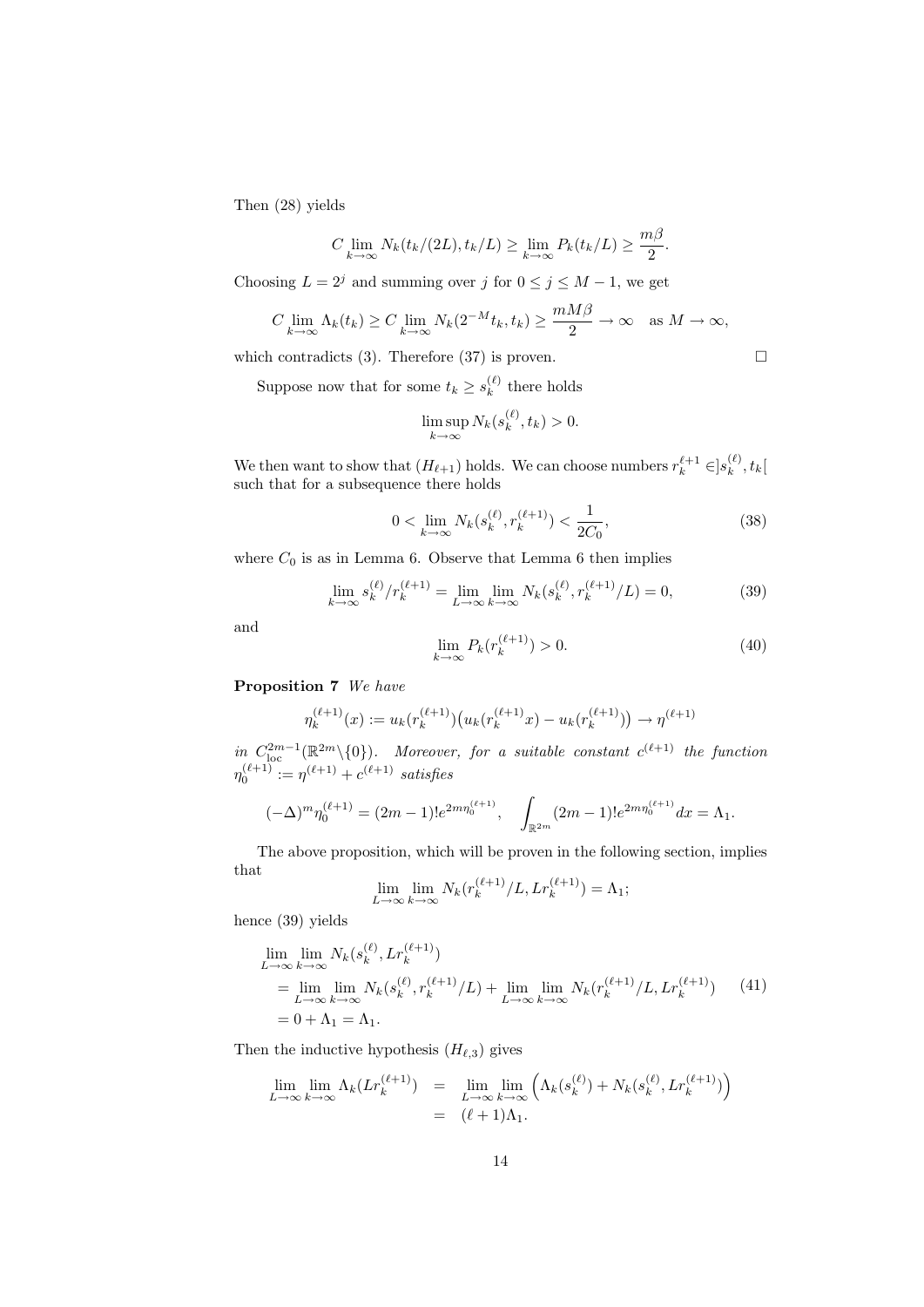Now set  $w_k^{(\ell+1)}$  $k^{(\ell+1)}(x) = u_k(r_k^{(\ell+1)})$  ${k^{(\ell+1)} \choose k} (u_k(x) - u_k(r_k^{(\ell+1)}))$  $\binom{k+1}{k}$  so that

$$
(-\Delta)^m w_k^{(\ell+1)} = \lambda_k u_k(r_k^{(\ell+1)}) u_k e^{m u_k^2} =: f_k^{(\ell+1)}.
$$

Similar to Lemma 4 and with the same proof (except that instead of Theorem 1 one needs to use Proposition 7) we have

**Lemma 8** For any  $0 < \varepsilon < 1$ , letting  $T_k^{(\ell+1)}$  $h_k^{(\ell+1)}(\varepsilon) > 0$  be such that  $u_k(T_k^{(\ell+1)})$  $\binom{k+1}{k} =$  $\varepsilon u_k (r_k^{(\ell+1)}$  $\binom{k+1}{k}$ , we have

$$
\lim_{k \to \infty} N_k(s_k^{(\ell)}, T_k^{(\ell+1)}) = \Lambda_1.
$$
\n(42)

Moreover  $r_k^{(\ell+1)}$  $\binom{\ell+1}{k} T_k^{(\ell+1)} \to 0 \text{ as } k \to \infty.$ 

According to Lemma 8 and (41) we can choose numbers  $\varepsilon_k \to 0$  and a subsequence so that for  $s_k^{(\ell+1)}$  $x_k^{(\ell+1)} := T_k^{(\ell+1)}$  $u_k^{(\ell+1)}(\varepsilon_k)$  we have  $u_k(s_k^{(\ell+1)})$  $\binom{k+1}{k} \rightarrow \infty$  as  $k \rightarrow \infty$ and

$$
\lim_{k \to \infty} \frac{r_k^{(\ell+1)}}{s_k^{(\ell+1)}} = 0,
$$

while

$$
\lim_{k \to \infty} \Lambda_k(s_k^{(\ell+1)}) = (\ell+1)\Lambda_1, \quad \lim_{L \to \infty} \lim_{k \to \infty} N_k(Lr_k^{(\ell+1)}, s_k^{(\ell+1)}) = 0.
$$

Again reasoning as in the proof of (27) we also infer

$$
\lim_{k \to \infty} N_k(s_k^{(\ell+1)}, L s_k^{(\ell+1)}) = 0 \text{ for every } L \ge 1.
$$

Finally, observe that the definition of  $s_k^{(\ell+1)}$  $\int_{k}^{(k+1)}$  implies that

$$
\lim_{k \to \infty} \frac{u_k(s_k^{(\ell+1)})}{u_k(Lr_k^{(\ell+1)})} = 0 \quad \text{for every } L \ge 0.
$$

Together with (39) this completes the proof of  $(H_{\ell+1})$ , and hence of Theorem 2 in the radially symmetric case.

#### 2.4 Proof of Proposition 7

As preparation for the proof of Proposition 7 we need the following two lemmas.

Lemma 9 For  $r_k^{(\ell+1)}$  $\binom{k+1}{k}$  as above, we have

$$
v_k(x) := u_k(r_k^{(\ell+1)}x) - u_k(r_k^{(\ell+1)}) \to 0 \quad in \ C_{\text{loc}}^{2m-1}(\mathbb{R}^{2m}\backslash\{0\}).
$$

*Proof.* We write  $r_k = r_k^{(\ell+1)}$  $\kappa_k^{(k+1)}$ . Moreover, we consider only the case  $m > 1$ , the case  $m = 1$  being considerably easier. As in the proof of Lemma 3.2 in [13] we have

$$
(-\Delta)^m v_k(x) = \lambda_k r_k^{2m} u_k(r_k x) e^{m u_k^2(r_k x)} =: g_k(x) \ge 0,
$$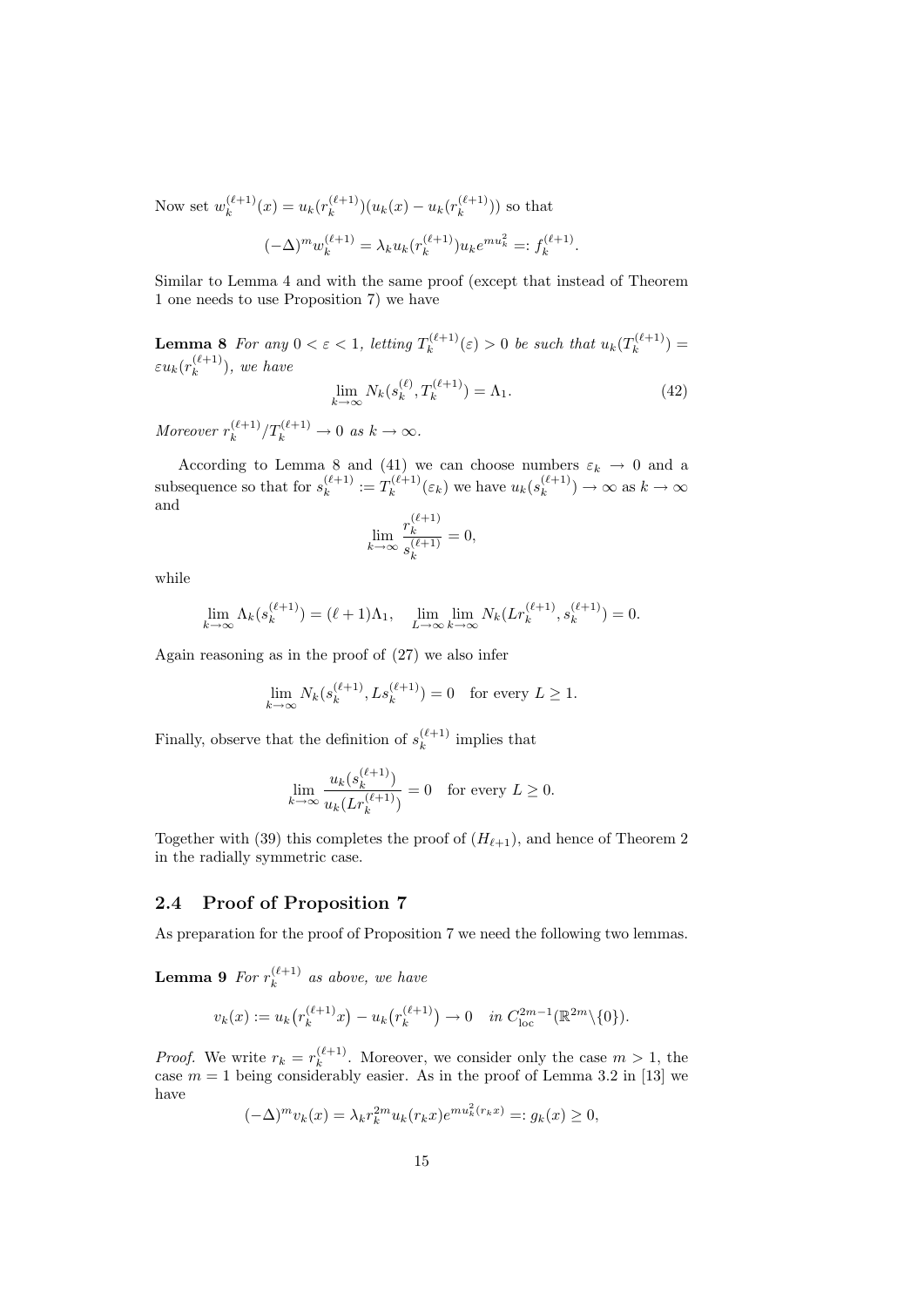with  $g_k \to 0$  in  $L^{\infty}_{loc}(\mathbb{R}^{2m}\setminus{0})$ . By scaling and Sobolev's embedding we also have

$$
\|\nabla^2 v_k\|_{L^m(B_{R/r_k})} = \|\nabla^2 u_k\|_{L^m(B_R)} \le C,
$$
  

$$
\|\nabla^m v_k\|_{L^2(B_{R/r_k})} = \|\nabla^m u_k\|_{L^2(B_R)} \le C.
$$
 (43)

Set  $w_k := \Delta v_k$ . Then a subsequence  $w_k \to w$  weakly in  $H_{\text{loc}}^{m-2}(\mathbb{R}^{2m})$  and in  $C_{\text{loc}}^{2m-3,\alpha}(\mathbb{R}^{2m}\setminus\{0\})$  for some function  $w\in L^m(\mathbb{R}^{2m})$  with  $\nabla^{m-2}w\in L^2(\mathbb{R}^{2m})$ . Clearly  $\Delta^{m-1}w = 0$  in  $\mathbb{R}^{2m}\setminus\{0\}$ . In fact, since the point  $x = 0$  has vanishing  $H^m$ -capacity, as in [13] we have  $\Delta^{m-1}w = 0$  in  $\mathbb{R}^{2m}$ . Recalling that  $w \in$  $L^m(\mathbb{R}^{2m})$  we conclude that  $w \equiv 0$ ; see Lemmas 23 and 24 in the appendix.

Recalling that  $(\Delta v_k)$  is bounded in  $L^m(\mathbb{R}^{2m})$  and noting the condition  $v_k(1) = 0$ , from standard elliptic estimates we infer that  $(v_k)$  is bounded in  $W^{2,m}(B_1)$ . Hence a subsequence  $v_k \to v$  weakly in  $W^{2,m}(B_1)$  and in  $C^{2m-1,\alpha}$ away from  $x = 0$ . We then have  $\Delta v = 0$  and  $v(1) = 0$ , therefore  $v \equiv 0$  on  $B_1$ .

By elliptic estimates, from (43) and the condition  $v_k(1) = 0$  we also infer that  $(v_k)$  is bounded in  $W^{2,m}_{loc}(\mathbb{R}^{2m})$ . Therefore, we also have that  $v_k \to v$  weakly in  $W_{\text{loc}}^{2,m}(\mathbb{R}^{2m})$  and in  $C_{\text{loc}}^{2m-1,\alpha}(\mathbb{R}^{2m}\setminus\{0\})$ , with  $\Delta v=0$ . By unique continuation it follows that  $v \equiv 0$ . This completes the proof.  $\Box$ 

**Lemma 10** For any  $L > 0$  there exists  $k_0 = k_0(L)$  such that for all  $k \geq k_0$  and any  $1 \leq j \leq 2m - 1$  there holds

$$
u_k(r_k^{(\ell+1)})\int_{B_{L_r(\ell+1)}\backslash B_{r_k^{(\ell+1)}/L}}|\nabla^j u_k|dx\leq C (Lr_k^{(\ell+1)})^{2m-j}.
$$

Proof. The proof is identical to the proof of Lemma 6 in [8], using Lemma 9 above instead of Lemma 3 in [8].  $\Box$ 

*Proof of Proposition 7.* For simplicity of notation, we now drop the index  $\ell + 1$ . Step 1. We claim that  $\eta_k \to \eta$  in  $C_{\text{loc}}^{2m-1,\alpha}(\mathbb{R}^{2m}\setminus\{0\})$  for some smooth function η. For any  $L > 1$  let  $\Omega_L := B_L(0) \backslash B_{1/L}(0)$ . Recall that by Lemma 9 we have  $\overline{u}_k(x) := \frac{u_k(r_k x)}{u_k(r_k)} \to 1$  uniformly on  $\Omega_L$  as  $k \to \infty$ . Thus by (7) with error  $o(1) \rightarrow 0$  as  $k \rightarrow \infty$  we have

$$
0 \le (-\Delta)^m \eta_k(x) = \lambda_k r_k^{2m} u_k^2(r_k) \overline{u}_k(x) e^{m u_k^2(r_k x)}
$$
  
 
$$
\le (L^{2m} + o(1)) \lambda_k(r_k|x|)^{2m} u_k^2(r_k x) e^{m u_k^2(r_k x)} \le CL^{2m} + o(1).
$$
 (44)

Split  $\eta_k = h_k + l_k$  on  $\Omega_{2L}$ , where

$$
\Delta^m h_k = 0 \text{ on } \Omega_{2L}, \text{ and } l_k = \Delta l_k = \ldots = \Delta^{m-1} l_k = 0 \text{ on } \partial \Omega_{2L}.
$$

Since  $\|\Delta^m \eta_k\|_{L^\infty(\Omega_{2L})} \leq C = C(L)$ , by elliptic estimates we get that  $l_k \to l$  in  $C^{2m-1,\alpha}(\Omega_{2L})$ . Together with Lemma 10 this implies

$$
\|\nabla h_k\|_{L^1(\Omega_{2L})} \le \|\nabla l_k\|_{L^1(\Omega_{2L})} + \|\nabla \eta_k\|_{L^1(\Omega_{2L})} \le C.
$$

Moreover, since  $\eta_k = 0$  on  $\partial B_1(0)$ , we have

$$
|h_k| = |l_k| \le C \quad \text{on } \partial B_1(0). \tag{45}
$$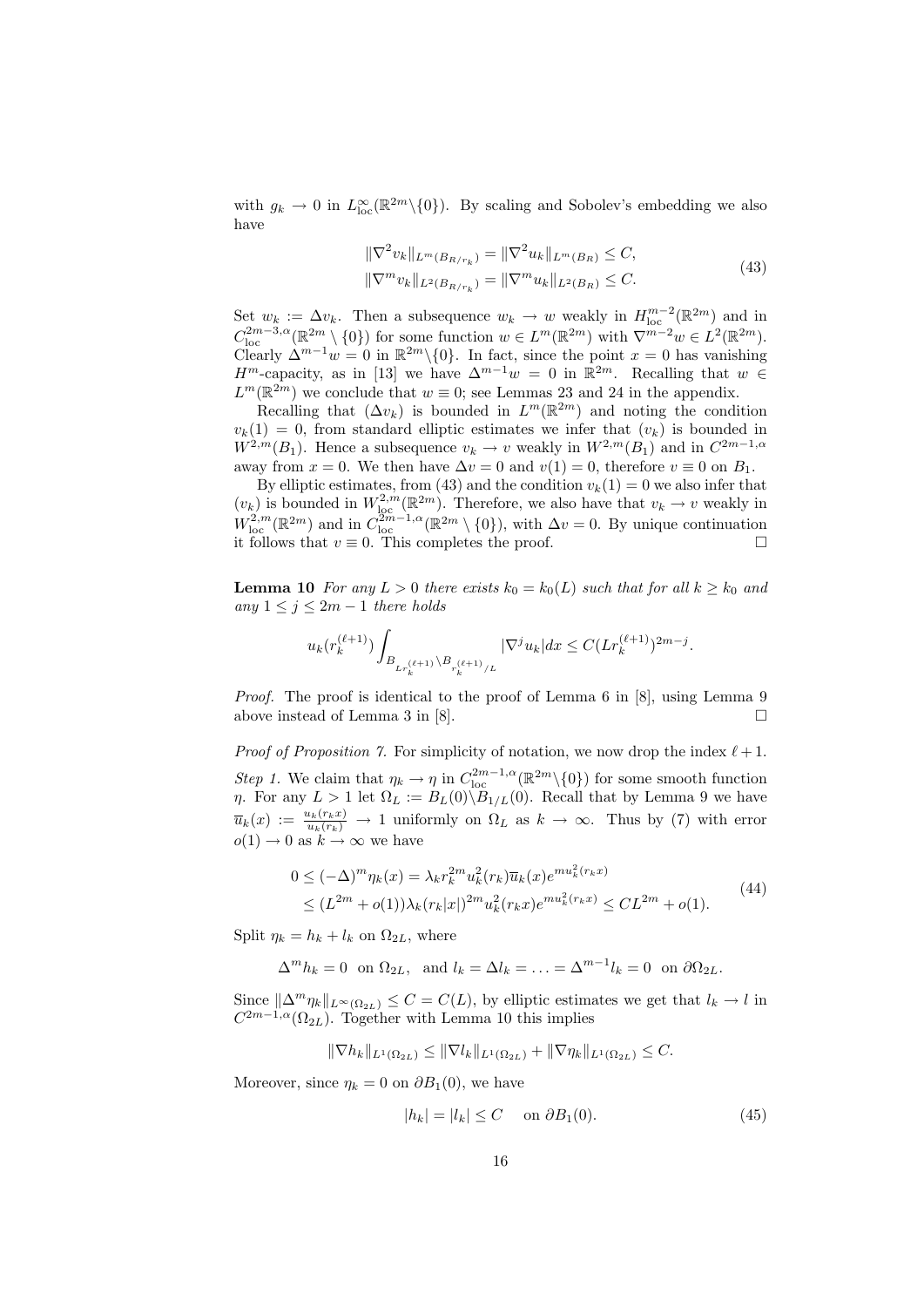Then, from a Poincaré-type inequality, we easily get  $||h_k||_{L^1(\Omega_{2L})} \leq C$ . By virtue of Proposition 21, we infer that

$$
||h_k||_{C^j(\Omega_L)} \le C_j \quad \text{for every } j \in \mathbb{N}.
$$

Hence a subsequence  $h_k \to h$  smoothly on  $\Omega_L$ , and

$$
\eta_k \to \eta := h + l \quad \text{in } C^{2m-1,\alpha}(\Omega_L),
$$

proving our claim.

*Step 2.* With  $\overline{u}_k(x) := \frac{u_k(r_k x)}{u_k(r_k)}$  as above, from (44) we get  $(-\Delta)^m \eta_k = \lambda_k r$  $\lambda_k^{2m} u_k^2(r_k) e^{m u_k^2(r_k)} \overline{u}_k(x) e^{m (u_k^2(r_k \, \cdot \, ) - u_k^2(r_k))}$ 

$$
(-\Delta)^m \eta_k = \lambda_k r_k^{2m} u_k^2(r_k) e^{mu_k(r_k)} \overline{u}_k(x) e^{m(u_k(r_k \cdot) - u_k^2(r_k))}
$$
  
=  $\mu_k \overline{u}_k e^{m(\overline{u}_k + 1)\eta_k},$  (46)

where by (40) we may assume

$$
\mu_k := \lambda_k r_k^{2m} u_k^2(r_k) e^{m u_k^2(r_k)} = \omega_{2m-1}^{-1} P_k(r_k) \to \mu_0 > 0.
$$

Since  $\overline{u}_k \to 1$  locally uniformly on  $\mathbb{R}^{2m} \setminus \{0\}$  we may pass to the limit  $k \to \infty$  in (46) to see that  $\eta$  solves the equation

$$
(-\Delta)^m \eta = \mu_0 e^{2m\eta} \quad \text{on } \mathbb{R}^{2m} \backslash \{0\} \tag{47}
$$

in the distribution sense. In fact, we now show that (47) holds on all of  $\mathbb{R}^{2m}$ . Note that by Step 1 for any  $L > 1$  we have

$$
\int_{\Omega_L} e^{2m\eta} dx = \lim_{k \to \infty} \int_{\Omega_L} \overline{u}_k^2 e^{m(\overline{u}_k + 1)\eta_k} dx
$$
  
\n
$$
= \lim_{k \to \infty} \int_{\Omega_L} \mu_k^{-1} \overline{u}_k (-\Delta)^m \eta_k dx
$$
  
\n
$$
\leq \mu_0^{-1} \liminf_{k \to \infty} \int_{B_{Lr_k}} u_k (-\Delta)^m u_k dx \leq \mu_0^{-1} \Lambda.
$$

As  $L \to \infty$ , by Fatou's lemma, we get  $e^{2m\eta} \in L^1(\mathbb{R}^{2m})$ . Moreover  $\eta \geq 0$  on  $B_1$ , hence  $\eta \in L^p(B_1)$  for every  $p \in [1,\infty[$ . Also note that  $(-\Delta)^m \eta_k \geq 0$  and that from (32) we can bound

$$
\limsup_{k \to \infty} \int_{B_{1/L}(0)} (-\Delta)^m \eta_k dx
$$
\n
$$
= \limsup_{k \to \infty} \int_{B_{r_k/L}(0)} \lambda_k u_k(r_k) u_k e^{m u_k^2} dx \le \limsup_{k \to \infty} N_k(s_k^{(\ell)}, r_k/L) \to 0
$$
\n(48)

as  $L \to \infty$ . Since by Lemma 4 we have  $\overline{u}_k \geq 1$ ,  $\eta_k \geq 0$  on  $B_1$ , from (46) and (48) we also find that

$$
\limsup_{k \to \infty} \int_{B_{1/L}(0)} \eta_k \, dx \to 0 \text{ as } L \to \infty.
$$
 (49)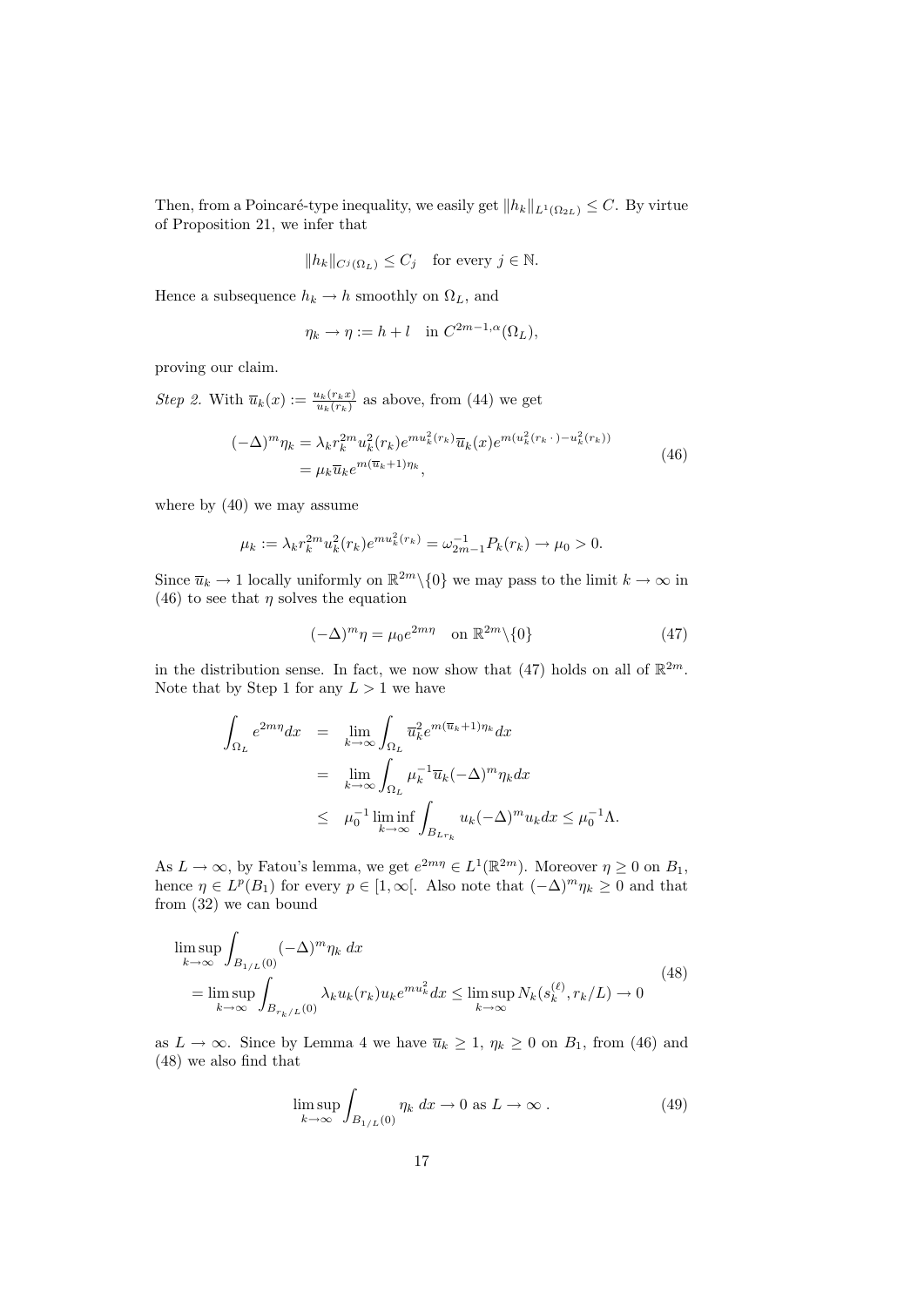By (47) and (48) for any test function  $\varphi \in C_0^{\infty}(\mathbb{R}^{2m})$  we now obtain

$$
\int_{\mathbb{R}^{2m}} ((-\Delta)^m \eta - \mu_0 e^{2m\eta}) \varphi \, dx = \lim_{L \to \infty} \int_{\mathbb{R}^{2m}} (-\Delta)^m \eta \varphi \tau_L \, dx
$$
\n
$$
= \lim_{L \to \infty} \liminf_{k \to \infty} \int_{\mathbb{R}^{2m}} ((-\Delta)^m \eta - (-\Delta)^m \eta_k) \varphi \tau_L \, dx,\tag{50}
$$

where for  $L \in \mathbb{N}$  we let  $\tau_L(x) = \tau(Lx)$  with a fixed cut-off function  $\tau \in C_0^{\infty}(B_2)$ such that  $0 \leq \tau \leq 1$  and  $\tau \equiv 1$  in  $B_1$ . But by Step 1 for any  $L \geq 1$  we have

$$
\liminf_{k \to \infty} \int_{\mathbb{R}^{2m}} \left( (-\Delta)^m \eta - (-\Delta)^m \eta_k \right) \varphi \tau_L \, dx
$$

$$
= \liminf_{k \to \infty} \int_{\mathbb{R}^{2m}} (\eta - \eta_k) \left( (-\Delta)^m \varphi \right) \tau_L \, dx,
$$

and since  $\eta \in L^1(B_1)$  and on account of (49) the latter converges to 0 as  $L \to \infty$ for any fixed  $\varphi \in C_0^{\infty}(\mathbb{R}^{2m})$ . From (50) we thus see that  $\eta$  solves (47) in the distribution sense on  $\mathbb{R}^{2m}$ . By elliptic estimates,  $\eta$  is smooth on all of  $\mathbb{R}^{2m}$ ; see for instance [7], Corollary 8. The function  $\eta_0 := \eta + \frac{1}{2m} \log \frac{\mu_0}{(2m-1)!}$  then satisfies

$$
(-\Delta)^m \eta_0 = (2m - 1)! e^{2m\eta_0} \quad \text{in } \mathbb{R}^{2m}, \quad \int_{\mathbb{R}^{2m}} e^{2m\eta_0} dx < \infty. \tag{51}
$$

Solutions to (51) have been classified in [7], where it was shown that either

- (i)  $\eta_0(x) = \log \frac{2\sigma}{1+\sigma|x-x_0|^2}$  for some  $\sigma > 0$ ,  $x_0 \in \mathbb{R}^{2m}$ , or
- (ii)  $m > 1$  and there exist  $1 \leq j \leq m-1$  and  $a \neq 0$  such that

$$
\lim_{|x| \to \infty} \Delta^j \eta_0(x) = a,
$$

and hence for sufficiently large L, with error  $o(1) \rightarrow 0$  as  $k \rightarrow \infty$ ,

$$
(Lr_k)^{2j-2m} u_k(r_k) \int_{B_{Lr_k} \backslash B_{r_k/L}} |\nabla^{2j} u_k| dx = L^{2j-2m} \int_{B_L \backslash B_{1/L}} |\nabla^{2j} \eta_k| dx
$$
  
=  $L^{2j-2m} \int_{B_L \backslash B_{1/L}} |\nabla^{2j} \eta_0| dx + o(1) \geq CL^{2j} + o(1)$  (52)

for some constant  $C > 0$  independent of L.

But  $(52)$  is incompatible with the estimate of Lemma 10 when L and k are large. Hence case (i) occurs (with  $x_0 = 0$ , by radial symmetry). In particular, we have  $\int_{\mathbb{R}^{2m}} (2m-1)! e^{2m\eta_0} dx = \Lambda_1$ .

# 3 The general case

The following gradient bound analogous to [5], Proposition 2, and generalizing [13], Proposition 4.1, will be crucial in the sequel. The proof will be given in the next section.

Proposition 11 There exists a uniform constant C such that

$$
\sup_{x\in\Omega} \inf_{1\leq j\leq I} |x - x_k^{(j)}|^\ell u_k(x) |\nabla^\ell u_k(x)| \leq C \quad \text{for all } 1 \leq \ell \leq 2m-1, \ k \in \mathbb{N}.
$$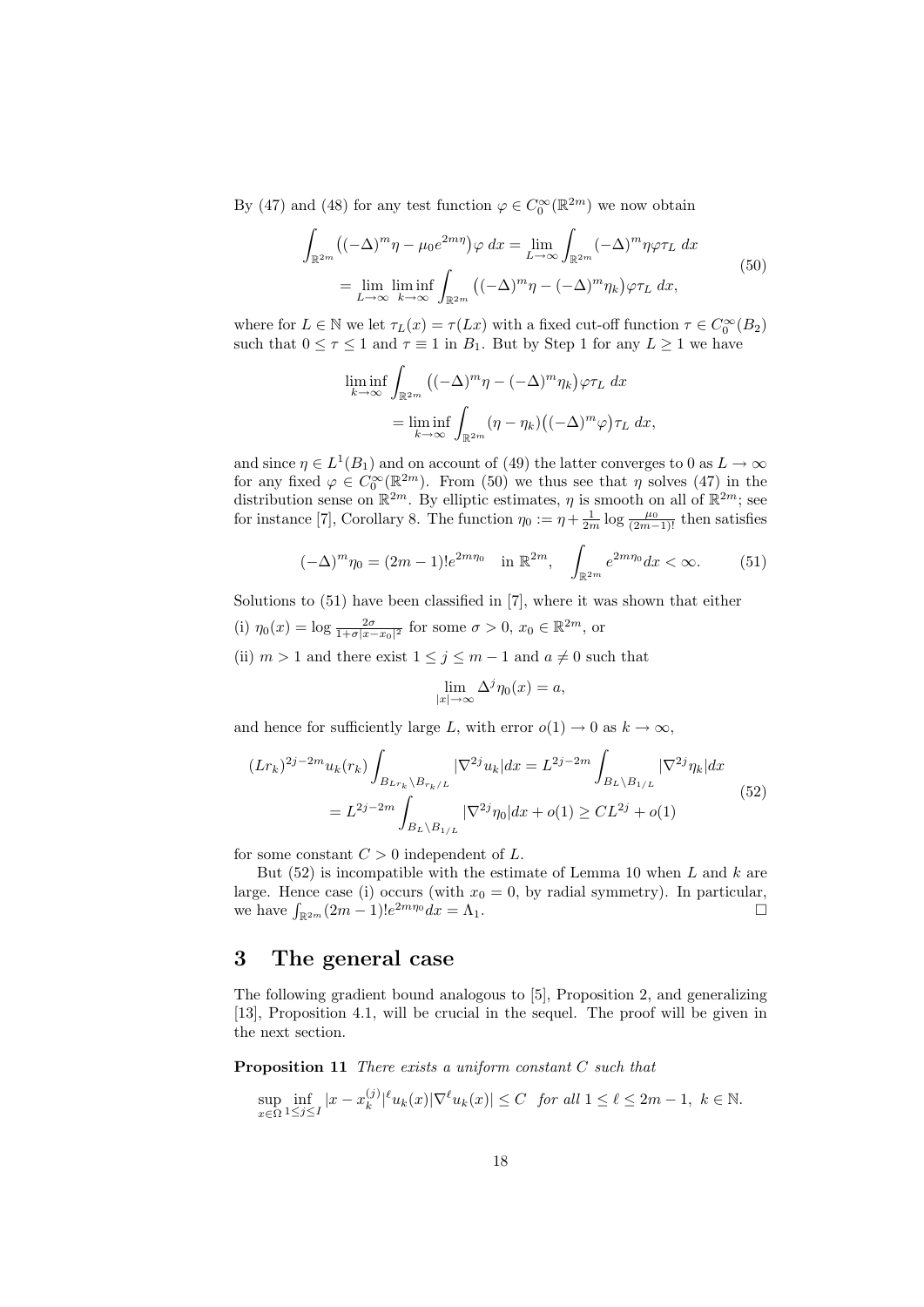Fix an index  $i \in \{1, ..., I\}$  and let  $x_k = x_k^{(i)} \rightarrow x^{(i)}$ ,  $r_k = r_k^{(i)} \rightarrow 0$  as given by Theorem 1. After a translation we may assume that  $x^{(i)} = 0$ . Set as before

$$
e_k := \lambda_k u_k^2 e^{mu_k^2}, \quad f_k := \lambda_k u_k(0) u_k e^{mu_k^2},
$$

and

$$
\Lambda_k(r) := \int_{B_r} e_k dx.
$$

In the following we will use the notation

$$
\bar{f}(r) := \int\limits_{\partial B_r} f d\sigma,
$$

for any function  $f$ . Set also

$$
\tilde{e}_k := \lambda_k \bar{u}_k^2 e^{m \bar{u}_k^2} \le \bar{e}_k.
$$

(Here we used Jensen's inequality.) Again we let  $w_k(x) := u_k(0)(u_k(x) - u_k(0)),$ satisfying

$$
(-\Delta)^m \bar{w}_k = \lambda_k u_k(0) \overline{u_k e^{mu_k^2}} = \bar{f}_k.
$$

Finally set

$$
\tilde{\Lambda}_k(r) := \int_{B_r} \tilde{e}_k dx \le \Lambda_k(r), \ \sigma_k(r) := \int_{B_r} \bar{f}_k dx. \tag{53}
$$

Again Theorem 1 implies

$$
\lim_{L \to \infty} \lim_{k \to \infty} \tilde{\Lambda}_k(Lr_k) = \lim_{L \to \infty} \lim_{k \to \infty} \Lambda_k(Lr_k) = \lim_{L \to \infty} \lim_{k \to \infty} \sigma_k(Lr_k) = \Lambda_1. \tag{54}
$$

Recalling that  $x_k^{(i)} = 0$  we let

$$
\rho_k = \rho_k^{(i)} := \min\big\{\inf_{j \neq i} \frac{|x_k^{(j)}|}{2}, \text{dist}(0, \partial \Omega_k)\big\};
$$

that is, we set  $\rho_k = \text{dist}(0, \partial \Omega_k)$  if the  $(x_k^{(i)})$  $\binom{k}{k}$  are the only concentration points. Observe that by Theorem 1 we have  $r_k = o(\rho_k)$  as  $k \to \infty$ .

Note that Proposition 11 implies the uniform bound

$$
0 \le \sup_{r/2 \le |x| \le r} u_k^2(x) - \inf_{r/2 \le |x| \le r} u_k^2(x) \le Cr \sup_{|x|=r} |\nabla u_k^2(x)| \le C \tag{55}
$$

for  $0 \leq r \leq \rho_k$ .

**Lemma 12** Let  $0 < \varepsilon < 1$  and assume that for  $k \geq k_0 = k_0(\varepsilon)$  there holds

$$
\inf_{0 \le r \le \rho_k} \bar{u}_k(r) \le \frac{\varepsilon \bar{u}_k(0)}{2}.
$$

Let  $T_k = T_k(\varepsilon) \leq S_k = S_k(\varepsilon) \in ]0, \rho_k]$  be the smallest numbers such that  $\bar{u}_k(T_k) = \varepsilon u_k(0), \bar{u}_k(S_k) = \varepsilon u_k(0)/2$ , respectively. Then

$$
\lim_{k \to \infty} \frac{r_k}{T_k} = \lim_{k \to \infty} \frac{T_k}{S_k} = 0.
$$
\n(56)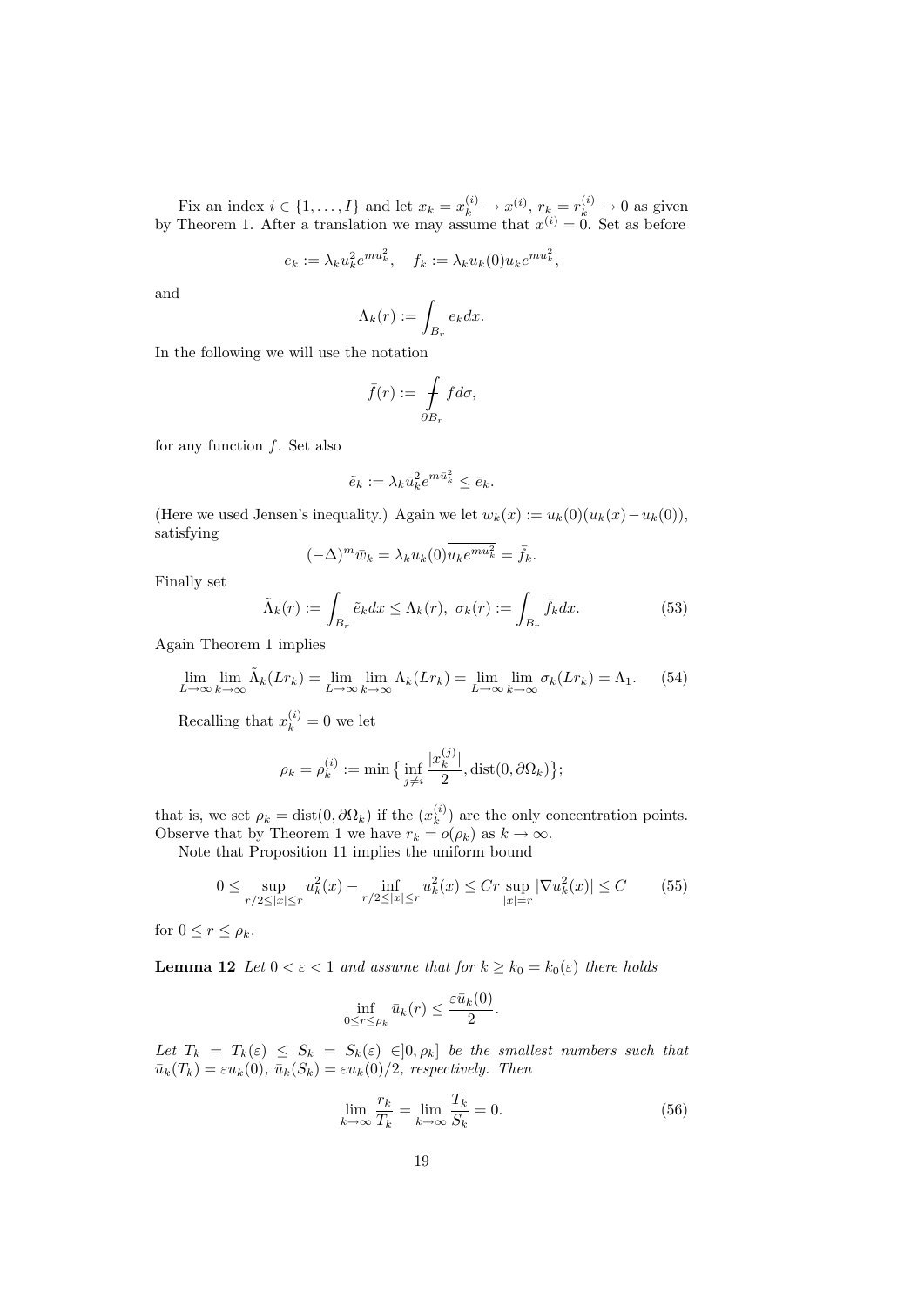Moreover for any  $b < 2$  and  $k \ge k_0 = k_0(b)$  there holds

$$
\bar{w}_k(r) \le b \log \left(\frac{r_k}{r}\right) + C \quad \text{for } 0 \le r \le T_k,\tag{57}
$$

and we have

$$
\lim_{k \to \infty} \tilde{\Lambda}_k(T_k) = \Lambda_1. \tag{58}
$$

*Proof.* Property (56) follows from (55) and our choice of  $T_k$  and  $S_k$ .

As in the proof of Lemma 4 for a given  $t \leq T_k$  we decompose  $\bar{w}_k = g_k + h_k$ on  $B_t$ , with

$$
\Delta^m h_k = 0 \text{ in } B_t, \text{ and } g_k = \partial_\nu g_k = \ldots = \partial_\nu^{m-1} g_k = 0 \text{ on } \partial B_t.
$$

By (54), we get the analogues of Lemma 3 and of (22); that is, for  $L \ge L_0 =$  $L_0(b), k \geq k_0 = k_0(L)$  there holds

$$
(-1)^{m-1}t^{m-1}\underbrace{\left(t^{-1}\left(t^{-1}\cdots\left(t^{-1}\left(\bar{w}_k'(t)+\frac{b}{t}\right)\right)'\cdots\right)'\right)}_{m-1 \text{ times}}\leq 0
$$

for all  $t \in [Lr_k, S_k]$ . We now inductively integrate from t to  $S_k$  as in Lemma 4. Using Proposition 11 to bound

$$
|\partial_r^j\bar{w}_k(S_k)|=\frac{u_k(0)}{\bar{u}_k(S_k)}\frac{S_k^j\bar{u}_k(S_k)|\partial_r^j\bar{u}_k(S_k)|}{S_k^j}\leq \frac{C}{\varepsilon S_k^j},
$$

and recalling (56), for  $L \ge L_0$  and  $k \ge k_0$  we get

$$
t\bar{w}'_k(t) \le -b + \frac{C}{\varepsilon} \frac{t^2}{S_k^2} = -b + o(1) \text{ for all } Lr_k \le t \le T_k,
$$

with error  $o(1) \to 0$  as  $k \to \infty$ . Since  $b < 2$  is arbitrary, (57) follows as before. In order to prove (58) observe that the definition of  $r_k$  gives

$$
\tilde{e}_k(r) \le C\lambda_k u_k^2(0)e^{mu_k^2(0)}e^{2m\left(1+\frac{\tilde{w}_k(r)}{2u_k^2(0)}\right)\bar{w}_k(r)}
$$
\n
$$
\le C\lambda_k r_k^{2m}u_k^2(0)e^{mu_k^2(0)}r_k^{-2m}e^{m(\varepsilon+1)\bar{w}_k(r)} \le Cr_k^{-2m}\left(\frac{r_k}{r}\right)^{m(\varepsilon+1)b}
$$

for  $Lr_k \le r \le T_k$ . We then complete the proof as in the radial case.

 $\mathcal{L}$ 

For  $0 \leq s < t \leq \rho_k$  set

$$
N_k(s,t) := \Lambda_k(t) - \Lambda_k(s) = \int_{B_t \backslash B_s} \lambda_k u_k^2 e^{mu_k^2} dx,
$$

and let

$$
\tilde{N}_k(s,t) := \tilde{\Lambda}(t) - \tilde{\Lambda}(s) = \int_s^t \omega_{2m-1} \lambda_k r^{2m-1} \bar{u}_k^2 e^{m \bar{u}_k^2} dr \le N_k(s,t). \tag{59}
$$

From (55) we infer

$$
\sup_{|x|=r} e^{mu_k^2(x)} \le Ce^{m\bar{u}_k^2(r)} \quad \text{for } 0 \le r \le \rho_k; \tag{60}
$$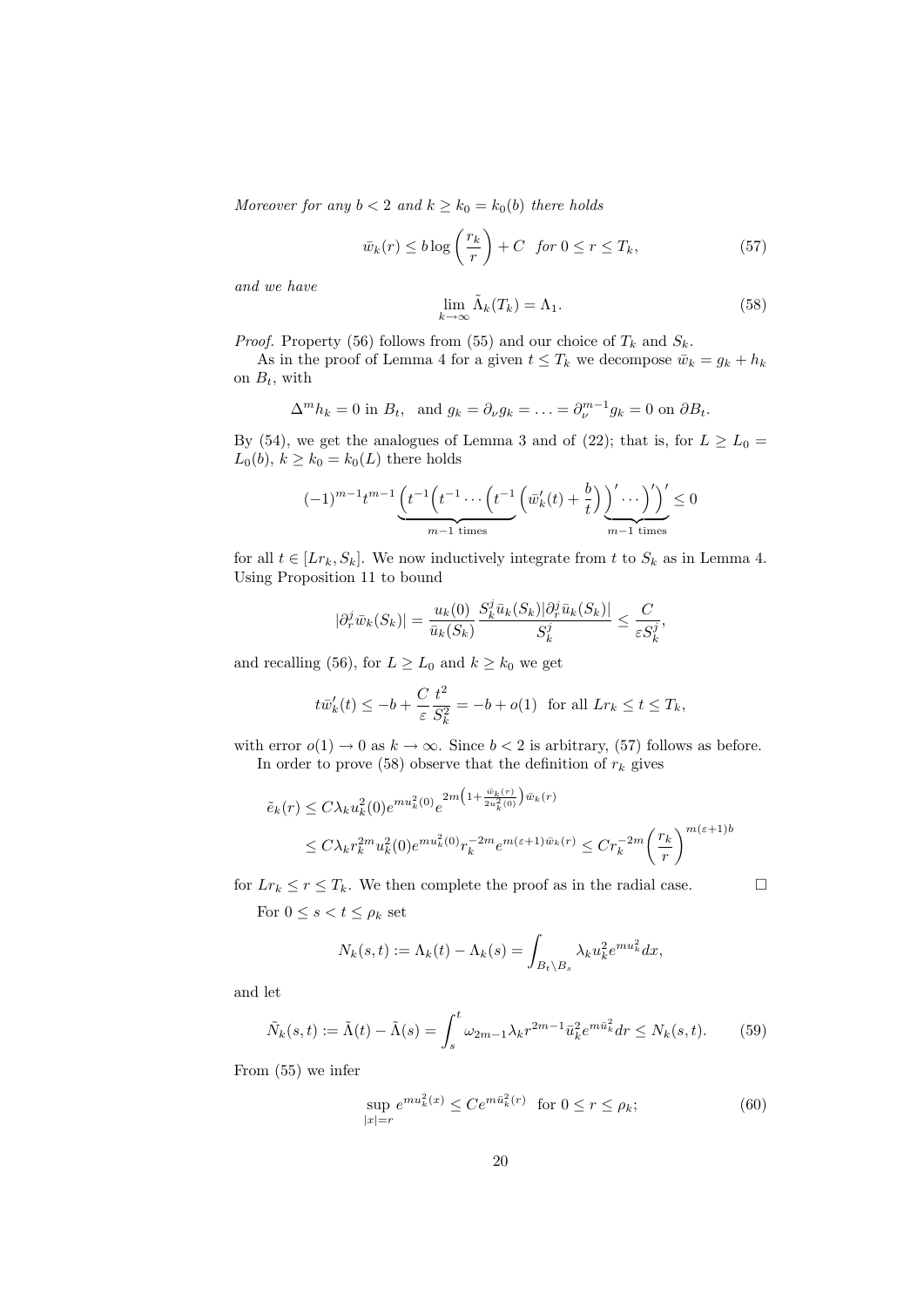hence we obtain

$$
\sup_{|x|=r} u_k^2(x)e^{mu_k^2(x)} \le C(1+\bar{u}_k^2(r))e^{m\bar{u}_k^2(r)} \text{ for } 0 \le r \le \rho_k. \tag{61}
$$

Then (61) implies

$$
N_k(s,t) \le C\tilde{N}_k(s,t) + o(1) \quad \text{for } 0 \le s \le t \le \rho_k,\tag{62}
$$

with  $o(1) \rightarrow 0$  as  $k \rightarrow \infty$ . Similarly, setting

$$
\tilde{P}_k(t) = t \int_{\partial B_t} \tilde{e}_k d\sigma = \omega_{2m-1} \lambda_k t^{2m} \bar{u}_k^2(t) e^{m \bar{u}_k^2(t)} \le P_k(t) := t \int_{\partial B_t} e_k d\sigma,
$$

we can estimate

$$
P_k(t) \le C\tilde{P}_k(t) + o(1) \quad \text{for } 0 \le t \le \rho_k,\tag{63}
$$

with  $o(1) \rightarrow 0$  as  $k \rightarrow \infty$ . Finally, from (61) we also obtain the analogue of (28); that is, we have

$$
P_k(t) \le CN_k(t/2, t) + o(1) \le CP_k(t/2) + o(1),\tag{64}
$$

with error  $o(1) \to 0$  as  $k \to \infty$ .

In particular, we obtain the following improvement of Lemma 12.

**Lemma 13** For any  $0 < \varepsilon < 1$ , if  $T_k = T_k(\varepsilon) \leq \rho_k$  is as in Lemma 12, then we have

$$
\lim_{k \to \infty} \Lambda_k(T_k) = \Lambda_1.
$$

Proof. Indeed (58) and (62) imply

$$
\lim_{L \to \infty} \lim_{k \to \infty} N_k(Lr_k, T_k) \le C \lim_{L \to \infty} \lim_{k \to \infty} \tilde{N}_k(Lr_k, T_k) = 0,
$$

which together with  $(54)$  implies the lemma.

If the assumptions of Lemma 12 hold for any  $0 < \varepsilon < 1$  we may proceed to resolve secondary concentrations at scales  $o(\rho_k)$  as in the radially symmetric case. Indeed, by Lemmas 12 and 13 we may then choose a subsequence  $(u_k)$ , numbers  $\varepsilon_k \to 0$  as  $k \to \infty$  and corresponding numbers  $s_k = T_k(\varepsilon_k) \leq \rho_k$  with  $r_k/s_k \rightarrow 0$  as  $k \rightarrow \infty$  and such that

$$
\lim_{k \to \infty} \Lambda_k(s_k) = \Lambda_1, \quad \lim_{L \to \infty} \lim_{k \to \infty} N_k(Lr_k, s_k) = 0,
$$

while in addition  $\bar{u}_k(s_k) \to \infty$  and

$$
\lim_{k \to \infty} \frac{\bar{u}_k(s_k)}{\bar{u}_k(Lr_k)} = 0 \text{ for every } L > 0.
$$

As before, by slight abuse of notation, we set  $r_k = r_k^{(1)}$  $s_k^{(1)}, s_k = s_k^{(1)}$  $\binom{1}{k}$ , so that the analogue of  $(H_1)$  holds, and iterate. Suppose that for some integer  $\ell \geq 1$  we already have determined numbers

$$
s_k^{(0)} := 0 < r_k^{(1)} < s_k^{(1)} < \dots < r_k^{(\ell)} < s_k^{(\ell)} = o(\rho_k)
$$

satisfying the analogues of  $(H_{\ell,1})$  up to  $(H_{\ell,4})$ . Similar to Lemma 5 we then have the following result.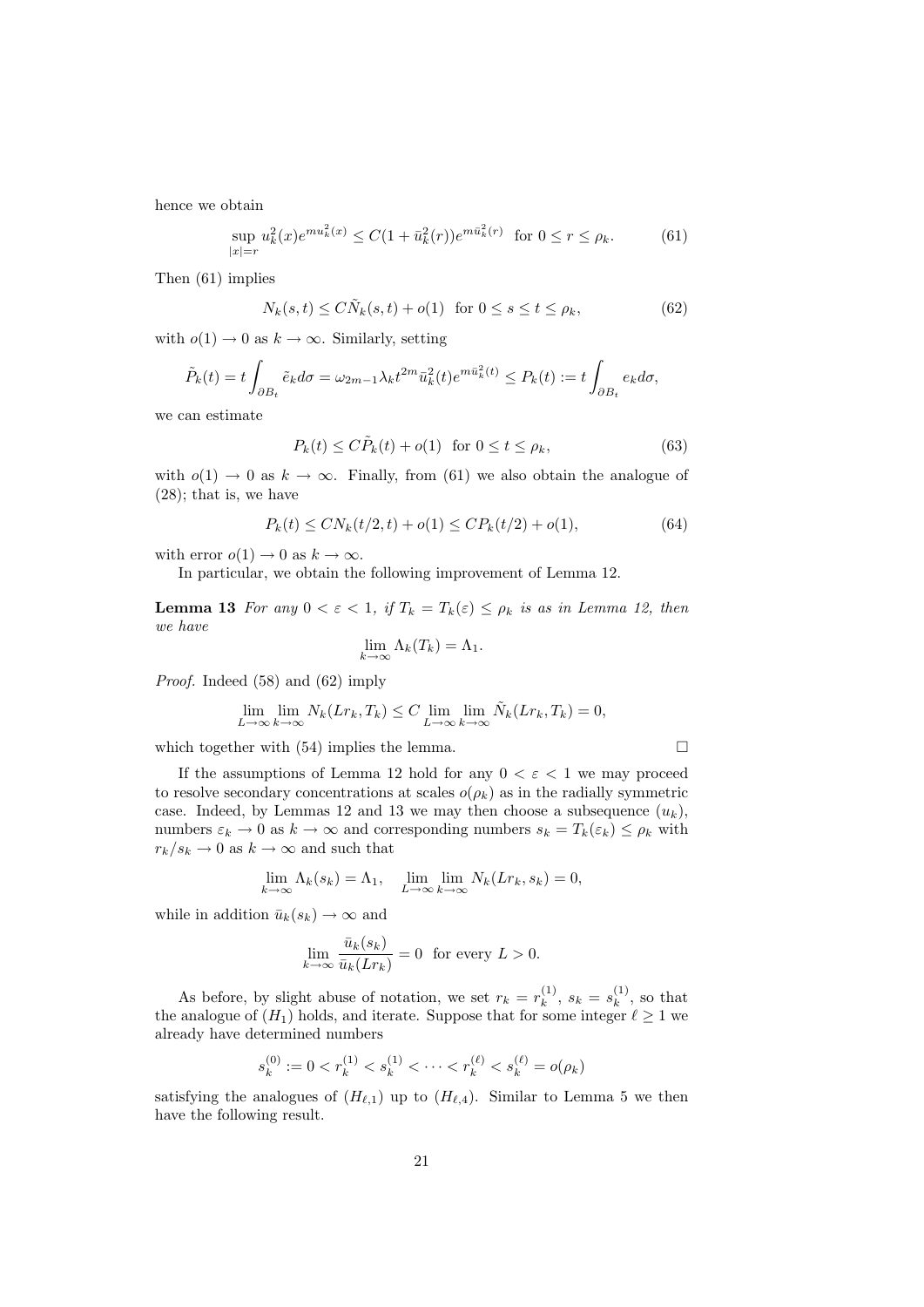**Lemma 14** There is a constant  $C_0 = C_0(\Lambda)$  such that for  $s_k^{(\ell)} \le t_k = o(\rho_k)$ there holds

$$
\tilde{N}_k(s_k^{(\ell)}, t_k) \le \frac{\tilde{P}_k(t_k)}{m} + C_0 \tilde{N}_k^2(s_k^{(\ell)}, t_k) + o(1),\tag{65}
$$

with error  $o(1) \rightarrow 0$  as  $k \rightarrow \infty$ .

*Proof.* For ease of notation we write  $s = s_k^{(\ell)}$  $\bar{k}^{(k)}$ . Replacing  $w_k$  with  $\bar{w}_k$  in the proof of Lemma 5, similar to (31) we find

$$
\tilde{N}_k(s,t) \le \frac{\tilde{P}_k(t)}{2m} - \int_s^t \omega_{2m-1} r^{2m} \frac{\bar{u}_k(r)}{u_k(0)} \bar{w}'_k(r) \tilde{e}_k dr + o(1),
$$

with error  $o(1) \to 0$  as  $k \to \infty$ , uniformly in  $s \leq t$ . Proceeding as in Lemma 5, from the equation

$$
\underbrace{(t^{-1}(t^{-1}\cdots(t^{-1}\overline{w}'_k(t)\underbrace{y'\cdots)}')'}_{m-1 \text{ times}}=(-1)^m \frac{A_k(t)}{\omega_{2m-1}t^{4m-3}},
$$

where  $A_k$  is defined by (14), with  $\sigma_k$  now given by (53), we get

$$
t\bar{w}'_k(t) = -t^2 \int_t^{\rho_k} t_1 \int_{t_1}^{\rho_k} t_2 \cdots \int_{t_{m-2}}^{\rho_k} \frac{A_k(t_{m-1})}{\omega_{2m-1} t_{m-1}^{4m-3}} dt_{m-1} \cdots dt_1 + B_k(t, \rho_k),
$$

where  $B_k(t, \rho_k)$  corresponds to the boundary terms. By arguing as in the proof of Lemma 4 we see that  $B_k$  is a linear combination of terms of the form

$$
\frac{t^{2l+2}}{\rho_k^{2l+2}}\rho_k^j \partial_r^j \bar{w}_k(\rho_k), \ 0 \le l \le m-2, \ 1 \le j \le m-1.
$$

After multiplication with  $\frac{\bar{u}_k(t)}{u_k(0)}$ , the resulting terms can be written as

$$
\frac{t^{2l+2}}{\rho_k^{2l+2}} \bar{u}_k(t) \rho_k^j \partial_r^j \bar{u}_k(\rho_k) = \frac{t^{2l+1}}{\rho_k^{2l+1}} \frac{t \bar{u}_k(t)}{\rho_k(\bar{u}_k(\rho_k) + 1)} \rho_k^j (\bar{u}_k(\rho_k) + 1) \partial_r^j \bar{u}_k(\rho_k).
$$

But by Proposition 11 and the analogue of (33) we have

$$
\rho_k^j(\bar{u}_k(\rho_k)+1)|\partial_r^j\bar{u}_k(\rho_k)|\leq C,\ \frac{t\bar{u}_k(t)}{\rho_k(\bar{u}_k(\rho_k)+1)}\leq C.
$$

Hence for  $t = t_k = o(\rho_k)$  we have  $\frac{\bar{u}_k(t)}{u_k(0)} B_k(t, \rho_k) \to 0$  as  $k \to \infty$ , and up to an error  $o(1) \to 0$  as  $k \to \infty$  we obtain the identity

$$
-t\bar{w}'_k(t)\frac{\bar{u}_k(t)}{u_k(0)}=t^2\frac{\bar{u}_k(t)}{u_k(0)}\int_t^{\rho_k}t_1\int_{t_1}^{\rho_k}t_2\cdots\int_{t_{m-2}}^{\rho_k}\frac{A_k(t_{m-1})}{\omega_{2m-1}t_{m-1}^{4m-3}}dt_{m-1}\cdots dt_1.
$$

The rest of the proof is similar to the proof of Lemma 5.

On account of (62) and (63) we now obtain the analogue of Lemma 6. The proof is the same as in the radially symmetric case.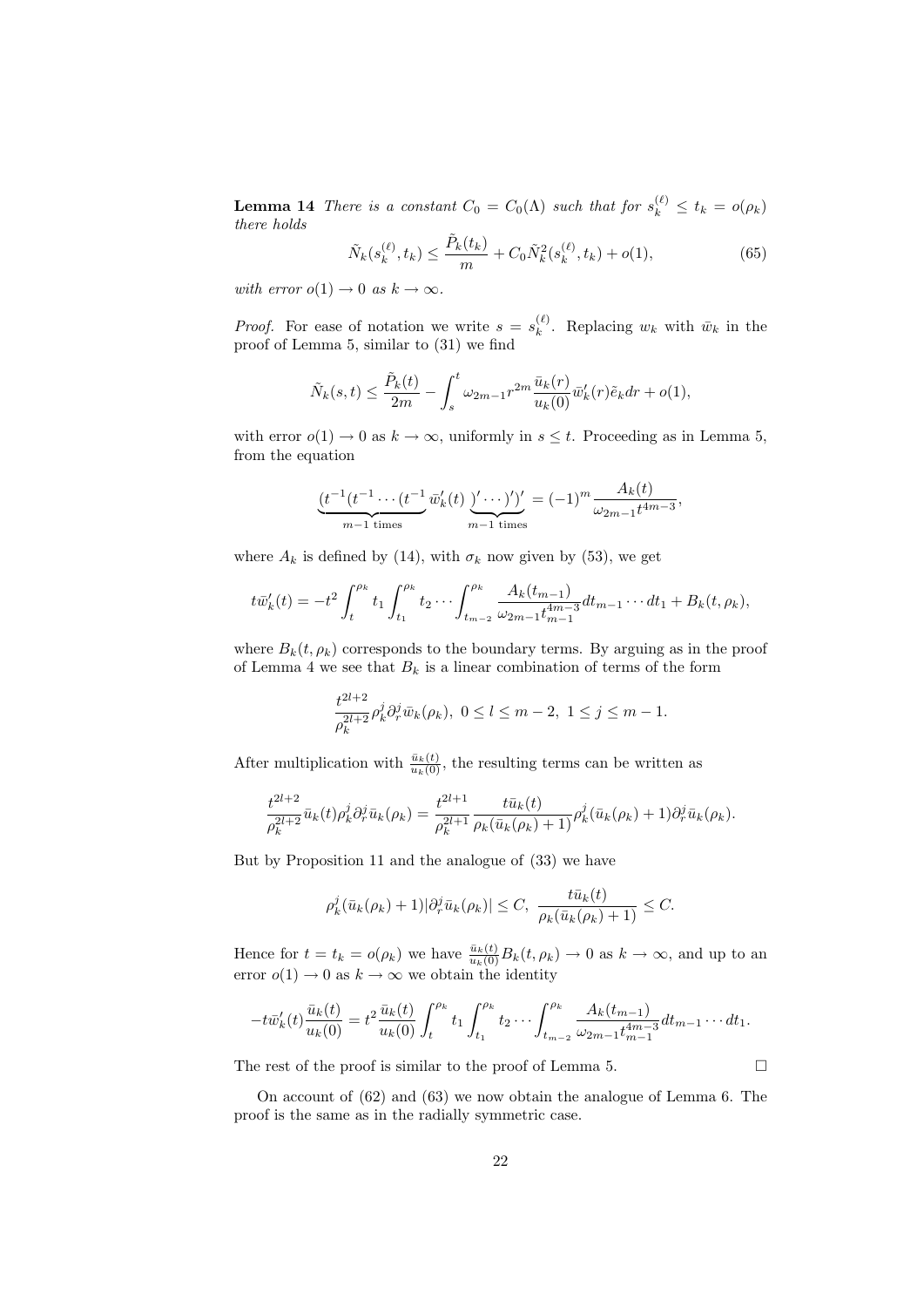**Lemma 15** Let  $C_0 = C_0(\Lambda)$  be the constant appearing in (65), and let  $t_k > s_k^{(\ell)}$ be such that for a subsequence

$$
\lim_{k \to \infty} \frac{t_k}{\rho_k} = 0, \quad 0 < \lim_{k \to \infty} N_k(s_k^{(\ell)}, t_k) =: \alpha < \frac{1}{2C_0}.\tag{66}
$$

Then

$$
\lim_{k \to \infty} \frac{s_k^{(\ell)}}{t_k} = 0, \liminf_{k \to \infty} P_k(t_k) \ge \frac{m\alpha}{2}, \text{ and } \lim_{L \to \infty} \lim_{k \to \infty} N_k(s_k^{(\ell)}, t_k/L) = 0.
$$

We now closely follow [6]. By the preceding result it suffices to consider the following two cases. In **Case A** for any sequence  $t_k = o(\rho_k)$  we have

$$
\sup_{s_k^{(\ell)}
$$

and then in view of Lemma 15 also

$$
\lim_{L \to \infty} \lim_{k \to \infty} N_k(s_k^{(\ell)}, \rho_k/L) = 0,\tag{67}
$$

thus completing the concentration analysis at scales up to  $o(\rho_k)$ .

In Case B for some  $s_k^{(\ell)} < t_k \leq \rho_k$  there holds

$$
\limsup_{k \to \infty} N_k(s_k^{(\ell)}, t_k) > 0, \quad \lim_{k \to \infty} \frac{t_k}{\rho_k} = 0.
$$

Then, as in the radial case, from Lemma 15 we infer that for a subsequence  $(u_k)$ and suitable numbers  $r_k^{(\ell+1)} \in ]s_k^{(\ell)}$  $k^{(\ell)}$ ,  $t_k$  we have

$$
\lim_{k \to \infty} \frac{s_k^{(\ell)}}{r_k^{(\ell+1)}} = 0, \lim_{k \to \infty} N_k(s_k^{(\ell)}, r_k^{(\ell+1)}) > 0, \liminf_{k \to \infty} P_k(r_k^{(\ell+1)}) > 0; \tag{68}
$$

in particular,  $\bar{u}_k(r_k^{(\ell+1)})$  $\binom{k+1}{k}$   $\rightarrow \infty$  as  $k \rightarrow \infty$ . Also note that

$$
\lim_{L \to \infty} \limsup_{k \to \infty} N_k(s_k^{(\ell)}, r_k^{(\ell+1)}/L) = \lim_{k \to \infty} \frac{r_k^{(\ell+1)}}{\rho_k} = \lim_{k \to \infty} \frac{t_k}{\rho_k} = 0.
$$
 (69)

Moreover, analoguous to Proposition 7 we have the following result, which is a special case of Proposition 17 below.

**Proposition 16** There exists a subsequence  $(u_k)$  such that

$$
\eta_k^{(\ell+1)}(x) := \bar{u}_k(r_k^{(\ell+1)}) (u_k(r_k^{(\ell+1)}x) - \bar{u}_k(r_k^{(\ell+1)})) \to \eta^{(\ell+1)}(x)
$$

in  $C_{\text{loc}}^{2m-1}(\mathbb{R}^{2m} \setminus \{0\})$  as  $k \to \infty$ , where  $\eta_0^{(\ell+1)} := \eta^{(\ell+1)} + c^{(\ell+1)}$  solves (8), (9) for a suitable constant  $c^{(\ell+1)}$ .

From Proposition 16 the desired energy quantization result at the scale  $r_k^{(\ell+1)}$ k follows as in the radial case.

If  $\rho_k \ge \rho_0 > 0$  we can argue as in [13], p. 416, to obtain numbers  $s_k^{(\ell+1)}$ k satisfying

$$
\lim_{L \to \infty} \lim_{k \to \infty} \Lambda_k(s_k^{(\ell+1)}) = (\ell+1)\Lambda_1,\tag{70}
$$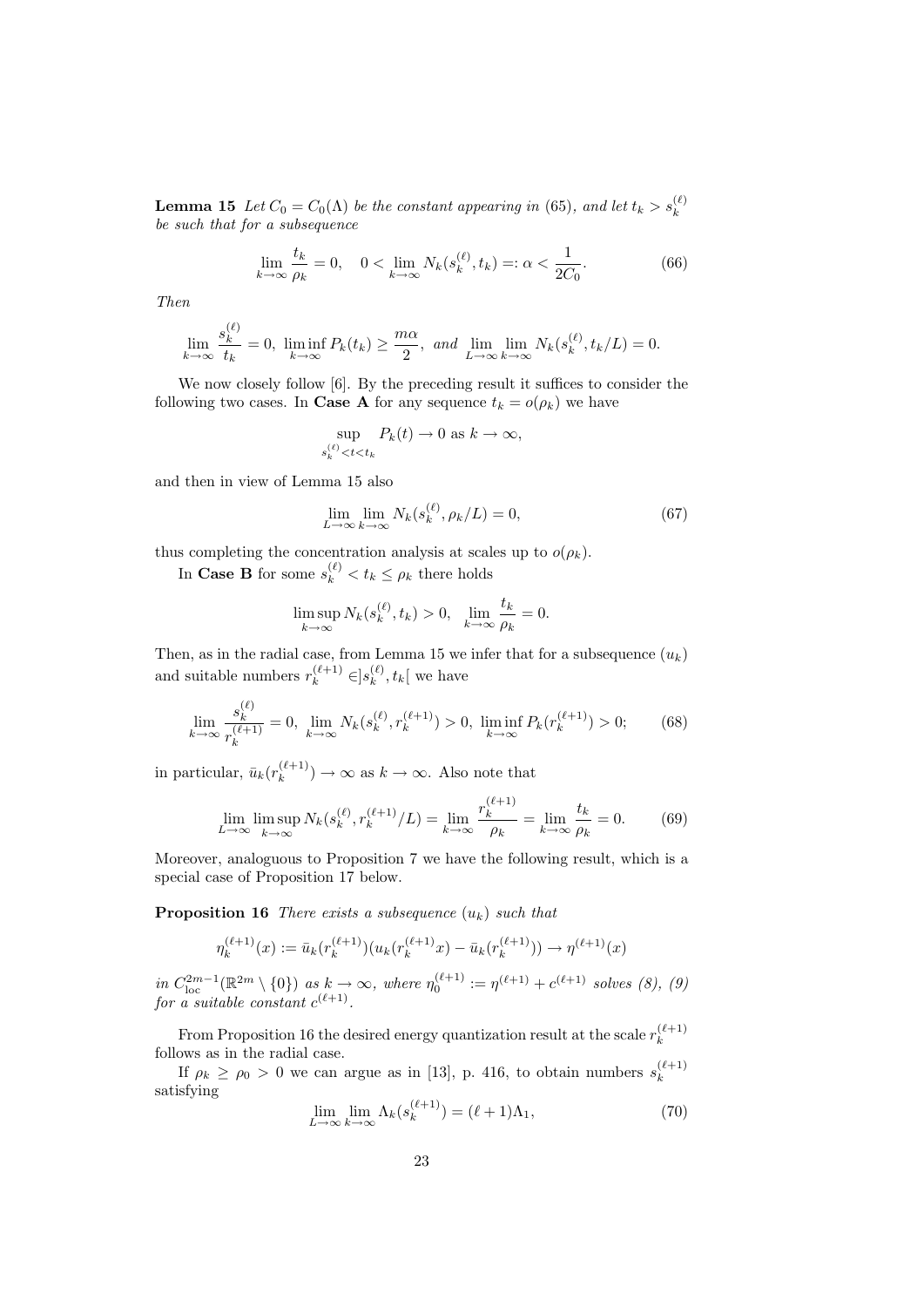and such that

$$
\lim_{L \to \infty} \lim_{k \to \infty} (\Lambda_k(s_k^{(\ell+1)}) - \Lambda_k(Lr_k^{(\ell+1)})) = \lim_{k \to \infty} \frac{r_k^{(\ell+1)}}{s_k^{(\ell+1)}} = \lim_{k \to \infty} s_k^{(\ell+1)} = 0,
$$

while  $\bar{u}_k(s_k^{(\ell+1)})$  $\binom{k+1}{k} \rightarrow \infty$  as  $k \rightarrow \infty$ . Moreover, for any  $L \geq 1$  we have

$$
\lim_{k \to \infty} \frac{\bar{u}_k(s_k^{(\ell+1)})}{\bar{u}_k(Lr_k^{(\ell+1)})} = 0.
$$
\n(71)

By iteration we then establish (70), (71) up to  $\ell + 1 = \ell_0$  for some maximal index  $\ell_0 \geq 1$  where Case A occurs and thus complete the concentration analysis near the point  $x^{(i)}$ , getting

$$
\lim_{k \to \infty} \Lambda_k(\rho_0) = \ell_0 \Lambda_1.
$$

If  $\rho_k \to 0$  as  $k \to \infty$ , we distinguish the following two cases. In **Case 1** for some  $\varepsilon_0 \in ]0,1[$  and all  $t \in [r_k^{(\ell+1)}]$  $[\hat{k}^{(\ell+1)}, \rho_k]$  there holds  $\bar{u}_k(t) \geq \varepsilon_0 \bar{u}_k(r_k^{(\ell+1)})$  $\binom{k+1}{k}$ . The decay estimate that we established in Lemma 12 then remains valid throughout this range and (70) holds true for any choice  $s_k^{(\ell+1)} = o(\rho_k)$ . Again the concentration analysis at scales up to  $o(\rho_k)$  is complete. In Case 2, for any  $\varepsilon \in ]0,1[$  there is a minimal  $T_k = T_k(\varepsilon) \in [r_k^{(\ell+1)}]$  $\left[ \begin{array}{c} (k+1) \\ k \end{array} \right]$  as in Lemma 12 such that  $\bar{u}_k(T_k) = \varepsilon \bar{u}_k(r_k^{(\ell+1)})$  $\binom{\ell+1}{k}$ . Then as before we can define numbers  $s_k^{(\ell+1)} < \rho_k$  with  $\bar{u}_k(s_k^{(\ell+1)}$  $\binom{k+1}{k}$   $\rightarrow \infty$  as  $k \rightarrow \infty$  so that (70), (71) also hold true, and we proceed by iteration up to some maximal index  $\ell_0 \geq 1$  where either Case 1 or Case A holds with final radii  $r_k^{(\ell_0)}$ ,  $s_k^{(\ell_0)}$ , respectively.

For the concentration analysis at the scale  $\rho_k$  first assume that for some number  $L \geq 1$  there is a sequence  $(x_k)$  such that  $\rho_k/L \leq R_k(x_k) \leq |x_k| \leq L\rho_k$ and

$$
\lambda_k |x_k|^{2m} u_k^2(x_k) e^{m u_k^2(x_k)} \ge \nu_0 > 0. \tag{72}
$$

By Proposition 11 we may assume that  $|x_k| = \rho_k$ . Moreover, (55) implies that dist $(0, \partial \Omega_k)/\rho_k \to \infty$  as  $k \to \infty$ . As in [13], Lemma 4.6, we then have  $\bar{u}_k(\rho_k)/\bar{u}_k(r_k^{(\ell_0)})\to 0$  as  $k\to\infty$ , ruling out Case 1; that is, at scales up to  $o(\rho_k)$ we end with Case A. The desired quantization result at the scale  $\rho_k$  then is a consequence of the following result similar to [13], Proposition 4.7, whose proof may be easily carried over to the present situation.

**Proposition 17** Assuming (72), there exist a finite set  $S_0 \subset \mathbb{R}^{2m}$  and a subsequence  $(u_k)$  such that

$$
\eta_k(x) := u_k(x_k)(u_k(\rho_k x) - u_k(x_k)) \to \eta(x)
$$

in  $C_{\text{loc}}^{2m-1}(\mathbb{R}^{2m} \setminus S_0)$  as  $k \to \infty$ , where for a suitable constant  $c_0$  the function  $\eta_0 = \eta + c_0 \; \text{solves} \; (8), \; (9).$ 

By Proposition 17 in case of (72) there holds

$$
\lim_{L \to \infty} \lim_{k \to \infty} \int_{\{x \in \Omega; \frac{\rho_k}{L} \le R_k(x) \le |x| \le L\rho_k\}} e_k dx = \Lambda_1. \tag{73}
$$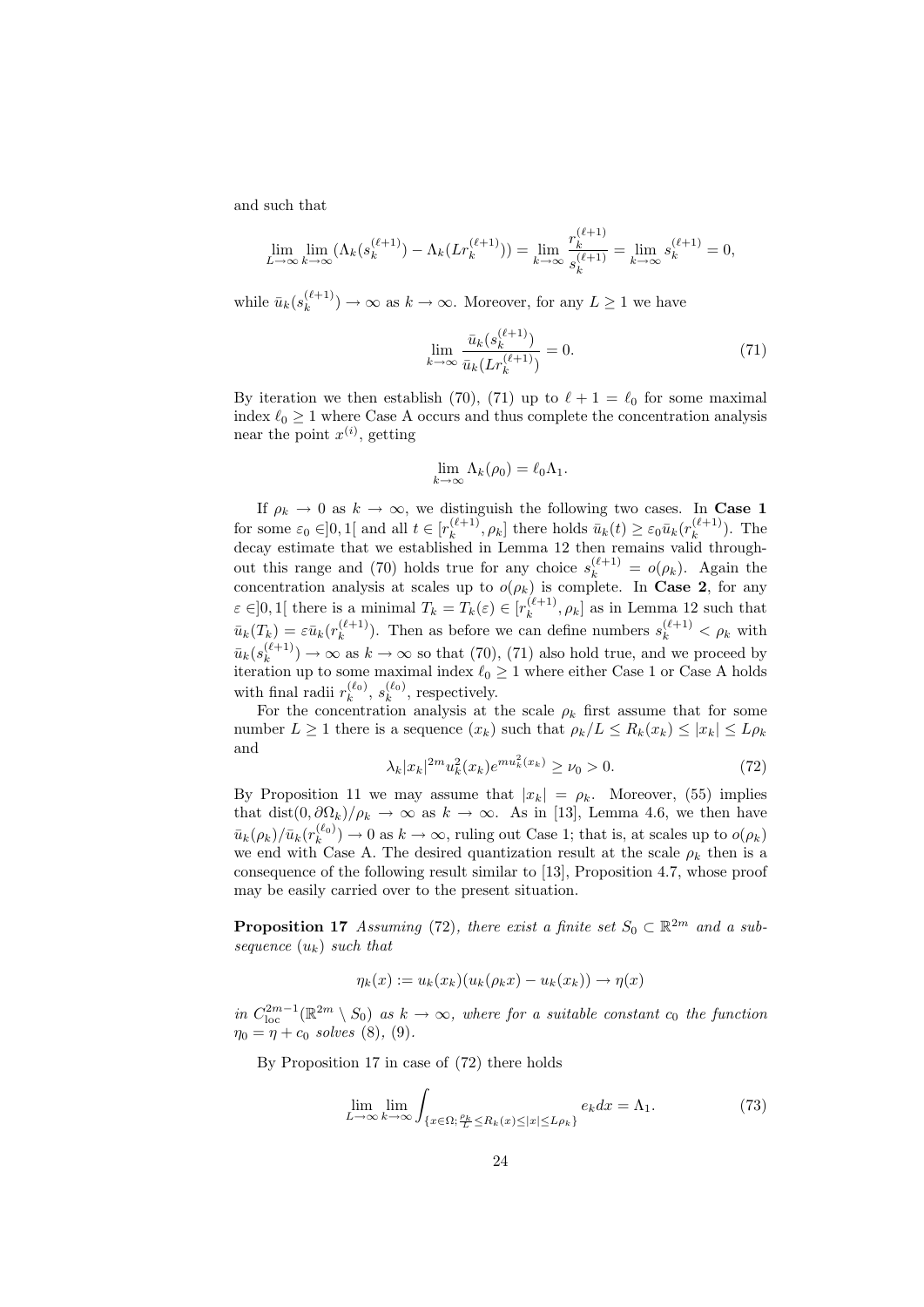Letting

$$
X_{k,1} = X_{k,1}^{(i)} = \{x_k^{(j)}; \exists C > 0 : |x_k^{(j)}| \le C\rho_k \text{ for all } k\}
$$

and carrying out the above blow-up analysis up to scales of order  $o(\rho_k)$  also on all balls of center  $x_k^{(j)} \in X_{k,1}$ , then from (71) and (73) we have

$$
\lim_{L \to \infty} \lim_{k \to \infty} \Lambda_k(L\rho_k) = \Lambda_1(1 + I_1),
$$

where  $I_1$  is the total number of bubbles concentrating at the points  $x_k^{(j)} \in X_{k,1}^{(i)}$  $k,1$ at scales  $o(\rho_k)$ .

On the other hand, if (72) fails to hold clearly we have

$$
\lim_{L \to \infty} \limsup_{k \to \infty} \int_{\{x \in \Omega; \frac{\rho_k}{L} \le R_k(x) \le |x| \le L\rho_k\}} e_k dx = 0,
$$
\n(74)

and the energy estimate at the scale  $\rho_k$  again is complete.

In order to deal with secondary concentrations around  $x_k^{(i)} = 0$  at scales exceeding  $\rho_k$ , with  $X_{k,1}$  defined as above we let

$$
\rho_{k,1} = \rho_{k,1}^{(i)} = \min \big\{ \inf_{\{j: x_k^{(j)} \notin X_{k,1}\}} \frac{|x_k^{(j)}|}{2}, \text{ dist}(0, \partial \Omega_k) \big\};
$$

that is, we again set  $\rho_{k,1} = \text{dist}(0, \partial \Omega_k)$ , if  $\{j; x_k^{(j)} \notin X_{k,1}\} = \emptyset$ . From this definition it follows that  $\rho_{k,1}/\rho_k \to \infty$  as  $k \to \infty$ . Then, using the obvious analogue of Lemma 15, either we have

$$
\lim_{L \to \infty} \limsup_{k \to \infty} N_k \left( L \rho_k, \frac{\rho_{k,1}}{L} \right) = 0,
$$

and we iterate to the next scale; or there exist radii  $t_k \leq \rho_{k,1}$  such that  $t_k/\rho_k \to$  $\infty, t_k/\rho_{k,1} \to 0$  as  $k \to \infty$  and a subsequence  $(u_k)$  such that

$$
P_k(t_k) \ge \nu_0 > 0 \quad \text{for all } k. \tag{75}
$$

The argument then depends on whether (72) or (74) holds. In case of (72), as in [13], Lemma 4.6, the bound (75) and Proposition 7 imply that  $\bar{u}_k(t_k)/\bar{u}_k(\rho_k) \rightarrow$ 0 as  $k \to 0$ . Then we can argue as in Case A for  $r \in [L\rho_k, \rho_{k,1}]$  for sufficiently large L, and we can continue as before to resolve concentrations in this range of scales.

In case of  $(74)$  we further need to distinguish whether Case A or Case 1 holds at the final stage of our analysis at scales  $o(\rho_k)$ . In fact, for the following estimates we also consider all points  $x_k^{(j)} \in X_{k,1}^{(i)}$  $x_{k,1}^{(i)}$  in place of  $x_k^{(i)}$  $\binom{n}{k}$ . Recalling that in Case A we have (71) (with index  $\ell_0$  instead of  $\ell+1$ ) and (67), on account of (74) for a suitable sequence of numbers  $s_{k,1}^{(0)}$  $s_{k,1}^{(0)}$  such that  $s_{k,1}^{(0)}$  $k_{k,1}^{(0)}/\rho_k \to \infty$ ,  $t_k/s_{k,1}^{(0)} \to \infty$  as  $k \to \infty$  we find

$$
\lim_{L \to \infty} \lim_{k \to \infty} \left( \Lambda(s_{k,1}^{(0)}) - \sum_{x_k^{(j)} \in X_{k,1}^{(i)}} \Lambda_k^{(j)} (Lr_k^{(\ell_0^{(j)})}) \right) = 0,
$$

where  $\Lambda_k^{(j)}(r)$  and  $r_k^{(\ell_0^{(j)})}$  $\frac{a_0}{k}$  are computed as above with respect to the concentration point  $x_k^{(j)}$  $\kappa_k^{(j)}$ . In particular, with such a choice of  $s_{k,1}^{(0)}$  we find the intermediate quantization result

$$
\lim_{k \to \infty} \Lambda_k(s_{k,1}^{(0)}) = \Lambda_1 I_1
$$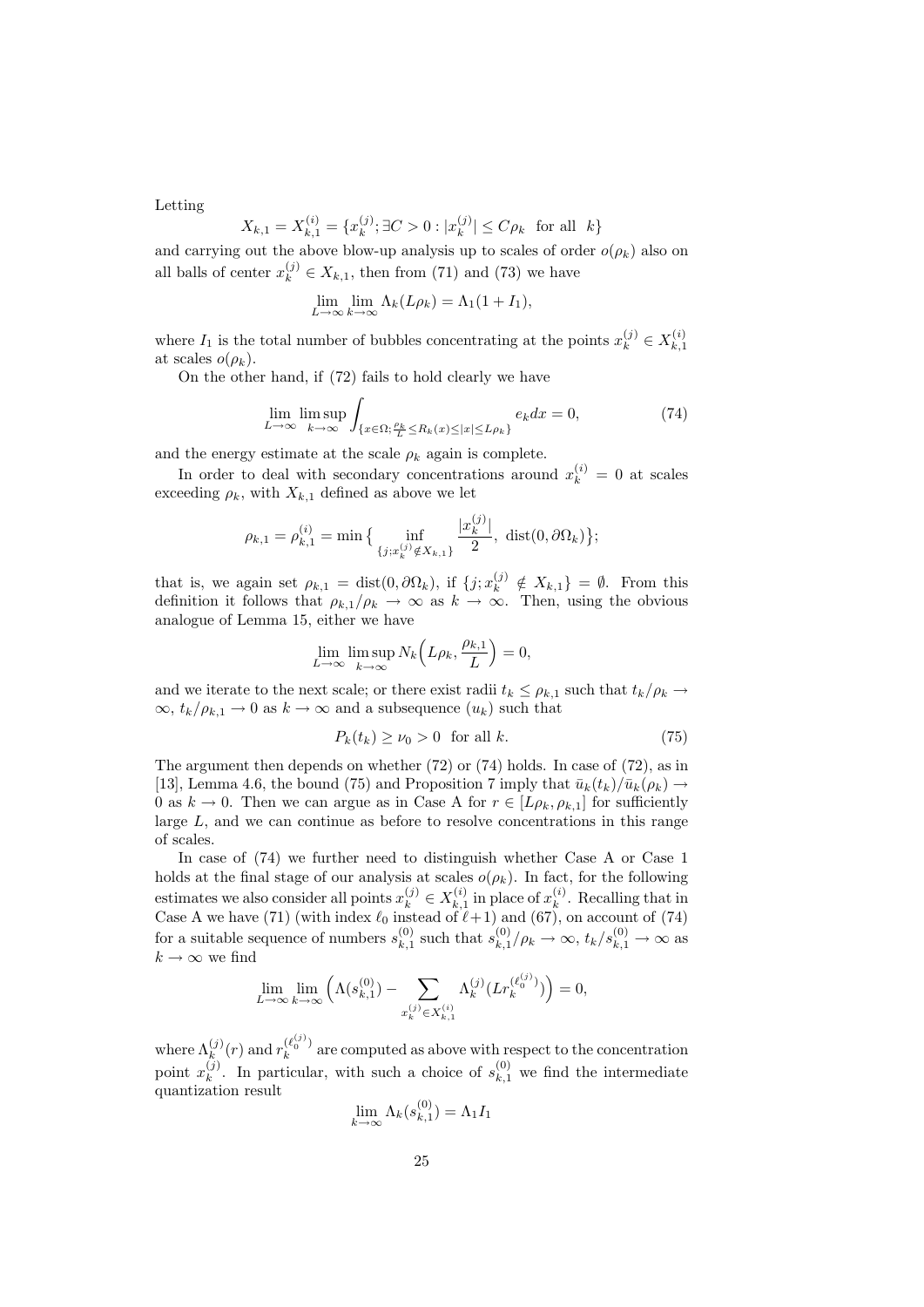analogous to  $(70)$ , where  $I_1$  is defined as above. In Case 1 we can obtain the same conclusion by our earlier reasoning. Moreover, in Case 1 we can argue as in [13], Lemma 4.8, to conclude that  $\bar{u}_k(t_k)/\bar{u}_k(Lr_k^{(\ell_0^{(j)})})$  $\binom{k_0}{k}$   $\rightarrow$  0 for any  $L \ge 1$  as  $k \to 0$ ; therefore, similar to (71) in Case A, we can achieve that for any  $L \geq 1$ we have

$$
\lim_{k \to \infty} \frac{\bar{u}_k(s_{k,1}^{(0)})}{\bar{u}_k(Lr_k^{(\ell_0^{(j)})})} = \lim_{k \to \infty} \frac{r_k^{(\ell_0^{(j)})}}{s_{k,1}^{(0)}} = \lim_{k \to \infty} \frac{\rho_k}{s_{k,1}^{(0)}} = \lim_{k \to \infty} \frac{s_{k,1}^{(0)}}{t_k} = 0
$$

for all  $x_k^{(j)} \in X_{k,1}^{(i)}$  where Case 1 holds, similar to  $(H_\ell)$ .

We then finish the argument by iteration. For  $\ell \geq 2$  we inductively define the sets

$$
X_{k,\ell} = X_{k,\ell}^{(i)} = \{x_k^{(j)}; \exists C > 0 : |x_k^{(j)}| \le C\rho_{k,\ell-1} \text{ for all } k\}
$$

and we let

$$
\rho_{k,\ell} = \rho_{k,\ell}^{(i)} = \min \big\{ \inf_{\{j: x_k^{(j)} \notin X_{k,1}\}} \frac{|x_k^{(j)}|}{2}, \text{ dist}(0, \partial \Omega_k) \big\};
$$

that is, as before, we set  $\rho_{k,\ell} = \text{dist}(0, \partial \Omega_k)$ , if  $\{j; x_k^{(j)} \notin X_{k,\ell}^{(i)}\} = \emptyset$ . Iteratively performing the above analysis at all scales  $\rho_{k,\ell}$ , thereby exhausting all concentration points  $x_k^{(j)}$  $\binom{y}{k}$ , upon passing to further subsequences, we finish the proof of Theorem 2.

#### 3.1 Proof of Proposition 11

Our proof of Proposition 11 is modelled on the proof of [5], Proposition 2. In fact, the first steps of the proof seem almost identical to the corresponding arguments in [5]. The special character of the present problem only enters at the last stage, where we also need to distinguish the cases  $\ell = 1$  and  $2 \leq \ell \leq 2m-1$ .

Fix any index  $1 \leq \ell \leq 2m - 1$ . The following constructions will depend on this choice; however, for ease of notation we suppress the index  $\ell$  in the sequel.

Set  $R_k(x) := \inf_{1 \le j \le I} |x - x_k^{(j)}|$  $\binom{y}{k}$  and choose points  $y_k$  such that

$$
R_k^{\ell}(y_k)u_k(y_k)|\nabla^{\ell}u_k(y_k)|=\sup_{\Omega}R_k^{\ell}u_k|\nabla^{\ell}u_k|=:L_k.
$$

Suppose by contradiction that  $L_k \to \infty$  as  $k \to \infty$ . From Theorem 1 then it follows that  $s_k := R_k(y_k) \to 0$  as  $k \to \infty$ . Set

$$
\Omega_k := \{ y; y_k + s_k y \in \Omega \}
$$

and let

$$
v_k(y) := u_k(y_k + s_k y), \quad y \in \Omega_k.
$$

Observe that for  $1 \leq j \leq m$  via Sobolev's embedding from (3) we obtain

$$
\|\nabla^j v_k\|_{L^{\frac{2m}{j}}(\Omega_k)}^2 \le C \|\nabla^m v_k\|_{L^2(\Omega_k)}^2 = C \int_{\Omega_k} v_k (-\Delta)^m v_k dx \le C. \tag{76}
$$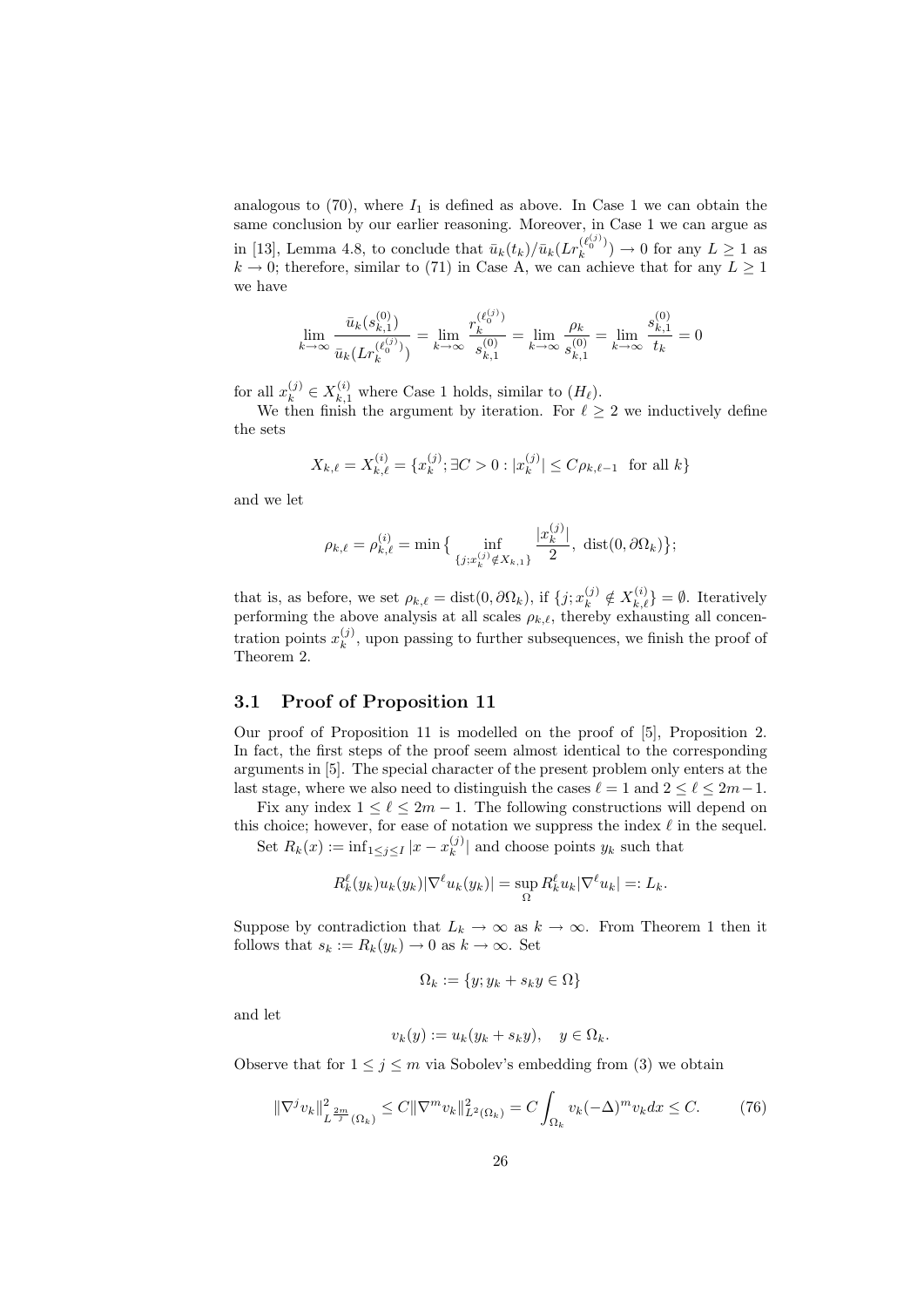Also let

$$
y_k^{(i)} := \frac{x_k^{(i)} - y_k}{s_k}, \ 1 \le i \le I
$$

and set

$$
S_k := \{ y_k^{(i)}; 1 \le i \le I \}.
$$

Clearly then we have

$$
dist(0, S_k) = \inf_{1 \le i \le I} |y_k^{(i)}| = 1
$$

and

$$
\sup_{y \in \Omega_k} (\text{dist}(y, S_k)^{\ell} v_k(y) | \nabla^{\ell} v_k(y) | ) = v_k(0) | \nabla^{\ell} v_k(0) | = L_k \to \infty \tag{77}
$$

as  $k \to \infty$ . Moreover (7) implies

$$
0 \le v_k(-\Delta)^m v_k = \lambda_k s_k^{2m} v_k^2 e^{mv_k^2} \le \frac{C}{\text{dist}(y, S_k)^{2m}}.
$$
 (78)

Since  $\lim_{k\to\infty} s_k = 0$ , we may assume that as  $k \to \infty$  the domains  $\Omega_k$ exhaust a half-space

$$
\Omega_0 = \mathbb{R}^{2m-1} \times ]-\infty, R_0[,
$$

where  $0 < R_0 \leq \infty$ . We may also assume that either  $\lim_{k \to \infty} |y_k^{(i)}|$  $|k^{(i)}| = \infty$  or  $\lim_{k\to\infty} y_k^{(i)} = y^{(i)}$ ,  $1 \leq i \leq I$ , and we let  $S_0$  be the set of these accumulation points of  $S_k$ , satisfying dist $(0, S_0) = 1$ . For  $R > 0$  denote

$$
K_{k,R} := \Omega_k \cap B_R(0) \setminus \bigcup_{y \in S_0} \overline{B_{1/R}(y)}.
$$

Observing that  $\lambda_k s_k^{2m} \to 0$ , from (78) we obtain that

$$
\lim_{k \to \infty} \|\Delta^m v_k\|_{L^\infty(K_{k,R})} = 0 \quad \text{for every } R > 0.
$$
 (79)

**Lemma 18** We have  $R_0 = \infty$ , hence  $\Omega_0 = \mathbb{R}^{2m}$ .

*Proof.* Suppose by contradiction that  $R_0 < \infty$ . Choosing  $R = 2R_0$  and observing that by (2) for  $0 \le j < \ell \le 2m - 1$  we have  $\partial_{\nu}^{j} v_{k}^{2} = 0$  on  $\partial \Omega_{k}$ , from Taylor's formula and (77) we conclude

$$
\sup_{K_{k,R}} \frac{v_k^2}{v_k(0)|\nabla^{\ell} v_k(0)|} \le C = C(R).
$$

Letting  $w_k := \frac{v_k}{\sqrt{v_k(0)|\nabla v_k(0)|}}$ , we then have  $0 \leq w_k \leq C$  on  $K_{k,R}$ . Using (76), Sobolev's embedding, (77) and (79) we infer

$$
\|\nabla w_k\|_{L^{2m}(\Omega_k)} + \|\nabla^2 w_k\|_{L^m(\Omega_k)} + \|\Delta^m w_k\|_{L^{\infty}(K_{k,R})} \to 0 \text{ as } k \to \infty.
$$

Since  $\partial_{\nu}^{j}w_{k} = 0$  on  $\partial\Omega_{k}$  for  $0 \leq j \leq m-1$ , it follows from elliptic regularity that  $w_k \to 0$  in  $C_{\text{loc}}^{2m-1,\alpha}(K_{k,R})$  for  $0 < \alpha < 1$ , contradicting the fact that  $w_k(0)|\nabla^{\ell}w_k(0)| = 1.$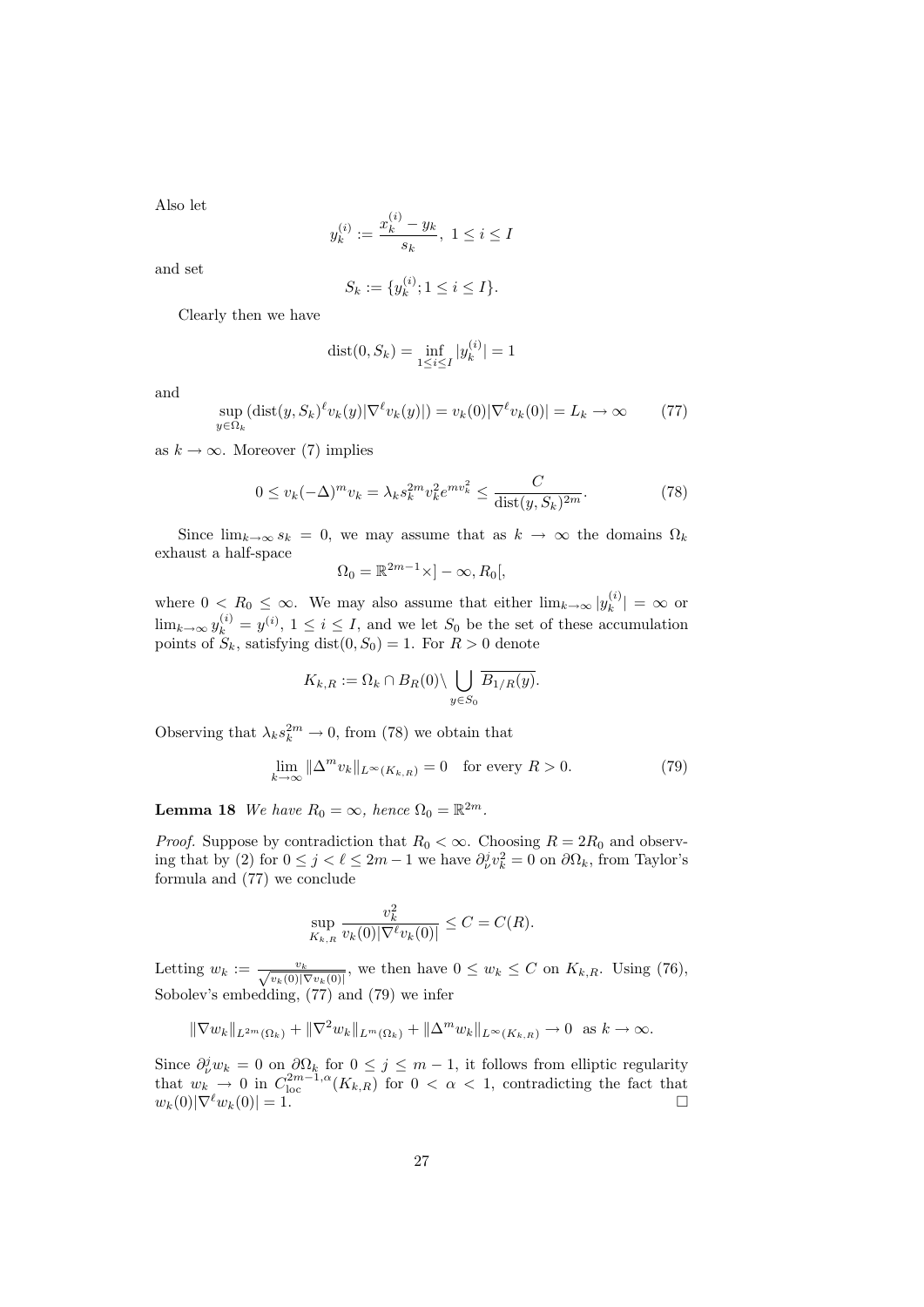**Lemma 19** As  $k \to \infty$  we have  $v_k(0) \to \infty$  and

$$
\frac{v_k}{v_k(0)} \to 1 \quad \text{in } C^{2m-1,\alpha}_{\text{loc}}(\mathbb{R}^{2m} \backslash S_0).
$$

Proof. First observe that

$$
c_k := \sup_{B_{1/2}} v_k \to \infty \quad \text{as } k \to \infty.
$$

Indeed, otherwise (76), (79) and elliptic regularity would contradict (77). Letting  $w_k := \frac{v_k}{c_k}$ , from (76) and (79) for any  $R > 0$  we have

$$
\|\nabla w_k\|_{L^{2m}(\Omega_k)} + \|\nabla^2 w_k\|_{L^m(\Omega_k)} + \|\Delta^m w_k\|_{L^\infty(K_{k,R})} \to 0 \quad \text{as } k \to \infty,
$$

whence  $w_k \to w \equiv const$  in  $C_{\text{loc}}^{2m-1,\alpha}(\mathbb{R}^{2m}\backslash S_0)$ . Recalling that  $\text{dist}(0, S_0) = 1$ , we obtain

$$
w \equiv \sup_{B_{1/2}} w = \lim_{k \to \infty} \sup_{B_{1/2}} w_k = 1.
$$

In particular we conclude that  $\frac{v_k(0)}{c_k} = w_k(0) \rightarrow 1$  as  $k \rightarrow \infty$  and therefore  $v_k(0) = c_k w_k(0) \to \infty$ ,  $\frac{v_k}{v_k(0)} = \frac{w_k}{w_k(0)} \to 1$  in  $C_{\text{loc}}^{2m-1,\alpha}(\mathbb{R}^{2m}\setminus S_0)$ , as claimed.  $\square$ For the final argument now we need to distinguish the cases  $\ell = 1$  and

 $2 \leq \ell \leq 2m-1.$  Consider first the case  $\ell = 1.$  Set

$$
\tilde{v}_k(y) := \frac{v_k(y) - v_k(0)}{|\nabla v_k(0)|}.
$$

From (77) and Lemma 19 we infer

$$
|\nabla \tilde{v}_k(y)| = \frac{v_k(0)}{v_k(y)} \frac{v_k(y)|\nabla v_k(y)|}{v_k(0)|\nabla v_k(0)|} \le \frac{1 + o(1)}{\text{dist}(y, S_0)},
$$
\n(80)

with error  $o(1) \to 0$  in  $C_{\text{loc}}^{2m-1,\alpha}(\mathbb{R}^{2m} \setminus S_0)$  as  $k \to \infty$ . Since  $\tilde{v}_k(0) = 0$ , from (80) we conclude that  $\tilde{v}_k$  is bounded in  $C^1(K_{k,R})$  for every  $R > 0$ , uniformly in k. Moreover, (78) and Lemma 19 give

$$
|\Delta^m \tilde{v}_k| = \frac{v_k(0)}{v_k} \frac{v_k |\Delta^m v_k|}{v_k(0) |\nabla v_k(0)|} \le C(R) \frac{v_k(0)}{L_k v_k} \to 0
$$
 (81)

uniformly on  $K_{k,R}$  as  $k \to \infty$ , for any  $R > 0$ . The sequence  $\tilde{v}_k$  then is bounded in  $C_{\text{loc}}^{2m-1,\alpha}(\mathbb{R}^{2m}\setminus S_0)$  for any  $\alpha < 1$ , and by Arzelà-Ascoli's theorem we can assume that  $\tilde{v}_k \to \tilde{v}$  in  $C^{2m-1,\alpha}_{loc}(\mathbb{R}^{2m}\setminus S_0)$ , where  $\tilde{v}$  satisfies

$$
\Delta^m \tilde{v} = 0, \quad \tilde{v}(0) = 0, \quad |\nabla \tilde{v}(0)| = 1, \quad |\nabla \tilde{v}(y)| \le \frac{1}{\text{dist}(y, S_0)}.\tag{82}
$$

Fix a point  $x_0 \in S_0$ . For any  $r \in ]0, \text{dist}(x_0, S_0 \setminus \{x_0\})/2[$  let  $\varphi \in C_0^{\infty}(B_r(x_0))$ be a function  $0 \leq \varphi \leq 1$  such that  $\varphi \equiv 1$  in  $B_{r/2}(x_0)$ , and satisfying  $|\nabla^j \varphi| \leq$  $Cr^{-j}$  for  $0 \leq j \leq m$ . Integration by parts yields

$$
\int_{B_r(x_0)} (\nabla \varphi v_k \cdot \nabla \Delta^{m-1} v_k + \varphi v_k \Delta^m v_k) dx
$$
\n
$$
= - \int_{B_r(x_0)} \varphi \nabla v_k \cdot \nabla \Delta^{m-1} v_k dx =: I.
$$
\n(83)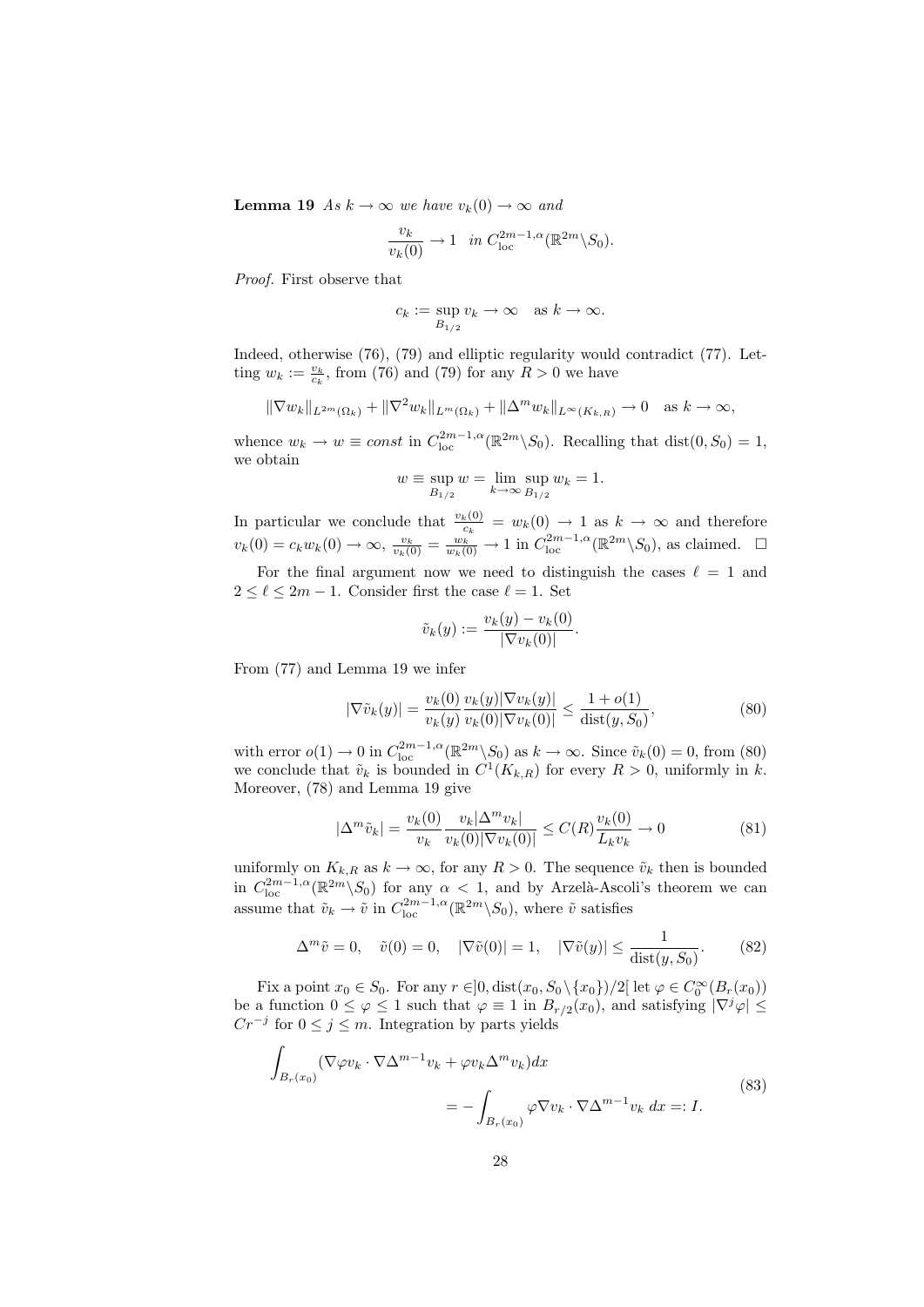Again integrating by parts  $m - 1$  times, we obtain

$$
I = (-1)^m \int_{B_r(x_0)} \sum_{|\alpha|=m-1} \partial^{\alpha} (\varphi \nabla v_k) \cdot \nabla \partial^{\alpha} v_k dx,
$$

so that by Hölder's inequality and (76) this term may be bounded

$$
|I| \leq C \sum_{1 \leq j \leq m} r^{j-m} \int_{B_r(x_0)} |\nabla^j v_k| |\nabla^m v_k| dx
$$
  

$$
\leq C \sum_{1 \leq j \leq m} ||\nabla^j v_k||_{L^{\frac{2m}{j}}} ||\nabla^m v_k||_{L^2} \leq C.
$$

Similarly, we have

$$
0 \le \int_{B_r(x_0)} \varphi v_k (-\Delta)^m v_k dx \le C,
$$

and from (83) we conclude the bound

$$
\Big| \int_{B_r(x_0)} \nabla \varphi v_k \cdot \nabla \Delta^{m-1} v_k dx \Big| \le C. \tag{84}
$$

Observe that  $\nabla \varphi = 0$  in  $B_{r/2}(x_0)$ . By Lemma 19 therefore the integral on the left-hand side equals

$$
\int_{B_r(x_0)} \nabla \varphi v_k \cdot \nabla \Delta^{m-1} v_k dx
$$
  
=  $(1 + o(1))v_k(0)|\nabla v_k(0)| \int_{B_r(x_0)} \nabla \varphi \cdot \nabla \Delta^{m-1} \tilde{v}_k dx$   
=  $-(1 + o(1))v_k(0)|\nabla v_k(0)| \int_{B_r(x_0)} \varphi \Delta^m \tilde{v}_k dx.$ 

Since  $(-\Delta)^m \tilde{v}_k \geq 0$ , it follows that

$$
\int_{B_{r/2}(x_0)} (-\Delta)^m \tilde{v}_k dx \le \frac{C}{v_k(0)|\nabla v_k(0)|} = CL_k^{-1} \to 0 \text{ as } k \to \infty.
$$

Recalling (81), we infer that  $\Delta^m \tilde{v}_k \to 0$  in  $L^1_{loc}(\mathbb{R}^{2m})$ . Therefore  $\Delta^m \tilde{v} \equiv 0$ in  $\mathbb{R}^{2m}$ . Since from (82) we have  $|\tilde{v}(y)| \leq C(1+|y|)$  for  $y \in \mathbb{R}^{2m}$ , we may now invoke a Liouville-type theorem as in [7], Theorem 5, to see that  $\tilde{v}$  is a polynomial of degree at most  $2m - 2$  if  $m > 1$  and of degree at most 1 if  $m = 1$ . But then (82) implies that  $\tilde{v} \equiv 0$ , contradicting the fact that  $|\nabla \tilde{v}_k(0)| = 1$ . This completes the proof in the case  $\ell = 1$ .

In the case when  $2 \leq \ell \leq m - 1$  we set

$$
\tilde{v}_k(y) := \frac{v_k(y) - v_k(0)}{|\nabla^{\ell} v_k(0)|}.
$$

As shown above we have

$$
dist(y, S_k)v_k(y)|\nabla v_k(y)| \le C \sup_{x \in \Omega} R_k(x)u_k(x)|\nabla u_k(x)| \le C;
$$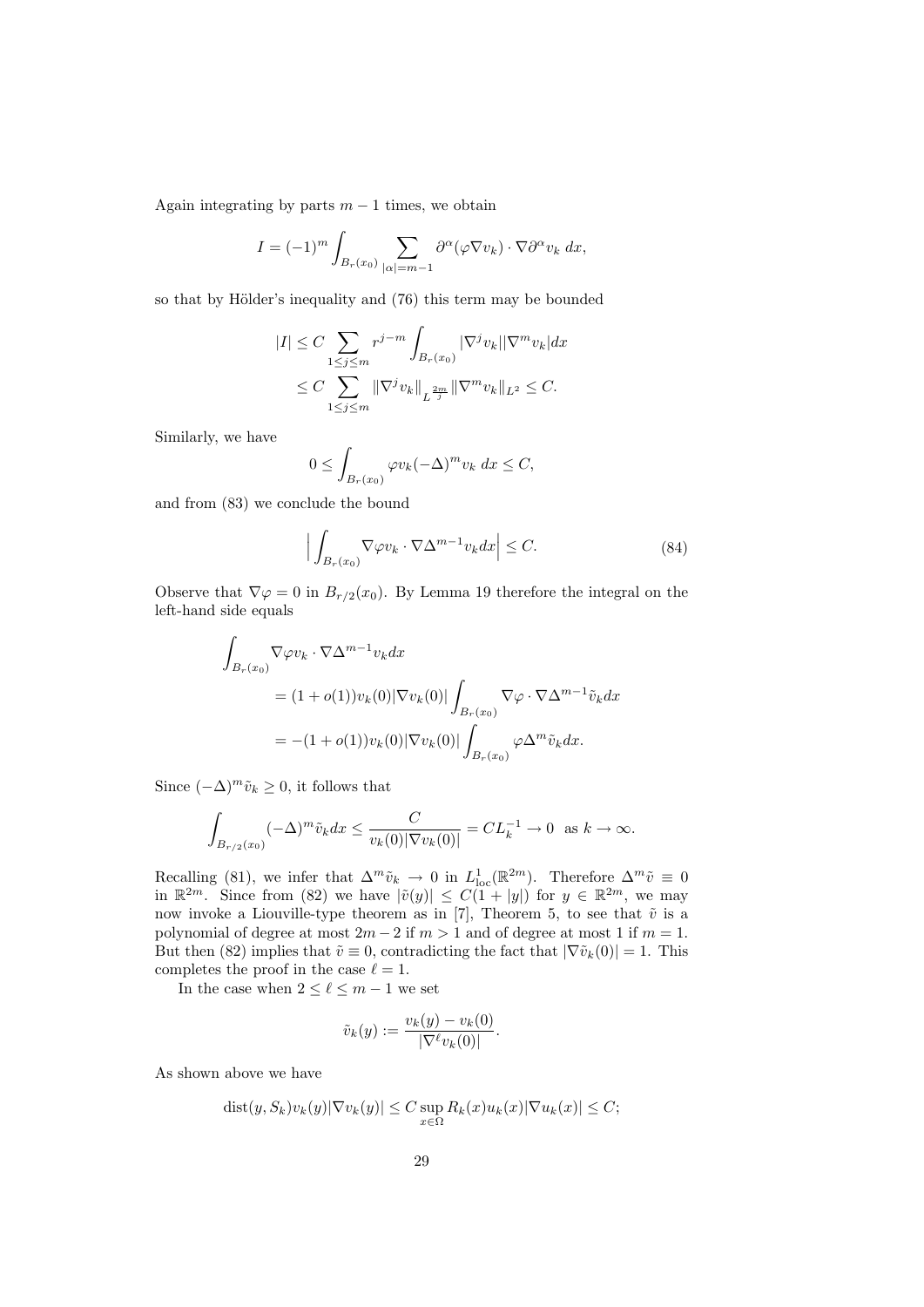hence Lemma 19 implies with error  $o(1) \to 0$  in  $C_{\text{loc}}^{2m-1,\alpha}(\mathbb{R}^{2m}\setminus S_0)$  as  $k \to \infty$ that

$$
|\nabla \tilde{v}_k| \le \frac{C(1 + o(1))}{v_k(0)|\nabla^{\ell} v_k(0)| \operatorname{dist}(y, S_0)} = \frac{C(1 + o(1))}{L_k \operatorname{dist}(y, S_0)} \to 0. \tag{85}
$$

Notice that this is stronger than its analogue (80). As in the case  $\ell = 1$  we have

$$
\Delta^m \tilde{v}_k = \frac{v_k(0)}{v_k} \frac{v_k \Delta^m v_k}{v_k(0) |\nabla^\ell v_k(0)|} \le \frac{C(R)}{L_k} \to 0 \tag{86}
$$

uniformly on  $K_{k,R}$  as  $k \to \infty$ , for any  $R > 0$ , hence  $\tilde{v}_k \to \tilde{v}$  in  $C_{loc}^{2m-1,\alpha}(\mathbb{R}^{2m}\setminus S_0)$ , where  $\tilde{v}$  satisfies

 $\Delta^m \tilde{v} = 0$ ,  $\tilde{v}(0) = 0$ ,  $|\nabla^{\ell} \tilde{v}(0)| = 1$ .

On the other hand (85) implies  $\nabla \tilde{v} \equiv 0$ , contradiction. This completes the  $\Box$ 

# Appendix

We collect here some technical results used in the above sections. The proof of the following proposition can be found in [7], Prop. 4.

**Proposition 20** Let  $\Delta^m h = 0$  in  $B_2 \subset \mathbb{R}^n$ . For every  $0 \le \alpha < 1$  and  $\ell \ge 0$ there is a constant  $C(\ell, \alpha)$  independent of h such that

$$
||h||_{C^{\ell,\alpha}(B_1)} \leq C(\ell,\alpha)||h||_{L^1(B_2)}.
$$

By a simple covering argument Proposition 20 can be extended to the case of annuli.

**Proposition 21** Let  $\Delta^m h = 0$  in  $B_{2L}(0) \setminus B_{1/2L}(0) \subset \mathbb{R}^n$  for some  $L \geq 1$ . For every  $0 \leq \alpha < 1$  and  $\ell \geq 0$  there is a constant  $C = C(\ell, \alpha, L)$  such that

$$
||h||_{C^{\ell,\alpha}(B_L(0)\setminus B_{1/L}(0))} \leq C||h||_{L^1(B_{2L}(0)\setminus B_{1/2L}(0))}.
$$

**Lemma 22** Let  $g \in C^{\infty}(\overline{B}_t)$ , where  $B_t = B_t(0) \subset \mathbb{R}^n$  for some  $n \in \mathbb{N}$ ,  $t > 0$ . Assume that g is radially symmetric and satisfies

$$
g = \partial_{\nu}g = \ldots = \partial_{\nu}^{m-1}g = 0 \quad on \ \partial B_t. \tag{87}
$$

Then

$$
\int_{\partial B_t} t^{m-1} \partial_{\nu}^m g \, d\sigma = \int_0^t t_2 \cdots \int_0^{t_{m-1}} t_m \bigg( \int_{B_{t_m}} \Delta^m g dx \bigg) dt_m \dots dt_2. \tag{88}
$$

*Proof.* For  $m = 1$  equation (88) simply reduces to

$$
\int_{\partial B_t} \partial_\nu g \, d\sigma = \int_{B_t} \Delta g \, dx. \tag{89}
$$

For  $m = 2$  consider the function  $\varphi(x) = x \cdot \nabla q(x)$  with

$$
\int_{\partial B_t} \partial_\nu \varphi \, d\sigma = \int_{B_t} \Delta \varphi \, dx = \int_{B_t} \Delta(x \cdot \nabla g) dx = \int_{B_t} (x \cdot \nabla \Delta g + 2\Delta g) dx
$$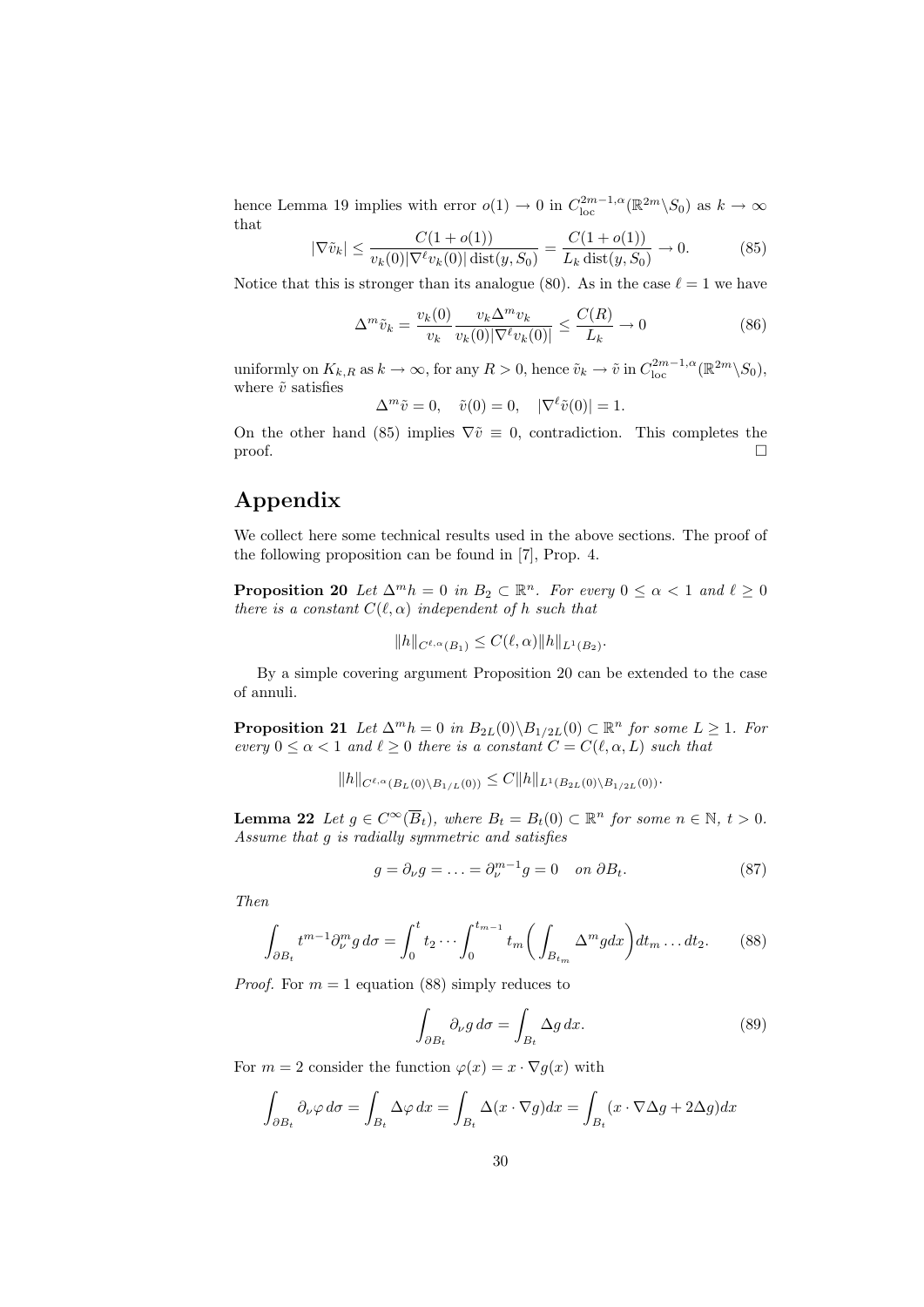and note that the condition  $\partial_{\nu}g = 0$  on  $\partial B_t$  and (89) imply

$$
\int_{\partial B_t} \partial_\nu \varphi \, d\sigma = \int_{\partial B_t} \partial_\nu (x \cdot \nabla g) d\sigma = \int_{\partial B_t} t \partial_\nu^2 g \, d\sigma, \text{ and } \int_{B_t} \Delta g \, dx = 0.
$$

Thus from Fubini's theorem we obtain the desired identity

$$
\int_{\partial B_t} t \partial_\nu^2 g \, d\sigma = \int_{B_t} x \cdot \nabla \Delta g \, dx
$$
\n
$$
= \int_0^t t_2 \bigg( \int_{\partial B_{t_2}} \partial_\nu \Delta g \, d\sigma \bigg) dt_2 = \int_0^t t_2 \bigg( \int_{B_{t_2}} \Delta^2 g \, dx \bigg) dt_2.
$$

We now proceed by induction. Assume that the lemma is true for  $m - 1$ . Choosing  $\varphi(x) = x \cdot \nabla g(x)$  with

$$
\varphi = \partial_{\nu}\varphi = \ldots = \partial_{\nu}^{m-2}\varphi = 0 \quad \text{on } \partial B_t
$$

we get

$$
\int_{\partial B_t} t^{m-1} \partial_{\nu}^m g d\sigma = \int_{\partial B_t} t^{m-2} \partial_{\nu}^{m-1}(t \partial_{\nu} g) d\sigma = \int_{\partial B_t} t^{m-2} \partial_{\nu}^{m-1}(x \cdot \nabla g) d\sigma
$$

$$
= \int_0^t t_2 \cdots \int_0^{t_{m-2}} t_{m-1} \int_{B_{t_{m-1}}} \Delta^{m-1}(x \cdot \nabla g) dx dt_{m-1} \dots dt_2 =: I.
$$

Observe that  $\Delta^{m-1}(x \cdot \nabla g) = x \cdot \nabla \Delta^{m-1} g + 2(m-1)\Delta^{m-1} g$ , hence

$$
I = \int_0^t t_2 \cdots \int_0^{t_{m-2}} t_{m-1} \int_{B_{t_{m-1}}} (x \cdot \nabla \Delta^{m-1} g) dx dt_{m-1} \dots dt_2
$$
  
+ 2(m-1)  $\int_0^t t_2 \cdots \int_0^{t_{m-2}} t_{m-1} \int_{B_{t_{m-1}}} \Delta^{m-1} g dx dt_{m-1} \dots dt_2$   
= II + III.

By inductive hypothesis and (87) the contribution from the second term is

$$
III = 2(m-1) \int_{\partial B_t} t^{m-2} \partial_{\nu}^{m-1} g d\sigma = 0,
$$

and our claim follows from writing

$$
\int_{B_{t_{m-1}}} x \cdot \nabla \Delta^{m-1} g dx = \int_0^{t_{m-1}} t_m \int_{\partial B_{t_m}} \partial_\nu \Delta^{m-1} g d\sigma dt_m
$$
\n
$$
= \int_0^{t_{m-1}} t_m \int_{B_{t_m}} \Delta^m g dx dt_m.
$$
\n(90)

**Lemma 23** Let  $u \in C^{\infty}(\mathbb{R}^n) \cap L^p(\mathbb{R}^n)$ , for some  $p \geq 1$ , satisfy  $\Delta^j u = 0$  for some integer  $j > 0$ . Then  $u \equiv 0$ .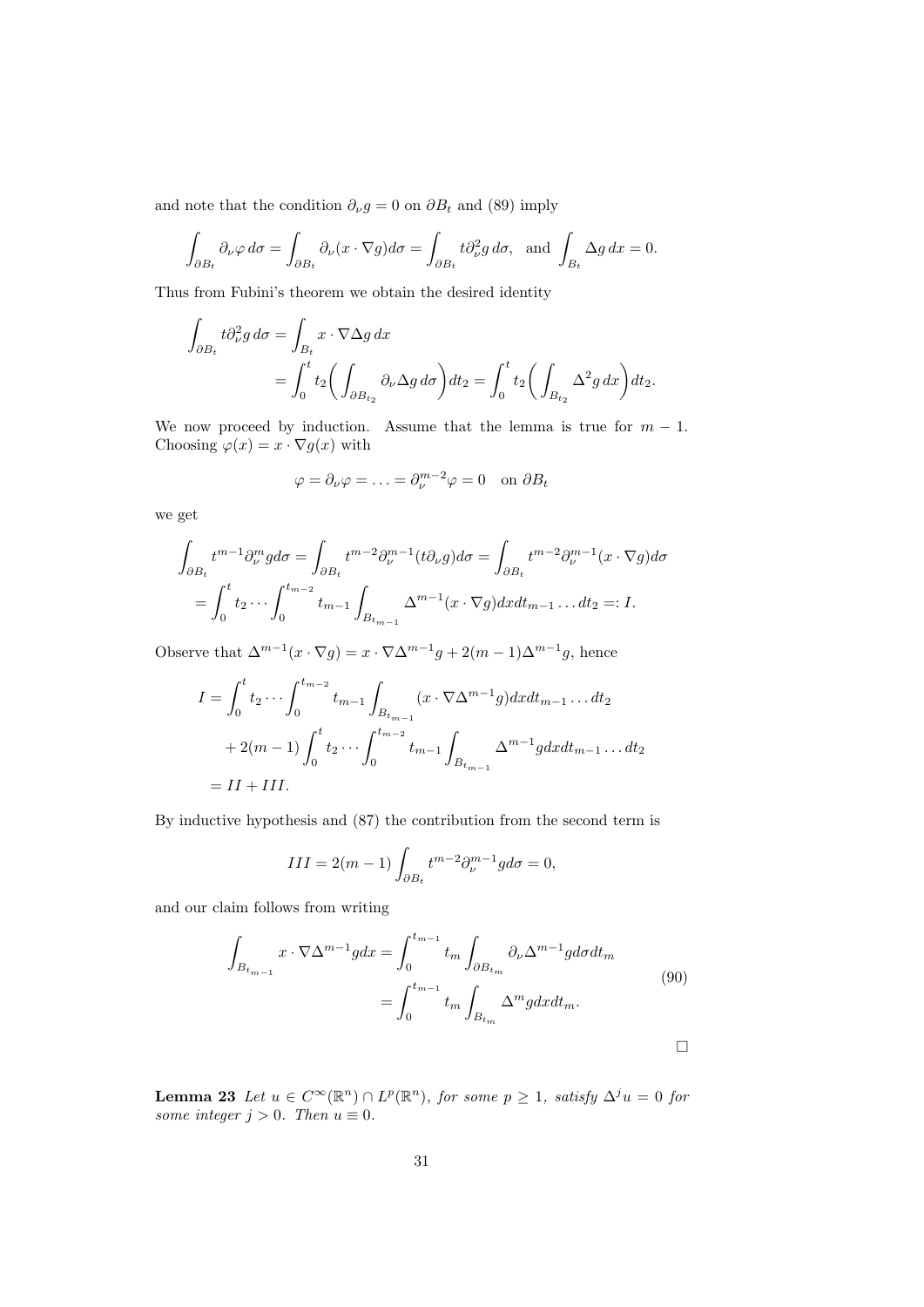Proof. We first claim that

$$
\lim_{R \to \infty} \int\limits_{B_R(\xi)} u dx = 0
$$

for every  $\xi \in \mathbb{R}^n$ . Indeed by Jensen's inequality

$$
\left|\int\limits_{B_R(\xi)} u dx\right| \leq \int\limits_{B_R(\xi)} |u| dx \leq \left(\int\limits_{B_R(\xi)} |u|^p dx\right)^{\frac{1}{p}} \leq \frac{1}{R^{n/p}} \|u\|_{L^p(\mathbb{R}^n)} \to 0,
$$

as  $R \to \infty$ . By Pizzetti's formula (see [10]) we have constants  $c_1, \ldots, c_{j-1}$  such that

$$
\int_{B_R(\xi)} u dx = u(\xi) + c_1 R^2 \Delta u(\xi) + \dots + c_{j-1} R^{2j-2} \Delta^{j-1} u(\xi) =: P(R).
$$

Taking the limit as  $R \to \infty$  we see at once that the polynomial  $P(R)$  is identically 0, and in particular  $u(\xi) = P(0) = 0$ . Since  $\xi$  was arbitrary the proof is complete.

#### Lemma 24 There holds

$$
cap_{H^m}(\{0\}) = \inf\{\|\nabla^m \varphi\|_{L^2}; \ \varphi \in X\} = 0,
$$

where

$$
X = \{ \varphi \in C_0^{\infty}(B_1(0)); \ 0 \le \varphi \le 1, \exists r > 0 : \varphi(x) = 1 \text{ for } |x| \le r \}.
$$

*Proof.* Let  $f(x) = \log \log \log(1/|x|)$  with  $\nabla^{m} f \in L^{2}(B_{e^{-e}}(0))$  and fix  $g \in C^{\infty}(\mathbb{R})$ with  $0 \le g \le 1$  satisfying  $g(s) = 0$  for  $s \le 0$ ,  $g(s) = 1$  for  $s \ge 1$ . Letting

$$
\varphi_k(x) = g(f(x) - k), \ k \in \mathbb{N},
$$

we find  $\varphi_k \in X$  for all k and  $\|\nabla^m \varphi_k\|_{L^2} \to 0$  as  $k \to \infty$ .

# References

- [1] ADIMURTHI, O. DRUET, Blow-up analysis in dimension 2 and a sharp form of Trudinger-Moser inequality, Comm. Partial Differential Equations 29 (2004), 295-322.
- [2] Adimurthi, F. Robert, M. Struwe, Concentration phenomena for Liouville's equation in dimension 4, J. Eur. Math. Soc. 8 (2006), 171-180.
- [3] ADIMURTHI, M. STRUWE, Global compactness properties of semilinear elliptic equations with critical exponential growth, J. Functional Analysis 175 (2000), 125-167.
- [4] S-Y. A. CHANG Non-linear Elliptic Equations in Conformal Geometry, Zurich lecture notes in advanced mathematics, EMS (2004).